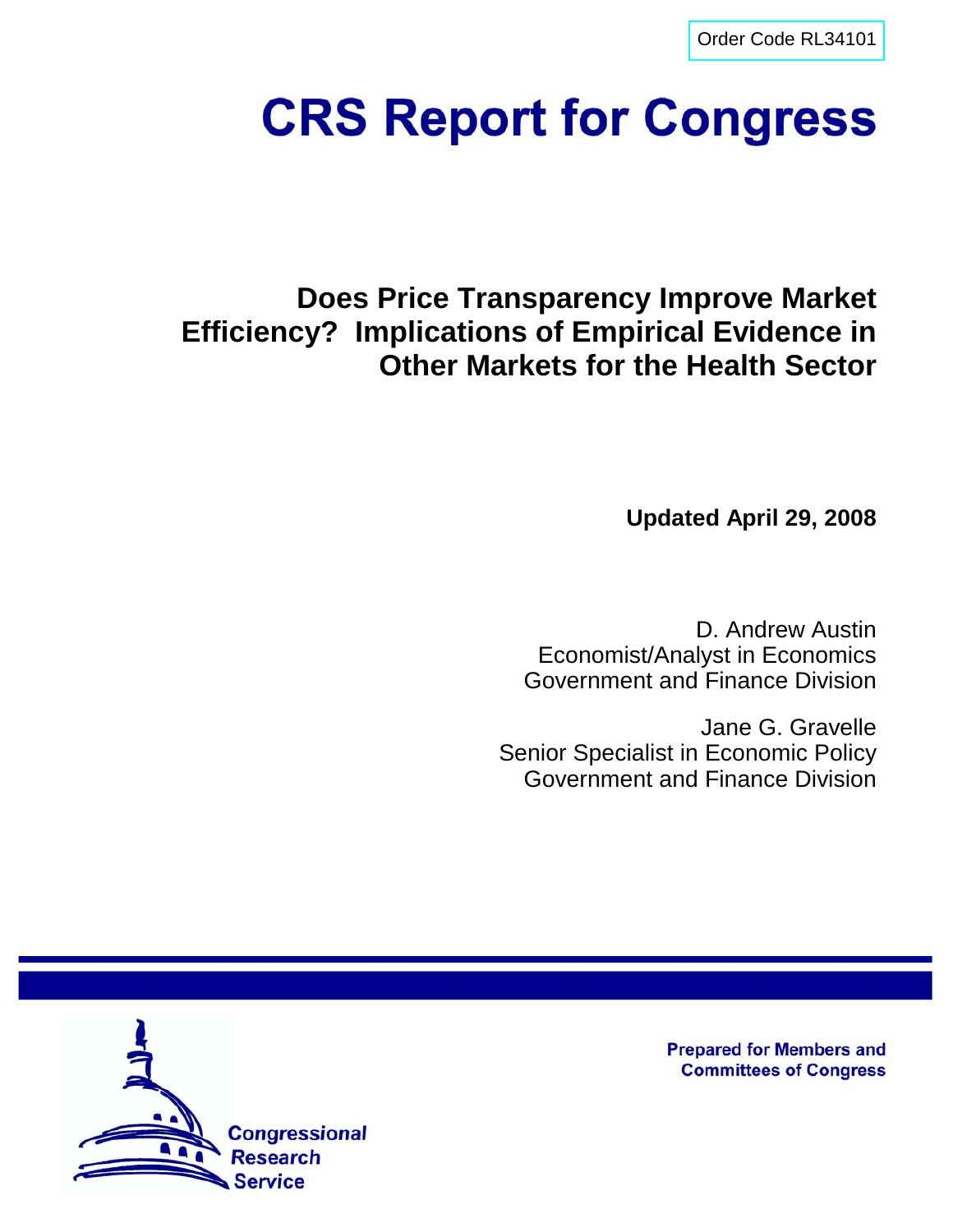# Does Price Transparency Improve Market Efficiency? Implications of Empirical Evidence in Other Markets for the Health Sector

# **Summary**

Consumer advocates, proponents of wider use of market incentives in the health care sector, and some policy makers have called for greater price transparency. These measures might include posting prices in an accessible form or regulations constraining price discrimination (different prices charged to different customers). Price transparency implies that consumers can obtain price information easily, so they can usefully compare costs of different choices. Price transparency may also mean consumers understand how prices are set and are aware of price discrimination. In health care markets consumers often have difficulty finding useful price data. In particular, few consumers have a clear idea of what hospital stays or hospital-based procedures will cost, or understand how hospital charges are determined.

Many empirical studies have investigated how changes in price transparency have affected various markets. Most of this evidence, largely relating to advertising restrictions and lower search costs on the Internet, suggests that price transparency leads to lower and more uniform prices, a view consistent with predictions of standard economic theory. If this evidence could be applied to the health market, it would suggest that reforms that increase transparency would reduce prices. In cases involving NASDAQ and Amazon.com, public reaction created pressure to change pricing strategies. A few studies, involving intermediate goods in one case and less clearly identified advertising effects in others, found that transparency raised prices.

However, the special characteristics of the health market make it difficult to directly apply empirical evidence gathered from other markets. These characteristics include limits on competition among hospitals, complicated products that vary in quality, intermediate agents (physicians) who make choices, and third-party payment of costs through insurance. The dispersion of prices for similar health care procedures is high, which suggests that these markets are not working well with respect to price outcomes, as would be expected in ordinary competitive markets. In addition, prices paid by different types of payers vary dramatically. On average, patients without insurance or who pay their own bills pay much more relative to what private insurers, Medicare, and Medicaid pay.

Despite these complications, greater price transparency, such as accessibly posted prices, might lead to more efficient outcomes and lower prices. Some markets where lifting advertising restrictions led to lower prices also involved complicated products such as eye care, suggesting that the complex nature of health care may not be a barrier to benefits from price transparency. Internet comparison shopping sites also appear to have lowered prices for many products. Better price information might allow patients, either directly or through their physicians, to obtain better value for health care services. Several states and health insurers now provide online data on hospital costs. These price transparency initiatives, at least so far, have had little visible effect on pricing. Public pressure, which in some cases has caused hospitals to curtail aggressive bill collection tactics, might change hospitals' and health care providers' pricing behavior. This report will be updated as events warrant.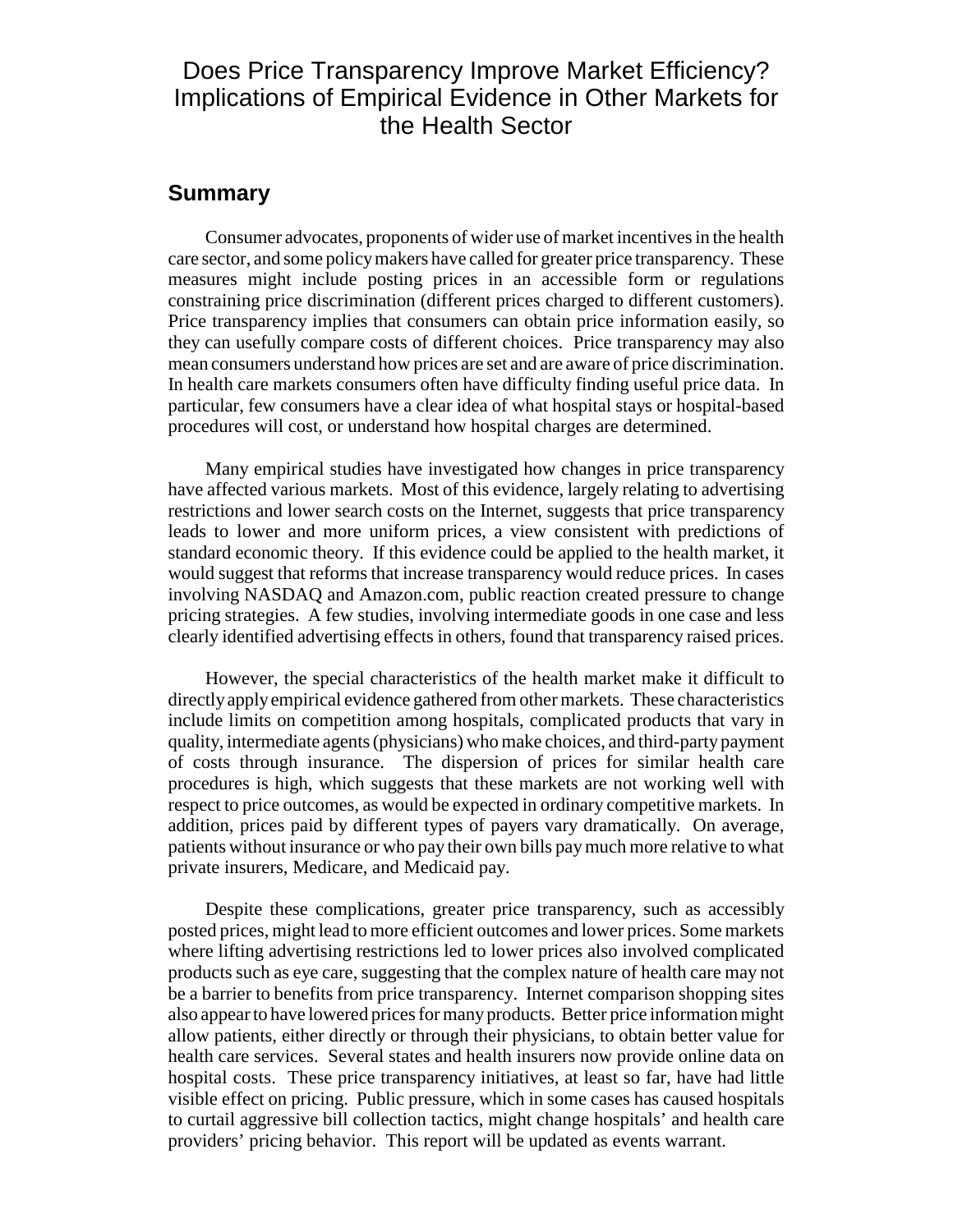# **Contents**

| Why Do Different Prices Persist? Differentiated Products                                                                             |
|--------------------------------------------------------------------------------------------------------------------------------------|
|                                                                                                                                      |
|                                                                                                                                      |
|                                                                                                                                      |
|                                                                                                                                      |
|                                                                                                                                      |
| Patients Pick Physicians and Hospitals Pick Physicians  9                                                                            |
| Patients Have Poor Information About Hospital Quality and Costs 10                                                                   |
| Summary: Special Characteristics of Health Care Markets 11                                                                           |
|                                                                                                                                      |
|                                                                                                                                      |
|                                                                                                                                      |
|                                                                                                                                      |
| How Does Hospital Price Dispersion Compare To Other Markets?  19                                                                     |
|                                                                                                                                      |
| Price Transparency Initiatives of Governments, Insurers, and Interest Groups 23<br>Does Price Transparency Reduce Price Variability? |
|                                                                                                                                      |
| How Would Greater Price Transparency Affect the Health Care Sector? 30                                                               |
|                                                                                                                                      |
|                                                                                                                                      |
| Appendix: Review of Empirical Studies on Price Transparency 35                                                                       |
|                                                                                                                                      |
|                                                                                                                                      |
| Ready-Mixed Concrete: Intermediate Markets May Run Differently  39                                                                   |
|                                                                                                                                      |
|                                                                                                                                      |
|                                                                                                                                      |
|                                                                                                                                      |
|                                                                                                                                      |
| Availability of Consumer Price Information  43                                                                                       |
|                                                                                                                                      |
|                                                                                                                                      |
| Empirical Research on Price Transparency: Conclusions  47                                                                            |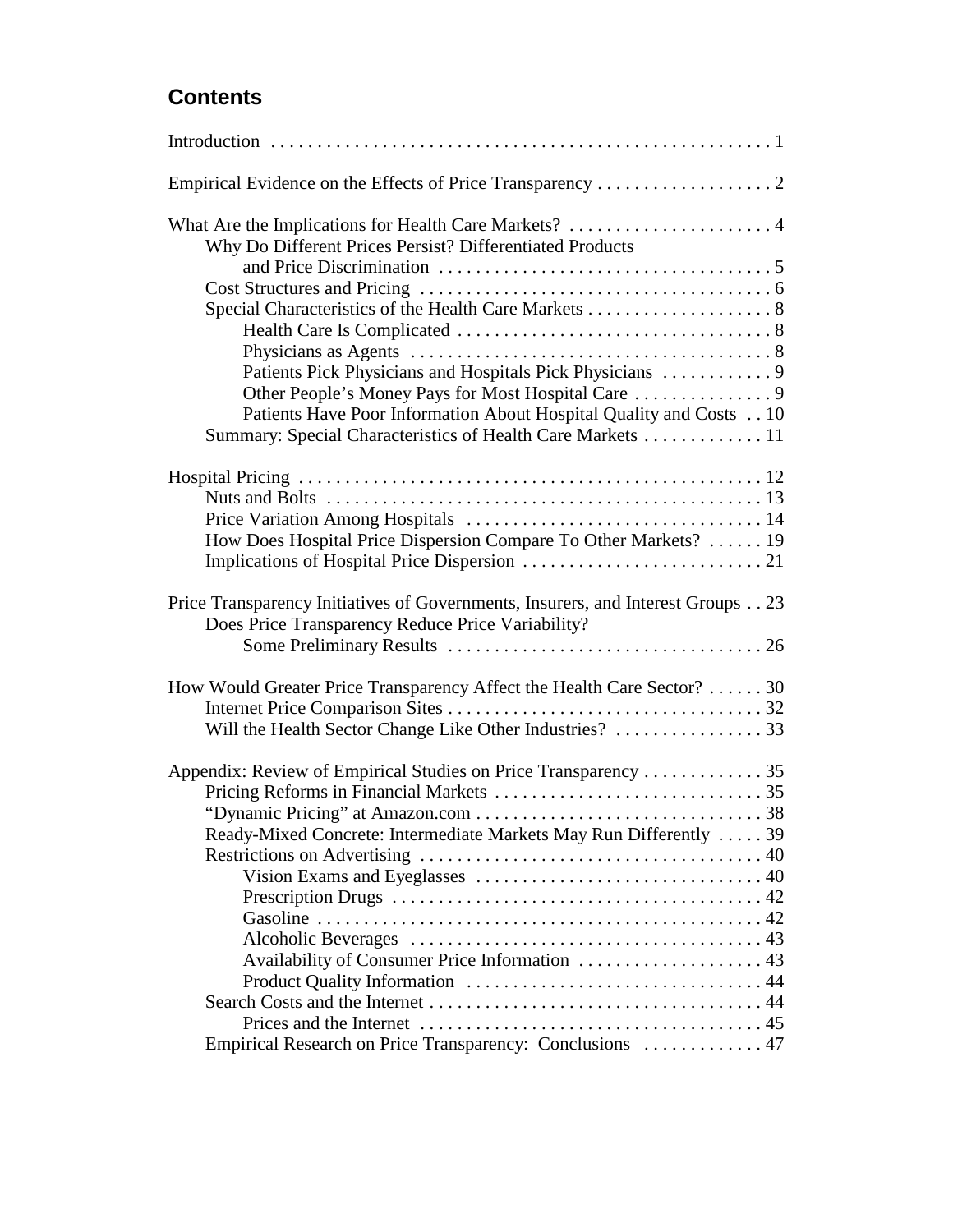# **List of Figures**

| Figure 3. Distribution of Average Charges Per Stay for                  |  |
|-------------------------------------------------------------------------|--|
|                                                                         |  |
| Figure 4. Distribution of Average Charges Per Stay for Heart Failure 21 |  |
|                                                                         |  |
| Figure 6. Distribution of Average Charges Per Stay For Normal Birth,    |  |
|                                                                         |  |
| Figure 7. Scatter Plot for Changes in Avg. Daily Charges and Discharges |  |
|                                                                         |  |

# **List of Tables**

| Table 1. Average Costs and Charges for Selected Hospitals,               |  |
|--------------------------------------------------------------------------|--|
|                                                                          |  |
| Table 2. Hospital Payment-To-Cost Ratios By Type of Payer, 1991-2000  18 |  |
| Table 3. Variability of Average Hospital Charges and                     |  |
|                                                                          |  |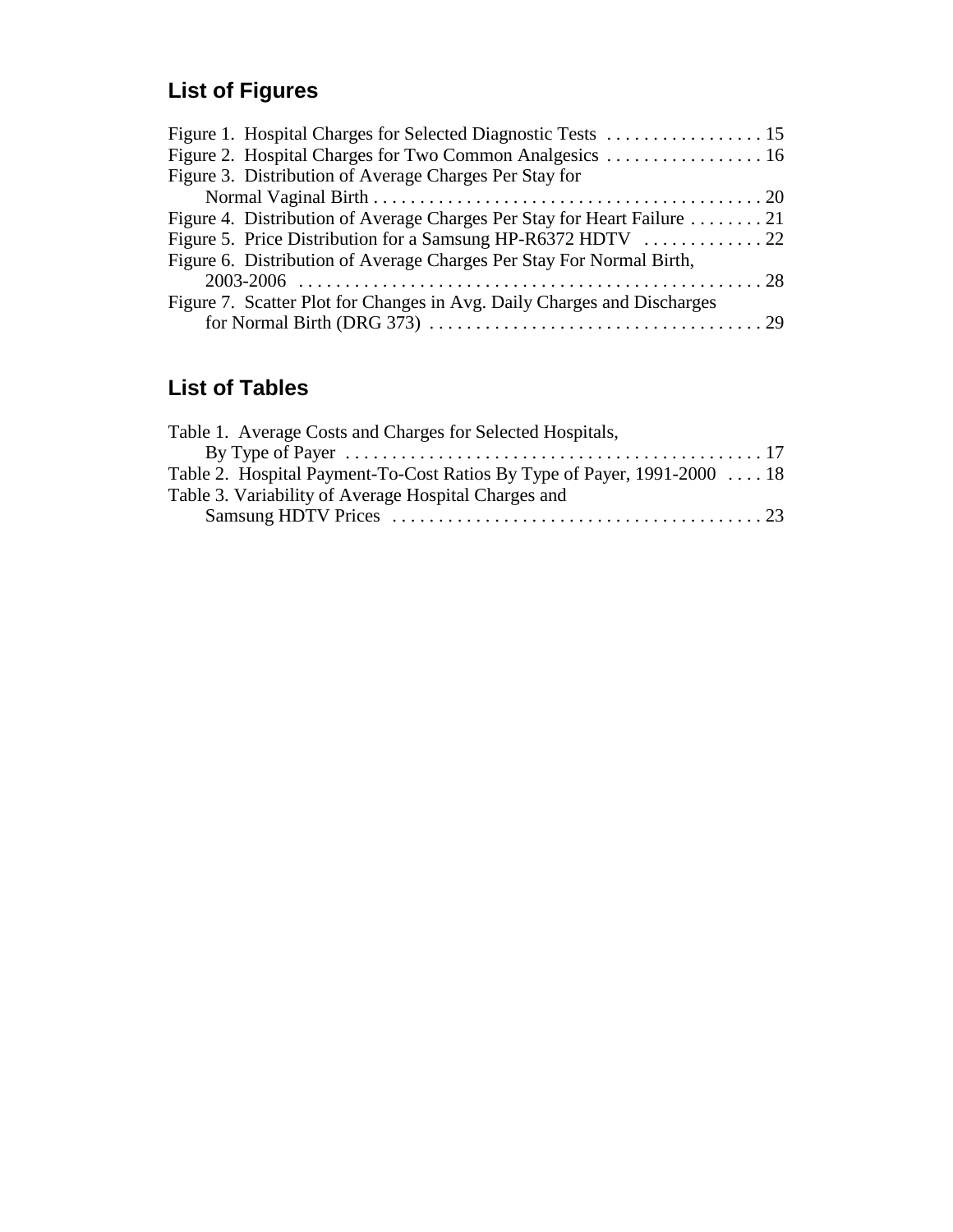# Does Price Transparency Improve Market Efficiency? Implications of Empirical Evidence in Other Markets for the Health **Sector**

# **Introduction**

Price transparency helps consumers obtain price information easily, which allows them to make useful comparisons of costs of alternative choices. Price transparency may also mean that consumers understand how prices are set and are aware of any price discrimination (different prices charged to different customers). In health care markets consumers often have difficulty finding useful price information. In particular, few consumers have a clear idea of what hospital stays or hospital-based procedures will cost, or understand how hospital charges are determined. Prices charged by hospitals vary significantly across hospitals and vary within hospitals across categories of patients.

Transparent prices play a key role in the efficient allocation of goods and services. Under certain conditions, the decentralized and self-interested decisions of firms and households in a price system yield resource allocations that avoid waste and that match what suppliers make and what consumers want, which is how economists define efficiency. Financial economics researchers typically define markets as efficient when prices reflect all available information and when prices adjust swiftly as new information arrives. If buyers and sellers do not know what prices are, then some mutually agreeable trades will fail to occur, thus creating inefficiencies. If buyers can see and compare prices for the same good offered by different sellers, the buyers then save money by choosing the cheapest vendor. If goods are similar but not identical, buyers then can compare prices and qualities offered by different sellers and pick whichever offer suits them best. The buyers' ability to choose an offer that suits them best puts tremendous pressure on all sellers to lower prices, improve quality, or both. Without such competitive pressure firms that are less efficient or that are earning excess profits can remain in the market, and prices will be higher than they would otherwise be.

Lack of transparent prices may also contribute to price discrimination, which can cause different customers to pay higher prices, an outcome that may be acceptable in some markets but may lead to undesirable consequences in others. For example, if the customers with the least bargaining power also tend to be those with the least ability to pay, such discrimination may be deemed particularly undesirable.

Barriers to price transparency include both explicit restrictions on information (such as government restrictions on price advertising or concealment by firms of prices or price-setting approaches, including negotiated prices) and costs of search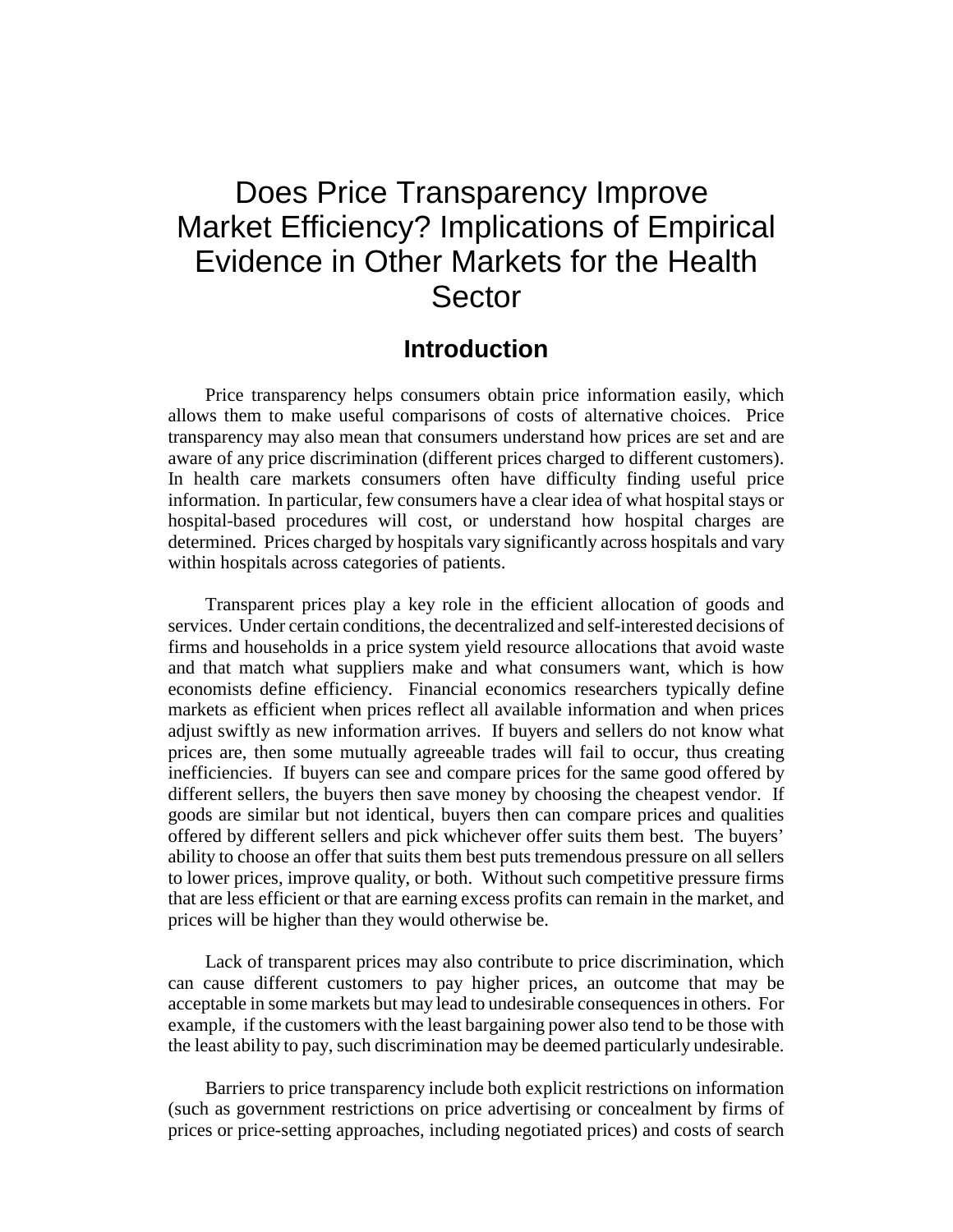by consumers. The simplest theories suggest that more information about prices should decrease prices and also bring prices closer together, but certain theories predict that more price information could raise average prices, and advertising might raise prices by increasing demand or brand identification.

The first section of this paper briefly reviews the empirical studies of the effect of changes in price transparency on prices and quality of goods in a variety of industries. Most of this evidence relates to markets where buyers are the final end users of the good, and the bulk of evidence suggests that more transparent prices lead to lower prices and transactions costs. This section includes examples of direct effects of price transparency acting through normal market mechanisms (as in the case of lifting advertising restrictions or reducing search costs) as well as instances in which publicity about pricing strategies altered firms' behavior. (An appendix contains a more detailed discussion.)

The second section addresses the extent to which this evidence might be applicable to the health care market. It addresses certain special characteristics of the health care market which may reduce the importance of prices as signals, for example, the complicated nature of health care, the intermediation of physicians in making health care choices including choosing hospitals, and the presence of third party payment (e.g., insurance companies).

The third section then turns to a closer examination of how prices are actually set by hospitals and the evidence that exists on price dispersion both across hospitals and across patient categories.

The fourth section discusses some initiatives undertaken by governments, insurers, and interest groups to improve information about prices and to regulate price discrimination.

The final section draws the pieces together, suggesting that while it is difficult to determine the consequences of greater consumer price transparency, it is reasonable to believe that greater transparency would improve outcomes.

# **Empirical Evidence on the Effects of Price Transparency**

 Isolating the effects of price transparency from other determinants of price is empirically difficult, and the literature contains a variety of approaches used to identify these effects. A more detailed discussion of this extensive literature is presented in the appendix.

Some examples of the effects of price transparency relate to the effect of publicity about pricing practices that may be viewed as inappropriate and that may lead to fears of regulatory involvement or consumer backlash. One such example relates to NASDAQ. In 1994, William Christie and Paul Schultz, two Vanderbilt University financial economists, noticed that NASDAQ dealers almost never quoted prices using odd eighths (i.e., 1/8, 3/8, 5/8, and 7/8) for many high-volume stocks of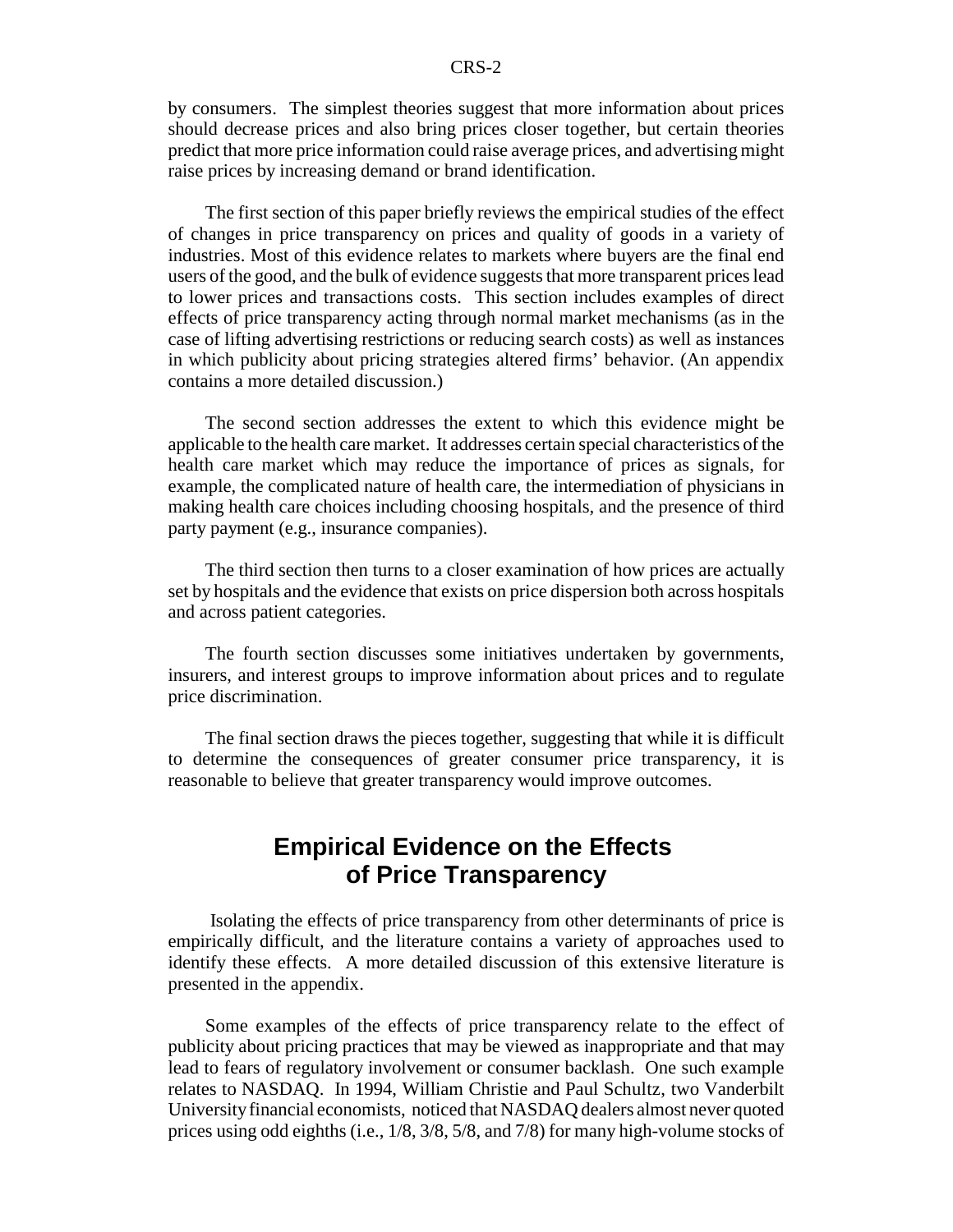companies such as Microsoft, Intel, and Apple. This practice effectively created a quarter dollar minimum spread between sellers' asks and buyers' bids, which increased the trading profits of dealers. The day after these economists issued a press release about their findings the practice was abandoned, and spreads for several major stocks fell by about half.<sup>1</sup>

Some other examples of transparency in financial markets suggested transparency lowered prices. When Island, an electronic communications network, ceased displaying limit order data in 2002, trading costs rose; when Island resumed a year later, trading costs fell. Another study found prices more volatile after hours than during regular market hours when trades are immediately reported.

A second example of the effect of publicity involves the case of Amazon.com, the internet seller. Amazon, according to reports, used characteristics gathered about individual customers from the Internet itself (such as whether a customer was new to the site, what browser the customer was using and what the customer purchased in the past, etc.) to charge different prices to different individuals. Once this strategy was publicized, the protests led Amazon to cease the pricing variations and apologize.2

Another case study focused on the intermediate market. In 1993, the Danish Competition Authority required that all ready-mixed concrete contracts be made public, which it hoped would stimulate greater competition. Instead, average prices rose by 15%-20% and other factors such as changing demand conditions played no discernable effect.<sup>3</sup> There are two possible explanations for this unexpected increase in prices with publicity. First, public prices may make collusion among sellers easier. Rivals can observe sellers who undercut their competitors, and may be able to mete out punishments in various ways. Second, price transparency may alter the strategic incentives of sellers, inducing them to become tougher bargainers.

A larger body of studies estimates the effects of restrictions on advertising and posting of prices. Most of these studies involved comparing jurisdictions that banned certain types of advertising, primarily for vision exams and eyeglasses. Some studies focused on the effects of restrictions on the advertising of prescription drugs and alcoholic beverages and restrictions on posting gasoline prices. (It is important with advertising, which can increase demand for branded products, to examine cases where some outside authority, in this case the government, restricts advertising.) Two studies examined the effects of local advertising of food prices, one examining the effects of the 1978 newspaper strike in New York City and another where researchers provided advertising via direct mail. Although studies of quality are more difficult

<sup>&</sup>lt;sup>1</sup> William H. Christie and Paul H. Schultz, "Did NASDAQ Market Makers Implicitly Collude?," *Journal of Economic Perspectives*, vol. 9, summer 1995, pp. 199-208.

 $2$  Robert M. Weiss and Ajay K. Mehrotra, "Online Dynamic Pricing: Efficiency, Equity and the Future of E-commerce," *Virginia Journal of Law & Technology*, vol. 6, no. 11 (2001), available at [http://www.vjolt.net].

<sup>&</sup>lt;sup>3</sup> Svend Albaek, Peter Møllgaard, and Per. B. Overgaard, "Government Assisted Oligopoly Coordination? A Concrete Case," *Journal of Law and Economics*, vol. 45, December 1997, pp. 429-443.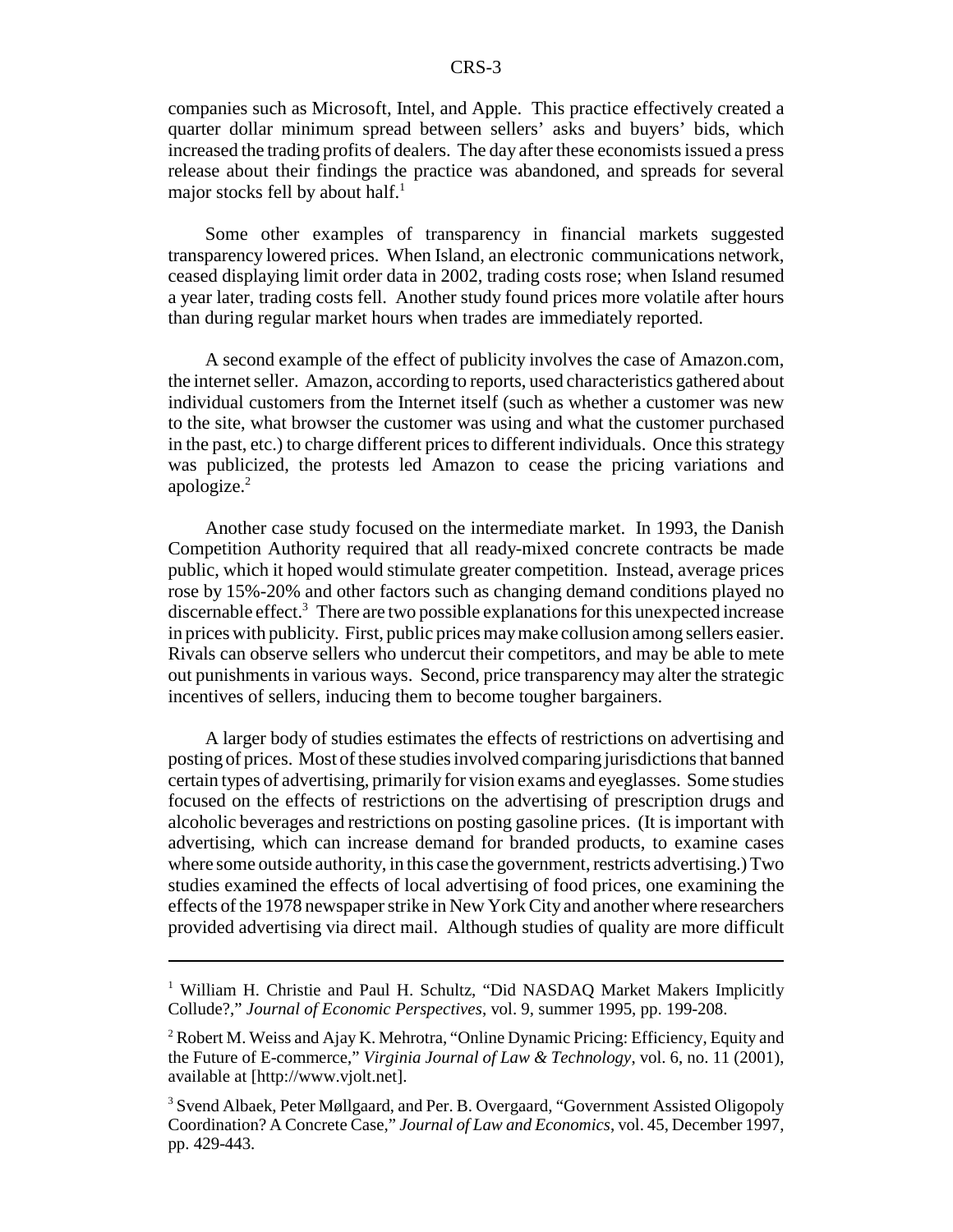to undertake, two studies examined these effects: one study examined the effect of mandatory fat content labeling and another the effect of requiring restaurants to post hygiene quality grade cards. Almost all of these studies found that more information on prices and quality lowered prices, improved quality, or both.

The final part of the appendix discusses the relatively new and growing body of studies on the effect of better price information and lower search costs through computers and the Internet. Studies have examined a wide range of items: automobiles, books and CDs, airline tickets, and life insurance. The evidence was mixed for cars and for books and CDs, but showed reductions in prices for airline tickets and insurance. These studies suggested that consumers using comparison sites did pay lower prices and later studies, as the Internet became more common, more frequently pointed to lower prices. Part of the difficulty of studying the effect of the Internet is that Internet sellers may offer benefits to customers compared to conventional sellers, so that the evidence on price comparison sites, which appeared to reduce prices and price variation, may be more relevant than comparing prices of Internet and conventional sellers.

Considering all of the evidence of price transparency, the majority of the empirical studies tend to find that greater price transparency, including advertising and reduction in costs of finding information through the Internet, leads to lower and more uniform prices.

# **What Are the Implications for Health Care Markets?**

Can the evidence from other markets be used to analyze the effects of greater price transparency in health care markets, or provide guidance about what measures might best be considered? While the special features of the health care market that distinguish it from other markets are well known among health economists, researchers and policy makers have sought ways to capture the potential gains from increasing efficiency in the health care sector by the introduction of market-like reforms. Whereas published prices in other markets provide important signals of the true economic value of goods and services in other parts of the economy, the impenetrability of many health care billing practices creates a barrier to rational decision making and analysis.

Prices in the health care markets reflect physician charges, hospital pricing, prescription drugs, costs for medical devices and diagnostics, as well as other types of health care goods and services. Certain market characteristics of industries that provide many of these products are important in analyzing the effects of price transparency: they are subject to quality differences (and are thus not entirely homogeneous products); the product may be one whose nature and benefits are not easily understood by the customer; sellers charge different prices to different customers and customers pay different (and often small) shares of the costs because of insurance; and within specific geographic areas there may be few providers, at least in the case of hospitals. These aspects of the health care market not only mean that prices will vary but they also (in many cases) complicate the consumers' understanding of expected prices or their response to price differences; they also may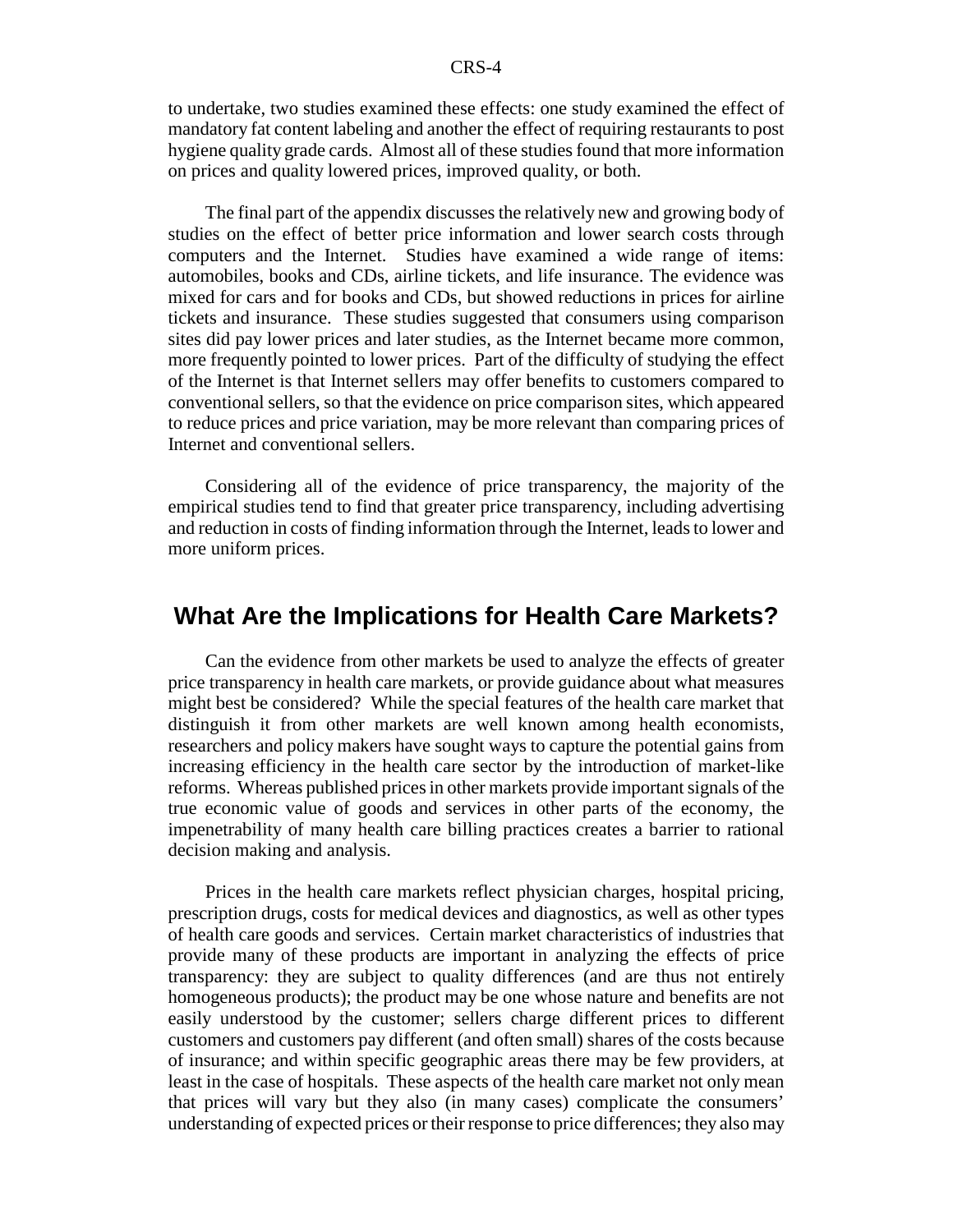mean that it is difficult for prices to bring about economic efficiency (for example, because of lack of competitive markets). All of these aspects of the health care market therefore may mute the effects of transparency on prices.

Prices clearly vary in the health industry, and why they vary is relevant to the implications of price transparency. The discussion below reviews basic aspects of pricing that lead to different prices in a market and are relevant to discussing barriers to the effect of transparency on prices in the health market. The first section discusses two reasons that different prices persist for the same product: product differentiation and price discrimination. As we shall see, both characteristics exist in the health care market. Secondly, the cost structure of an industry may lead to market power that allows different prices to be charged. Following that discussion, some specifics of the health care market and how they relate to pricing characteristics are discussed. Many of these characteristics are directly related to the role of price in consumers' decisions. Finally, the empirical evidence on price transparency presented in the first part of this report is examined in light of these issues.

# **Why Do Different Prices Persist? Differentiated Products and Price Discrimination**

The "Law of One-Price," which states the same good will sell for the same price, is a simple consequence of buyers' ability to pick the most advantageous offer. In many situations, however, prices will vary. This may happen because two goods are not identical. For example, a store in a more convenient location can charge more than a store in an out-of-the-way location. Spending time in a resort during peak season is different than spending time in the same resort during low season. Conversely, as the real estate maxim states, if the price of an apartment with a view is the same as an otherwise similar apartment without a view, then there really isn't a view. Moreover, products that otherwise seem quite similar may be differentiated, if no more than in consumers' minds, by brand, and certainly a great deal of advertising appears directed at differentiating similar products, which permits suppliers to increase prices and profits. Because health care depends on location, quality, and patient characteristics it is not a homogeneous product, and so some price differential is expected.

Some sellers may gain larger profits by charging different prices to different groups of consumers. For this to happen, firms must have some market power, meaning that they can raise their average selling price by cutting back on the amount they sell. If the seller can identify different groups that differ in their sensitivity to price changes, and if buyers cannot resell or use arbitrage, then firms will earn higher profits by charging groups with lower price sensitivity a higher price.<sup>4</sup> For instance, airlines know that business travelers are usually less sensitive to prices than leisure travelers. By imposing "Saturday night stayover" requirements for cheaper fares,

<sup>&</sup>lt;sup>4</sup> In economic theory charging different groups different prices is called "third-degree" price discrimination. First degree price discrimination occurs when sellers have information on the price sensitivity of individuals, and second degree price discrimination occurs when sellers use quantity discounts.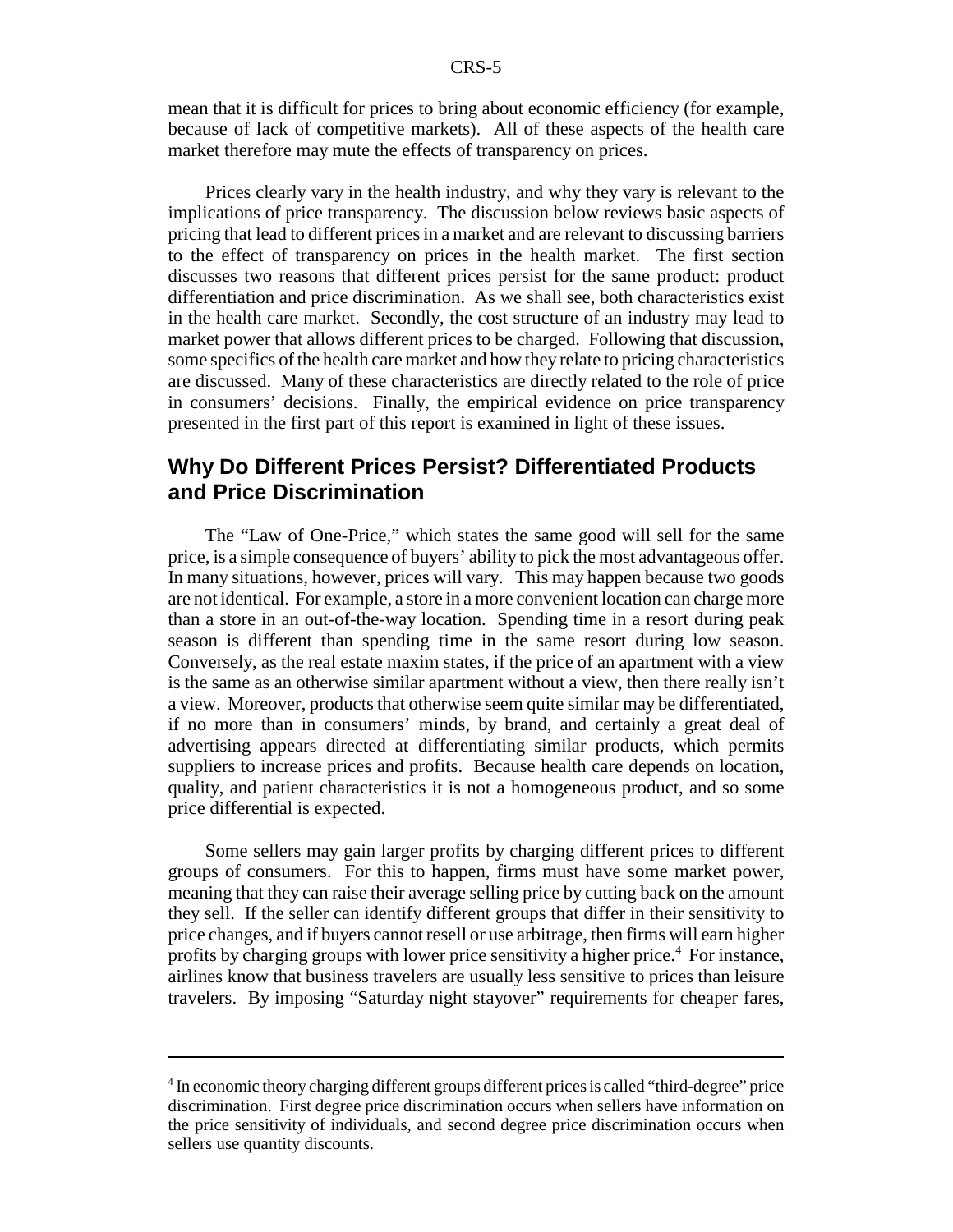airlines are able to charge higher prices to business travelers who want to sleep in their own beds on weekends.

Firms can price discriminate in a number of ways.<sup>5</sup> Consumer electronics manufacturers offer mail-in rebates in order to charge higher prices to customers who either value their time highly or who are poorly organized, and who therefore fail to obtain those rebates. Car dealers charge different prices for identical cars, an outcome of the bargaining process.

Price discrimination often benefits some classes of consumers: those who would probably pay higher prices under uniform pricing. If airlines could not charge business passengers higher fares, leisure travelers would certainly have to pay higher fares. Some price discrimination schemes, such as college financial aid, are often justified on the grounds of fairness, although they can also be explained by the desire to maximize profits. Hospitals before the Medicare Act often sought to justify charging different rates to different customers on the grounds of fairness, although some economists who examined the issue at the time were skeptical.<sup>6</sup> Hospitals in the current health finance environment — dominated by large insurers and managed care firms on the private side and Medicare and Medicaid on the public side typically attempt to charge more to uninsured patients who have less ability to negotiate, even though uninsured patients are more likely to have lower incomes than insured patients.<sup>7</sup>

# **Cost Structures and Pricing**

The structure of costs within an industry has important effects on the nature of pricing. Firms with market power, which often arises from cost structures, will have some ability to set prices differently from cost, and may be more resistant to competitive pressures that result from price transparency.

Firms will have limited market shares and will face strong competitive pressures to keep profit margins low when firms have

- fixed costs that are small relative to operating costs that can be added or cut in the short run (variable costs), and
- unit costs that increase as output increases.

On the other hand, if fixed costs are large relative to variable costs or if firms use an increasing returns technology, then uniform pricing may be difficult to

<sup>&</sup>lt;sup>5</sup> For one list of marketing techniques designed to charge different prices to different customers, see F. M. Scherer and David Ross, *Industrial Market Structure and Economic Performance* (Boston: Houghton-Mifflin, 1990), pp. 491-494.

<sup>6</sup> R. A. Kessel, "Price Discrimination in Medicine," *Journal of Law and Economics*, vol. 1, 1958, pp. 20-53. Kessel examines physicians' fees and argues the setting of higher fees for those with more means to be a standard case of price discrimination to maximize profits.

<sup>&</sup>lt;sup>7</sup> This point is analyzed in more detail in the section entitled "Price Variation by Payer."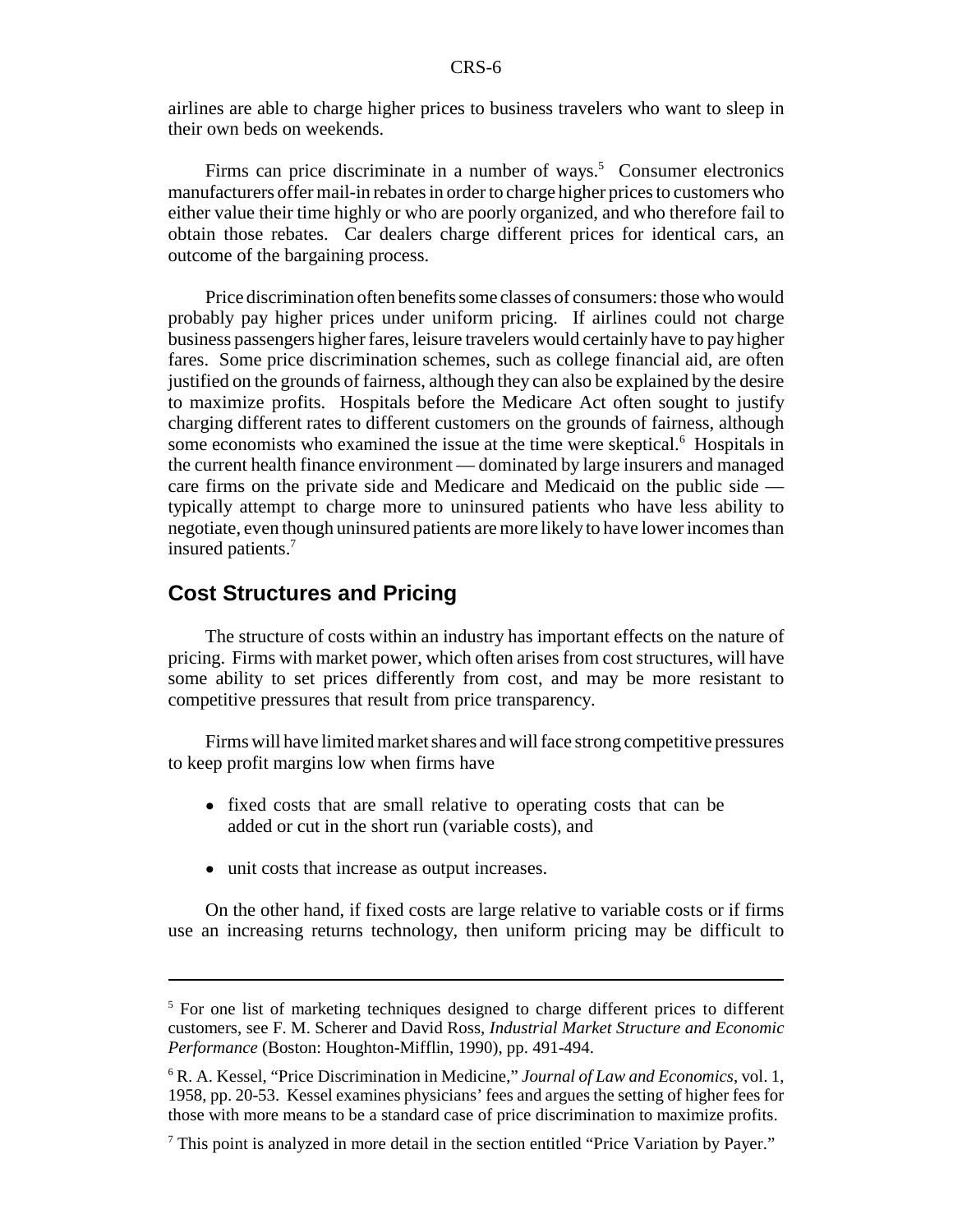maintain, especially if the firm cannot store its output.<sup>8</sup> Economic theory suggests that industries that have high fixed costs and which sell perishable goods or services face strong pressures to charge different customers different prices and compete in markets subject to unstable prices.<sup>9</sup> Increasing returns can often be found in industries with network characteristics. For example, a phone connection is more valuable within a large network than within a small one because more connections are possible. Learning-by-doing effects are another example of increasing returns.

In addition, many hospitals provide indigent care for which they are not wholly compensated. Such hospitals must find other ways to finance this care, which often involve cross-subsidies. In these conditions, a simple flat-rate price system may not be a viable strategy for hospitals. Therefore, imposing greater transparency of health care prices may require closer attention to cross-subsidies and uncompensated training and care.

The hospital industry has some natural monopoly or natural oligopoly characteristics. A natural monopoly exists where incremental costs fall as output rises through the relevant range of output for a market. A natural monopoly would suffer losses if it set prices equal to incremental cost, which is a standard condition for socially efficient pricing. Therefore, a natural monopoly must be supported by some subsidy or must charge prices above incremental cost, which from an economic perspective causes inefficiencies and market distortions. Industries with natural monopoly characteristics are often regulated, and prices are often set administratively through rate-of-return type regulations. The outputs of industries regulated under rate-of-return procedures, however, are much simpler than the set of outputs which hospitals provide. For example, electric power distribution, which generally has been subject to rate-of-return regulation, deals with a single commodity which is uniform in its physical characteristics.<sup>10</sup>

Entry of new firms in an industry with natural monopoly characteristics is inefficient because at least some firms will be forced to operate at inefficiently low levels. For example, entry of a new hospital might cause the average number of empty beds in a market area to increase, which increases average prices. Because of the hospital industry's natural monopoly characteristics, state and federal regulators have often imposed restrictions, such as Certificates of Need, on entry of new hospitals. Theoretical models have been developed to better understand the tradeoffs

<sup>8</sup> Technically, fixed costs and increasing returns create non-convexities in a firm's production function. This will cause gaps in the firm's supply curve, so that supply and demand curves might not intersect. In this case, there is no market equilibrium. Experimental evidence suggests that pricing can be extremely erratic in such cases.

<sup>9</sup> Lester G. Telser, "Competition and the Core," *Journal of Political Economy*, vol. 104, no. 1, 1996, pp. 85-107.

<sup>&</sup>lt;sup>10</sup> Even if electricity is physically homogeneous, costs of generation and demand for power vary by time of day. Nonetheless, electric power, even if differentiated by time of day, is much more homogeneous than outputs provided by the health sector.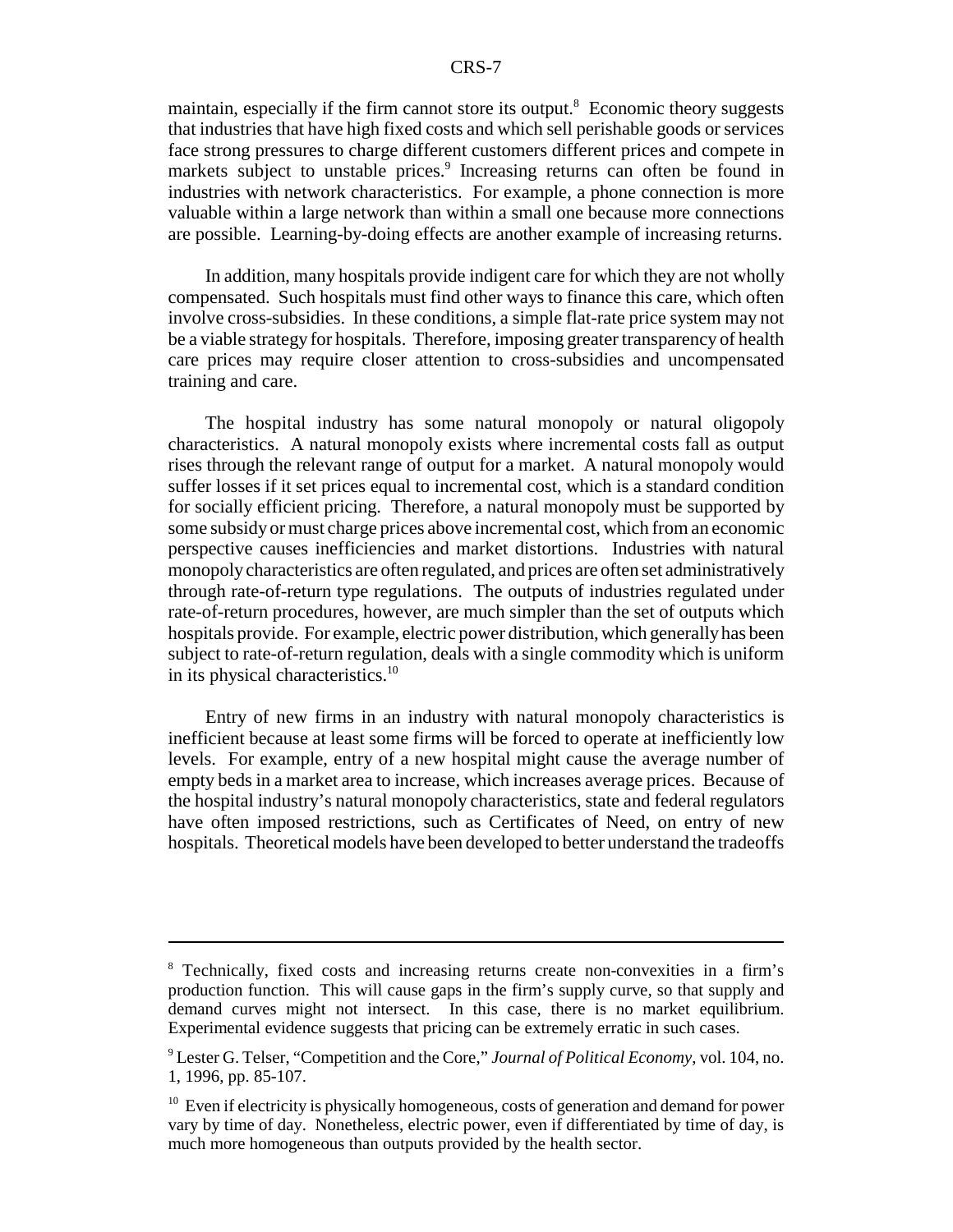between the gains in competitive pressure and the loss of scale economies.11 In *U.S. v. Carilion Health System* a federal district court accepted the argument of two hospitals that wished to merge that higher market concentration would lead to lower prices, and rejected the Department of Justice's claim that the merger would raise prices, providing an illustration of a case where the scale economy argument prevailed.12

#### **Special Characteristics of the Health Care Markets**

Health care markets differ from markets for standardized commodities described in economics textbooks in several important ways. The special features of health care have had a strong effect on the evolution of health care markets. Five key features of health care markets are discussed below; in general, they point to price being a less important signal than it typically is in other markets. Prices could, however, become more important with a shift to insurance types such as Health Saving Accounts where consumers confront higher prices at the margin.

*Health Care Is Complicated.* By its nature, health care cannot be easily standardized, making price dispersion difficult to monitor. Different diseases affect different people in different ways, and treatments that work for one patient may fail to help another. Patients may not know what disease or condition is affecting them, and may have difficulty in articulating what is wrong with them and what they would like treatment to accomplish. Hospitals are sometimes described as "job shops" to emphasize their dissimilarity to assembly lines. Thousands of different types of procedures may be performed in an average general hospital, and even specialized hospitals must be equipped to face a wide range of conditions and complications.

Because hospitals produce many different outputs with many of the same inputs, allocating costs to particular outputs or to specific patients can be somewhat arbitrary. There is no unambiguous way to allocate the costs of employing nurses, pathologists, accountants, and billing clerks to specific procedures or patients. Hospital management strategies that seek to assign such costs to specific "profit centers" appear to rely more on rules of thumb than on precise economic calculations.

**Physicians as Agents.** Because patients cannot always know what they want, physicians must serve as their agents. In most cases, physicians will make a preliminary diagnosis, recommend which specialists will be seen, and determine whether a patient is admitted to a hospital or not. It is true that ethical and professional guidelines stress that physicians must act in the best interests of the patient. Still, physicians may be swayed directly or indirectly by insurers, pharmaceutical companies, hospitals, and peers in ways that might not benefit

<sup>&</sup>lt;sup>11</sup> Rabah Amir, "Market Structure, Scale Economies, and Industry Performance," working paper University of Southern Denmark at Odense, August 2000, available at [http://www.econ.ku.dk/wpa/pink/2000/0008.pdf]

<sup>&</sup>lt;sup>12</sup> U.S. v. Carilion Health System, 707 F. Supp. 840 (Western District of Virginia, 1989). For an economic and legal analysis of this case see David Eisenstadt, "Hospital Competition and Costs: The Carilion Case (1989)," in John E. Kwoka and Lawrence J. White, eds., *The Antitrust Revolution: The Role of Economics* (New York: Harper Collins, 1994).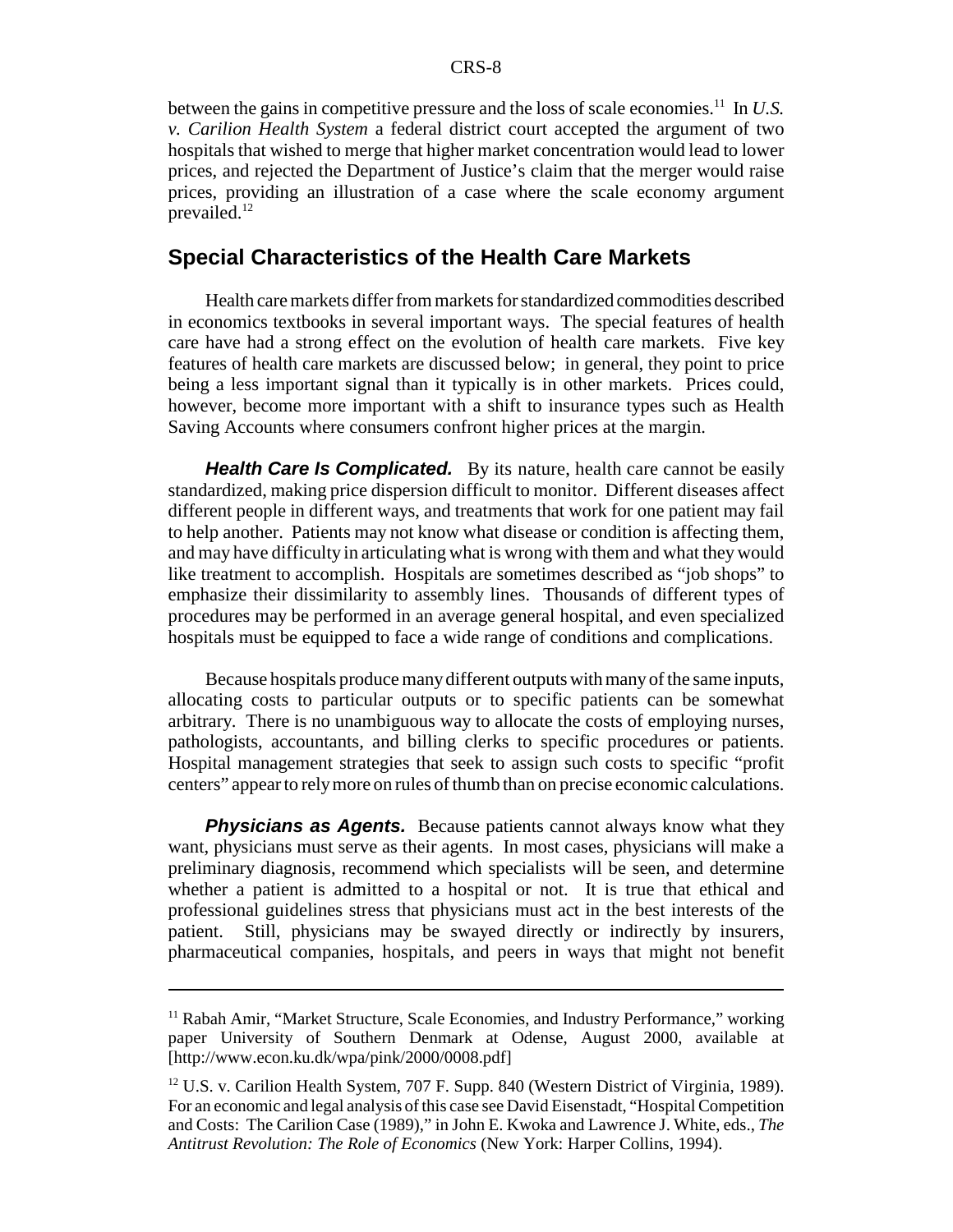patients. While the vast majority of physicians feel a strong professional compunction to provide the best care possible, they also face pressure to reduce costs to patients or insurance companies. The problem of agents considering their own interests, along with those on whose behalf they act, exists in this market as well as many other markets.<sup>13</sup>

*Patients Pick Physicians and Hospitals Pick Physicians.* Because patients rely upon physicians as their agents, patients often do not choose which hospital they enter. Rather, patients choose a physician, and the physician's admitting privileges determine where the patient goes. Hospital credentials committees decide which physicians get admissions privileges based on a physician's training, residency program, malpractice record, and other relevant information. Although some physicians have admitting privileges at more that one hospital, the available evidence suggests that most physicians admit the bulk of their patients to one hospital.14 A patient needing an operation may have some choice of hospital if her physician provides referral to more than one surgeon. While this provides the patient with some choice, the patient rarely has detailed information about cost and quality, and is rarely in a position to make an informed choice.

If a patient wishes to go to a certain hospital, then the patient must select a physician with privileges there. Insurance companies offer physician directories which list hospital affiliations, and hospitals often sponsor "physician-finder" services that feature "their" M.D.s. Therefore, patients may have sufficient information to figure out which physicians they would need to choose in order to go to a particular hospital in the event of some medical condition. (Emergency admissions are generally sent to the nearest hospital with an emergency room or to a hospital which specializes in trauma cases.) In some cases they may have information on quality through studies that rank hospitals. The fact remains, however, that patients are usually in a poor position to choose a hospital which best suits their needs because they lack the right information and because they are shielded from information about cost differences among hospitals.

*Other People's Money Pays for Most Hospital Care***.** Hospitals get slightly less than a third of their revenue from Medicare, another third from private insurers and slightly more than a sixth of their revenue from Medicaid.<sup>15</sup> While public or private insurance protects patients from the financial consequences of a hospital stay, insurance also makes patients insensitive to prices. By the time a patient reaches a hospital deductible, out-of-pocket payment limits for most insurance policies may have been reached for many patients. In particular, for the most complicated episodes (which account for a disproportionate share of hospital costs),

 $13$  The principal-agent problem, as it is referred to in economics, occurs in many contexts, including corporate managers acting on the behalf of stockholders and tenants making decisions that affect owners of property.

<sup>&</sup>lt;sup>14</sup> Douglas R. Wholey and Lawton R. Burns, "Convenience and Independence: Do Physicians Strike a Balance in Admitting Decisions?," *Journal of Health and Social Behavior*, vol. 32, no. 3 (September 1991), pp. 254-272.

<sup>&</sup>lt;sup>15</sup> Uwe E. Reinhardt, "The Pricing of U.S. Hospital Services: Chaos Behind A Veil of Secrecy," *Health Affairs,* vol. 25, January/February 2006, pp. 57-69.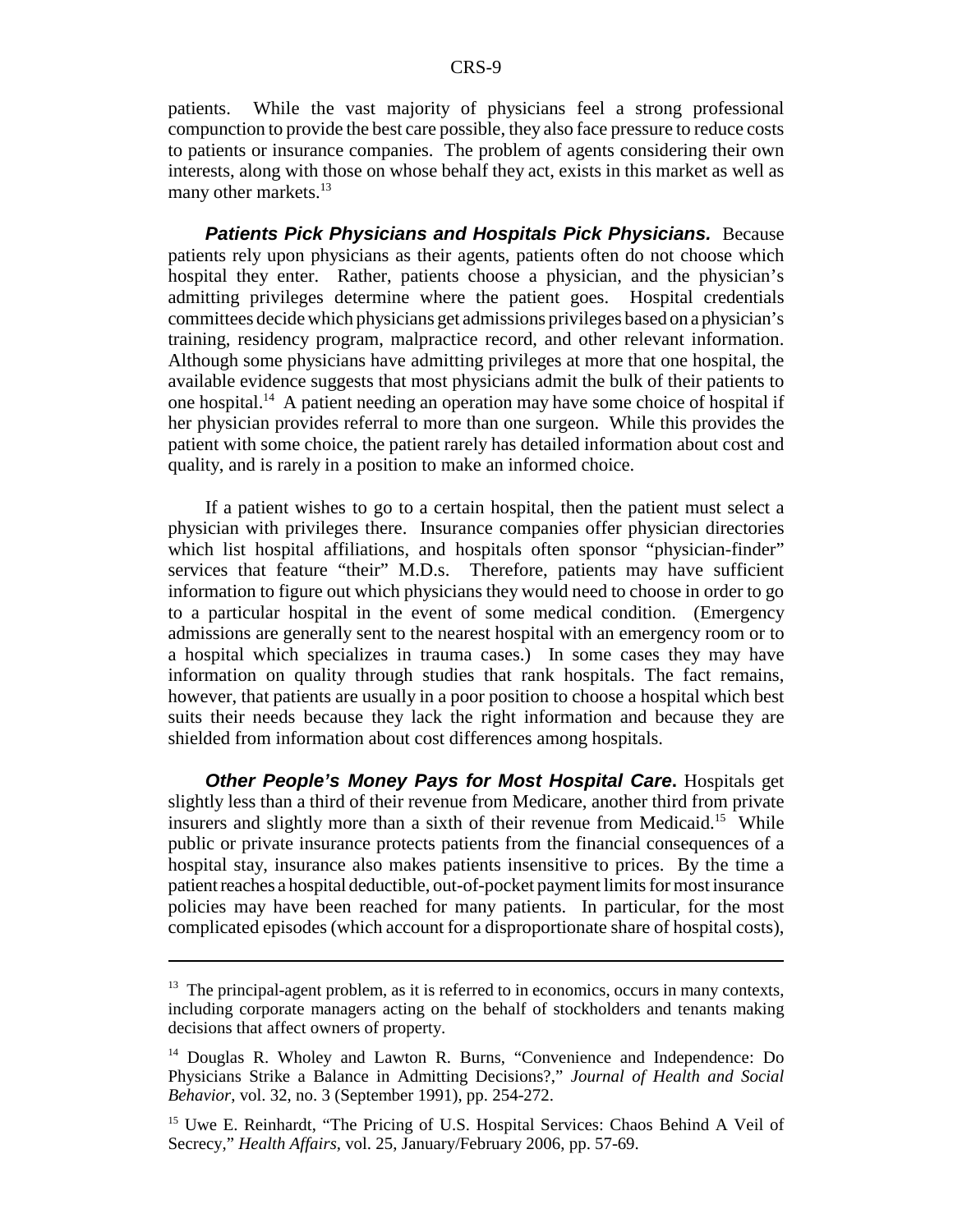most patients may be fully covered or fully bankrupt. In either case, price plays little or no role in either choice of treatment or location of treatment.

Patients may indirectly choose their hospital and nature of their care through their choice of insurance plan, and as noted above, through their choice of physician. Many plans using Preferred Provider Organization (PPO) approaches restrict policy holders' choice of hospital, or impose financial penalties for using hospitals outside the PPO network. One plan may be cheaper than another because it is able to drive a harder bargain with hospitals or because it can restrict the cost or amount of care which policy holders receive. While consumers can obtain information about features of different insurance plans, that information arguably is often incomplete and confusing.

*Patients Have Poor Information About Hospital Quality and Costs***.** Patients may also be in a poor position to choose their own hospital because they have little access to information about hospital prices and quality or are not familiar with the information that is available (such as hospital ratings). As with any other good or service, a good decision about hospital selection must be supported with adequate information on costs and quality. Hospitals in most states are not required to make public individual prices for items, and other resources for comparative pricing information are limited. Aetna, for example, has provided price information for physician services in selected areas, but this information is available only to its subscribers.<sup>16</sup>

The impenetrability of hospital bills is legendary. Hospital bills for privately insured patients routinely run for pages and contain hundreds of individual items. Hospital billing and coding have become arcane arts, practiced by highly specialized clerks and consultants. Insurers and government analysts have access to files that can be used to generate meaningful average costs, but this information is not available to patients.

Compounding the problems patients face, they generally have access to little useful information about health care quality. In part this is due to the inherent complexity of medical care and the difficulty of defining and measuring quality. Consumers can quickly judge the quality of most goods they buy on a daily or weekly basis, and make changes in shopping routines accordingly. In some cases, such as obstetrics, word-of-mouth and reputation may lead patients to reasonably wellinformed choices among hospitals. In general, however, hospital stays are for most an infrequent event and not many patients have enough experience or connections to compare experiences in a range of different hospitals.

Large corporations, insurance companies, and government agencies have developed extensive databases containing information reflecting the quality of health

<sup>&</sup>lt;sup>16</sup> Testimony of Robin Downey, Vice President and Head of Product Development, Aetna, in U.S. Congress, House Committee on Ways and Means, Subcommittee on Health, *Hearing on Price Transparency*, 109<sup>th</sup> Cong., 2<sup>nd</sup> sess., July 18, 2006. The expansion to the Washington area was reported in January W. Payne, "The Secret's Out: Aetna Members Gain Access to Care Price, Quality Data," *Washington Post*, August 22, 2006, pp. F1, F4.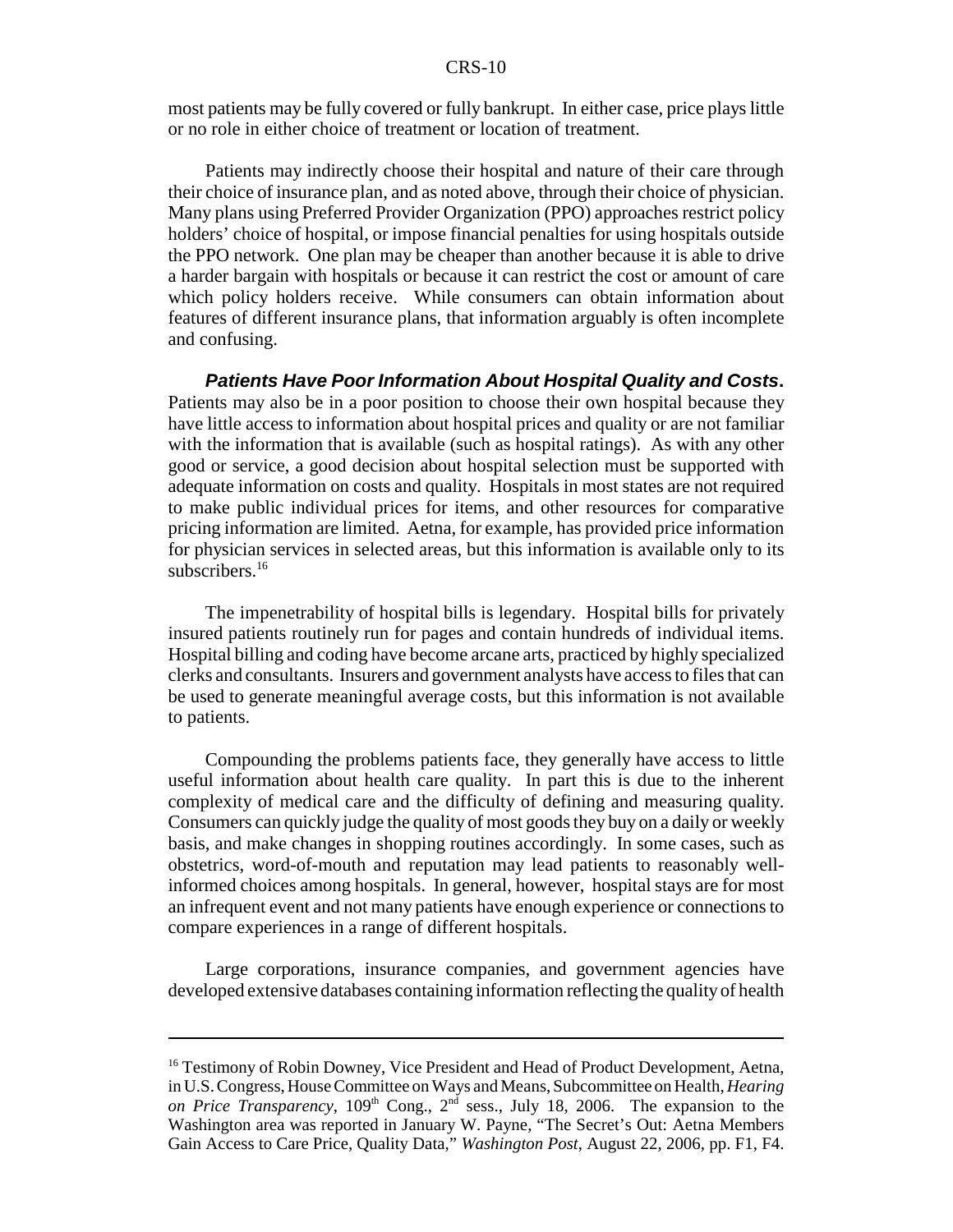care. The development of large electronic databases has opened the possibility of creating quality indices based on sophisticated statistical methods. Presently, however, these data are largely unavailable to consumers. Traditional approaches to quality monitoring in health care focus on "zero/one" indicators. Physicians are licensed, and others are barred from providing medical care. Hospitals are accredited and providers are certified for Medicare reimbursement. Such measures, however, serve only to set lower bounds.

Providing consumers with more useful data on outcomes may improve health care quality.<sup>17</sup> Of course, outcome data must include risk adjustments, so that statistics reflect the fact that healthier patients will on average have better outcomes. For example, the United Network for Organ Sharing, established by Congress in 1984, collects data on all transplant operations in the United States. Risk-adjusted outcome data for each transplant center are available at [http://www.unos.org]. Public availability of risk-adjusted outcome data puts pressure on surgeons and transplant centers to improve performance. New York State has published riskadjusted average mortality rates for cardiac surgery since 1991. Once New York State started publishing average mortality rates, patients at a top-performing hospital or surgeon reportedly had about half the chance of dying as did those who picked a hospital or surgeon from the bottom-performing 25%.<sup>18</sup> Massachusetts maintains a website with death rates for coronary artery bypass graft (CABG) operations for specific hospitals and surgeons. This site lists the number of procedures performed by specific surgeons for several other types of operations.19 Pennsylvania published a report on cardiac surgery that listed hospital-specific data on average charges, average payment by commercial insurers and Medicare, and risk-adjusted mortality and readmission rates. This report also listed surgeon-specific data on risk-adjusted mortality and readmission rates for CABG procedures.<sup>20</sup> Data presented in the report showed little connection between average charges and adjusted mortality rates.<sup>21</sup>

# **Summary: Special Characteristics of Health Care Markets**

If the market satisfies conditions of the model of perfect competition, which imply that consumers are fully informed and can choose the lowest price, prices will converge to the cost of producing the last unit of output and goods will be distributed

 $17$  For a more extensive analysis of the potential of giving consumers with useful outcome data see Michael E. Porter and Elizabeth O. Teisberg, *Redefining Health Care: Creating Value-Based Competition on Results* (Allston, Mass: Harvard Business School, May 2006).

<sup>&</sup>lt;sup>18</sup> Ashish K. Jha and Arnold M. Epstein, "The Predictive Accuracy of The New York State Coronary Artery Bypass Surgery Report-Card System," *Health Affairs*, vol. 25, no. 3, 2006, pp. 844-855.

<sup>&</sup>lt;sup>19</sup> These data reports are available at [http://www.mass.gov/healthcareqc].

<sup>&</sup>lt;sup>20</sup> Pennsylvania Health Care Cost Containment Council, "Cardiac Surgery in Pennsylvania 2005," June 2007.

<sup>21</sup> Reed Abelson, "In Health Care, Cost Isn't Proof of High Quality," *New York Times*, June 14, 2007.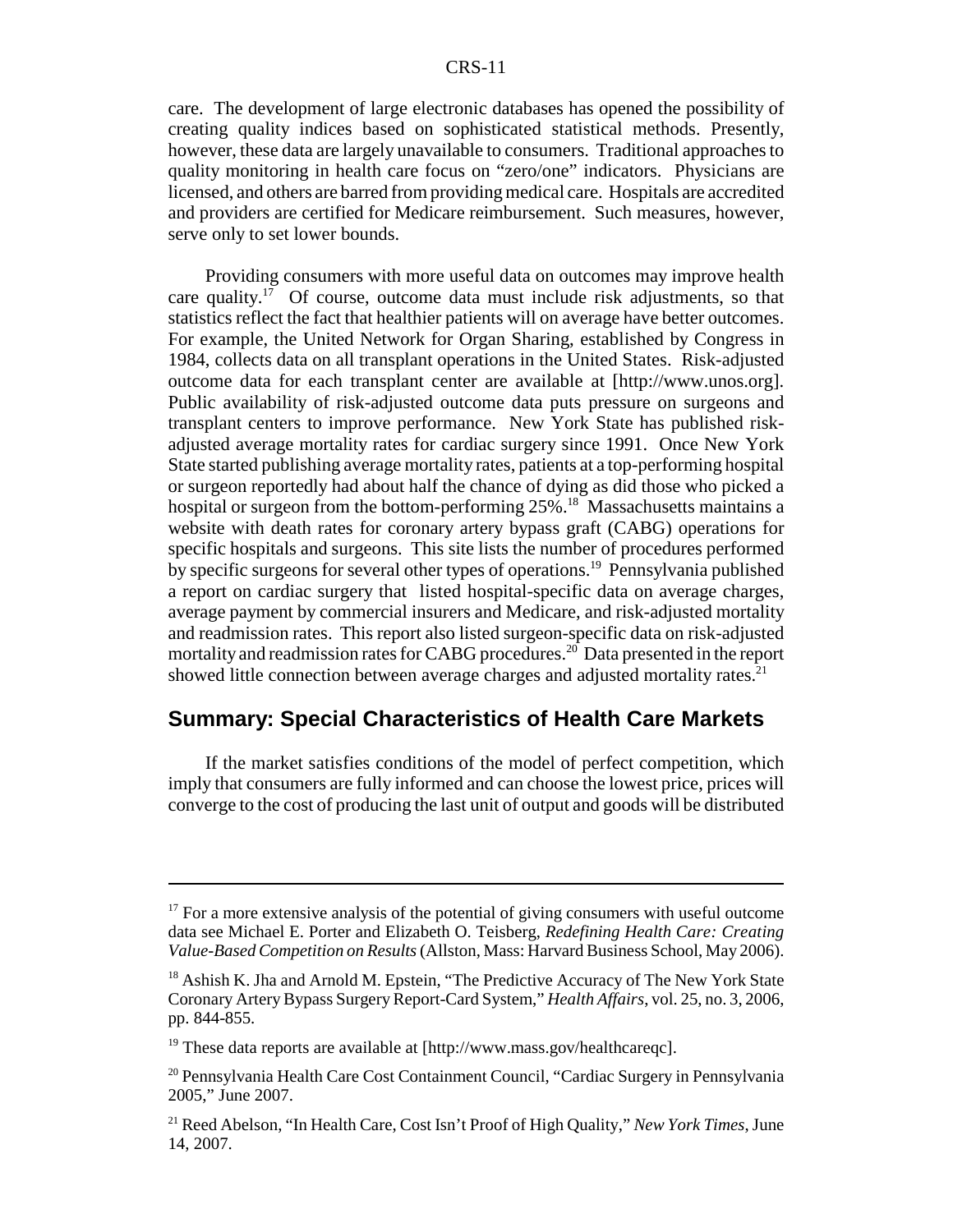efficiently.22 More generally, the "Law-of-One-Price" asserts that consumers' ability to choose the most advantageous offer will ensure that the same good will sell for the same price. To the extent that transparent pricing helps markets rapidly converge by bringing prices in line with incremental costs, it promotes economic efficiency.

Many markets do not satisfy conditions of the model of perfect competition. If consumers are poorly informed, or hindered from taking their most advantageous option, prices might not converge to efficient levels, if they converge at all. While such problems can arise in markets for simple goods, the problems are exacerbated for more complex goods and services, such as health care. Several aspects of health markets, including natural differentials in the product due to differences in quality and patient characteristics and the widespread practice of price discrimination, limit the effects of price transparency. In addition, other important characteristics interfere with price signals and competitive pricing outcomes: the product is complicated, physicians rather than consumers tend to determine the product purchased, patients generally do not directly pick hospitals, many costs are covered by third parties, and patients have poor information about costs.

 In sum, health care patients often have only a limited and indirect ability to choose which hospital they will be treated in the event of some medical episode. Choosing a different hospital may require a change of physician or of insurance plan. Even if patients could switch among hospitals more easily, their incentives to search for cheaper hospital care are dulled by third-party payment, and patients typically lack price and quality data that would be necessary for them to make a fully informed choice. Much of the difficulty in instituting market-like reforms in the health care sector stems from the nature of health care itself, and from the ways health care institutions have evolved to deal with special features of health care. Improvements, while possible, would probably be neither quick nor easy.

These characteristics, however, all point to some important conclusions. Prices as signals are diluted and muted in the health care market as compared to many other markets. That muting of price signals tends to suggest that improvements in price transparency may be less effective in the health care market than in other markets and that this problem is particularly serious with hospital pricing. At the same time, the lack of understandable price information in the health care market may suggest significant room for improvement. To understand this last issue, it is important to be clear about just how complex and dispersed hospital pricing is, an issue considered in the following section.

# **Hospital Pricing**

As the previous section suggests, the barriers to direct consumer choice are high for hospitals, and it is for hospitals that many initiatives, discussed below, have been made to improve information and transparency. Hospital costs are also a major

<sup>&</sup>lt;sup>22</sup> Efficiency here means no waste in production and that all gains from trade are exhausted.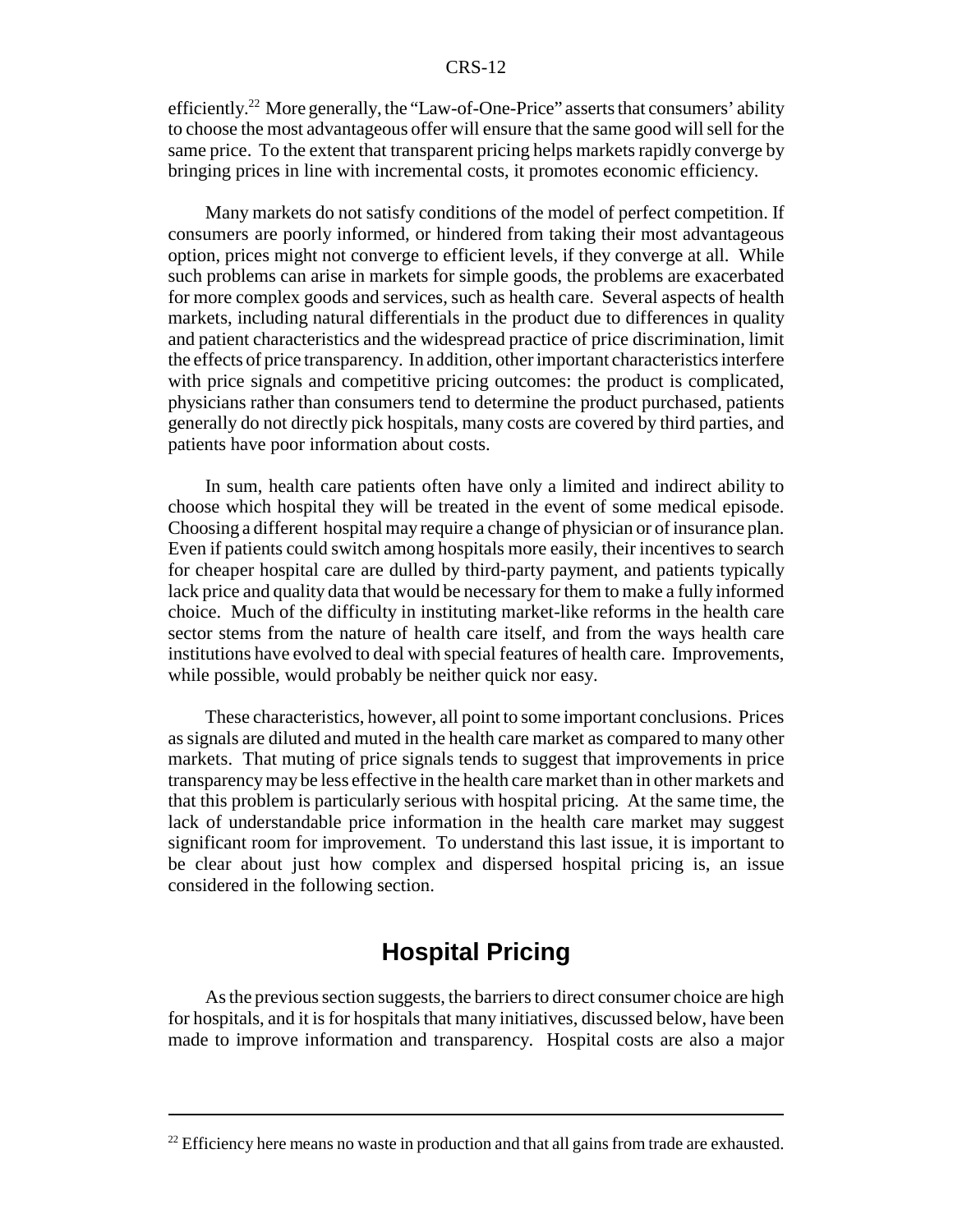portion of health care costs, accounting for  $31\%$  of the \$2 trillion of costs in 2005.<sup>23</sup> To interpret and apply the evidence on price transparency requires a more specific understanding of how hospitals set prices. This section provides an overview of how hospitals set and administer prices. This section also investigates the variability of hospital prices.

## **Nuts and Bolts**

Every hospital maintains a "chargemaster," a document which lists prices for each item and procedure offered by the hospital.<sup>24</sup> A chargemaster may contain about 10,000 to 20,000 separate items. By comparison, the U.S. tariff schedule has about 10,000 separate rate lines, and a regular supermarket sells about  $15,000$  items.<sup>25</sup> A Lewin Group study of hospital pricing practices found that few hospitals in its sample conducted systematic reviews of their chargemasters.<sup>26</sup> Many hospitals stated that their charges had little relation to costs, although hospitals that were larger, urban, or which conducted substantial amounts of research were more likely to report some link between costs and chargemaster prices. Supplies and pharmaceutical charges appeared to be reviewed more regularly and were more likely to be related to costs. Most hospitals in the Lewin sample charged higher markups on less-expensive items.

Prices listed on the chargemaster bear little resemblance to what is actually paid. On average, insurers and patients paid hospitals about 38% of their "charges" in  $2004.<sup>27</sup>$  Medicaid pays about 17% of total hospital revenues.<sup>28</sup> Medicaid payment arrangements differ by state. All states use a prospective payment system for Medicaid hospital reimbursement, with most either paying a flat fee according to diagnosis related groups (DRGs) or paying a flat per diem rate. All states also make

<sup>&</sup>lt;sup>23</sup> Centers for Medicare and Medicaid Service, Office of the Actuary, National Health Statistics Group.

<sup>&</sup>lt;sup>24</sup> Uwe E. Reinhardt, "The Pricing of U.S. Hospital Services: Chaos Behind A Veil of Secrecy," op. cit.

<sup>25</sup> U.S. International Trade Commission, *Simplification of the Harmonized Tariff Schedule of the United States*, Investigation No. 332-388, Publication 3318, June 2000; Food Marketing Institute Facts and Figures website, available at [http://www.fmi.org/facts\_figs/ superfact.htm].

<sup>&</sup>lt;sup>26</sup> Allen Dobson, Joan DaVanzo, Julia Doherty, and Myra Tanamor, "A Study of Hospital Charge Setting Practices," Lewin Group report no. 05-4, December 2005, available at [http://www.medpac.gov/publications/contractor\_reports/Dec05\_Charge\_setting.pdf].

 $27$  Uwe E. Reinhardt, "The Pricing of U.S. Hospital Services: Chaos Behind A Veil of Secrecy," op. cit., p. 57.

 $28$  Ibid., p. 61.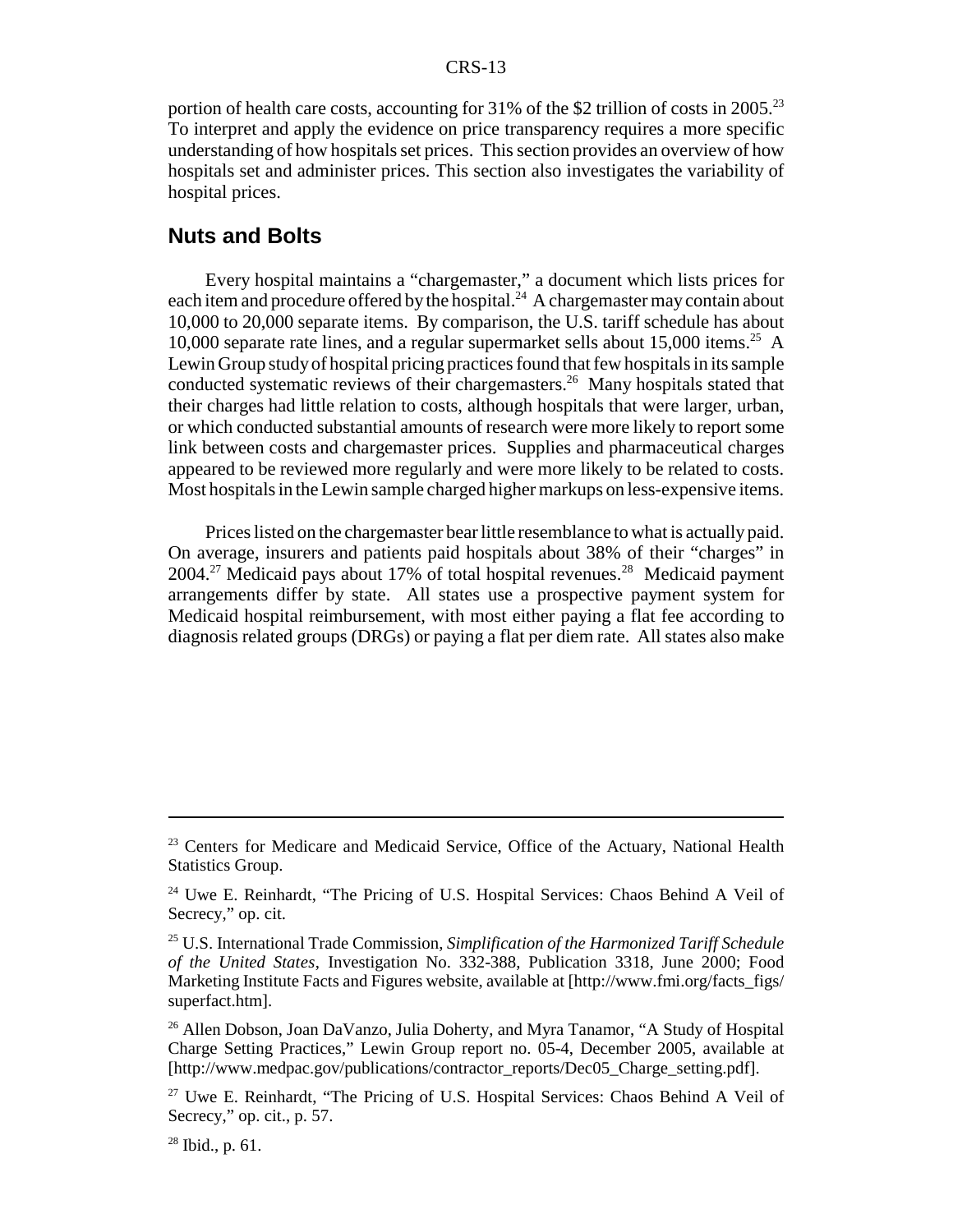special payments to hospitals for unusually high-cost cases, and most make payments to hospitals that serve low-income or medically needy populations.<sup>29</sup>

 Medicare pays a flat fee for inpatient care based on the average relative cost of a case within one of about 600 DRGs. A DRG weight, reflecting the relative cost and complexity of a given diagnosis code, is multiplied by a monetary conversion factor. Medicare payments are adjusted to reflect differences in regional labor costs and some other local factors. Other adjustments are made for outliers (extraordinarily complex cases with exceptionally high costs) and "disproportionate share" adjustments made for hospitals that serve a larger than usual portion of indigent patients. DRG weights are recalculated to account for changes in technology, practice patterns, and other trends. Congress typically adjusts the monetary conversion factor each year. From time to time, the Medicare Payment Advisory Commission (MEDPAC) proposes technical changes in the definition of DRGs and in payment and adjustment details.

Private insurers are responsible for about a third of the hospitals' revenues (hospital revenues were  $$612$  billion in 2005).<sup>30</sup> Private insurers' payment arrangements vary: some pay a fixed portion of charges, some pay negotiated per diems or pay flat fees according to DRGs. Private insurers typically use Medicare's list of DRGs, but may assign their own weights. Medicare's calculations of DRG weights use claim experiences of Medicare beneficiaries, who are older than the average private health plan policy holder, and so may not reflect relative costs for younger patient populations. Private insurers vary in their ability to extract discounts from hospitals, and arrangements between insurers and hospitals are tightly guarded trade secrets.

According to many analysts familiar with health care finance, Medicare and Medicaid payments on average fall short of the fully allocated costs associated with patients in those programs. $31$  Thus hospitals must shift costs to private insurers, increase efficiency, or reduce services to balance their books. As a result, payments for a particular patient's case will reflect not just the complexity of the case and the resources used, but also depend on the negotiating prowess of the patient's insurer.

## **Price Variation Among Hospitals**

Prices for specific items may vary wildly from one hospital to the next, as **Figure 1** and **Figure 2** show. For instance, a comprehensive metabolic panel, which costs \$97 at San Francisco General, costs \$1733 at Doctors Hospital in Modesto,

 $29$  Some specialized hospitals, such as psychiatric hospitals, are often reimbursed differently than general hospitals. For a detailed description of Medicaid hospital reimbursement policy, see CRS Report RL32644, *Medicaid Reimbursement Policy*, by Mark Merlis.

<sup>&</sup>lt;sup>30</sup> Ibid., for the share. Total hospital costs are from the Centers for Medicare and Medicaid Services, Office of the Actuary, National Health Statistics Unit.

<sup>&</sup>lt;sup>31</sup> Allen Dobson, Joan DaVanzo, and Namrata Sen, "The Cost-Shift Payment 'Hydraulic': Foundation, History, And Implications," *Health Affairs*, vol. 25, no. 1 (2006), pp. 22-33.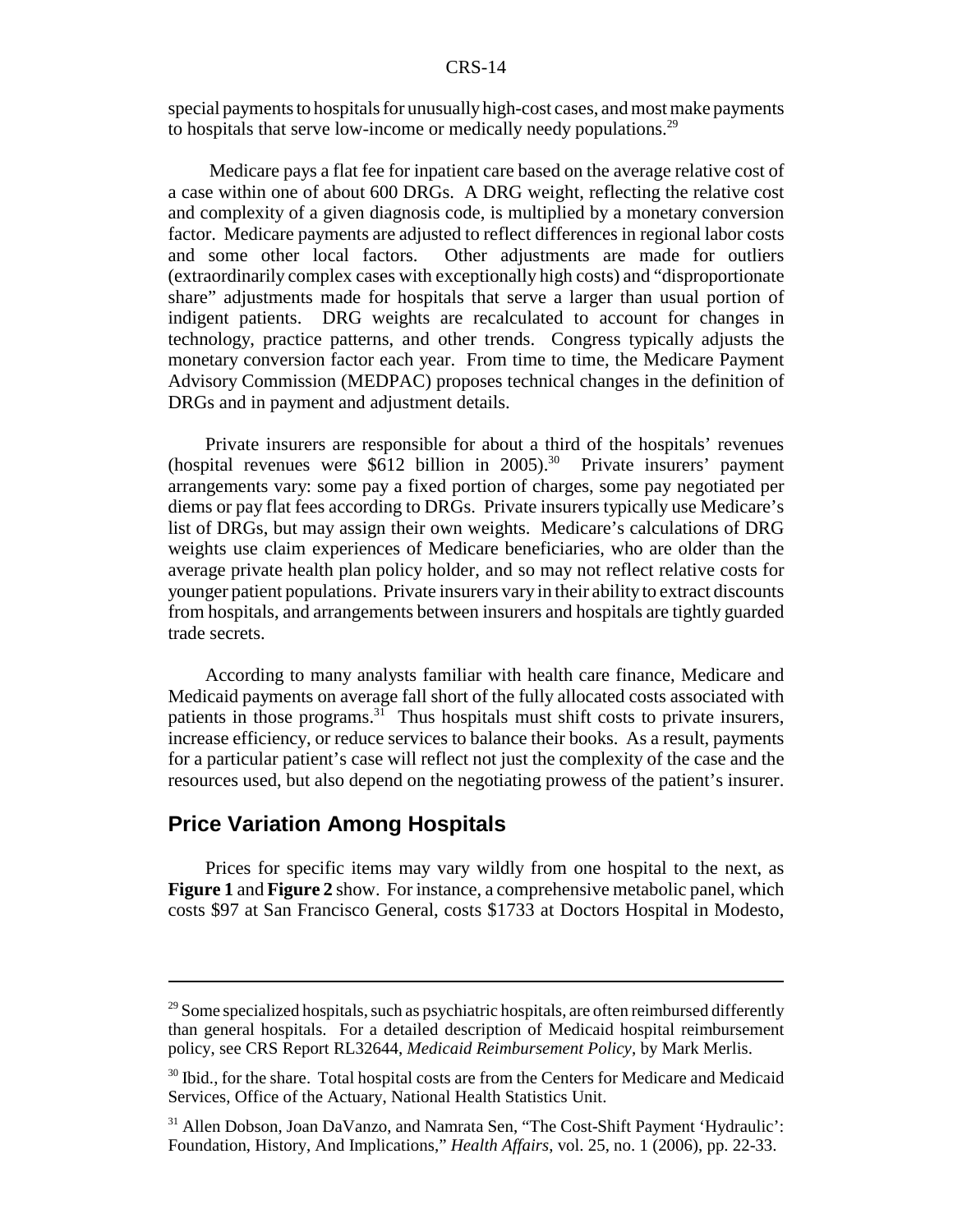about 18 times more expensive. To some extent disparate prices reflect different markup formulae, which act to allocate hospital overhead costs among items.





**Source:** Reproduced from Lucette Lagnado, "California Hospitals Open Books, Showing Huge Price Differences," *Wall Street Journal*, Dec. 27, 2004, p. A1. Data obtained from individual hospitals.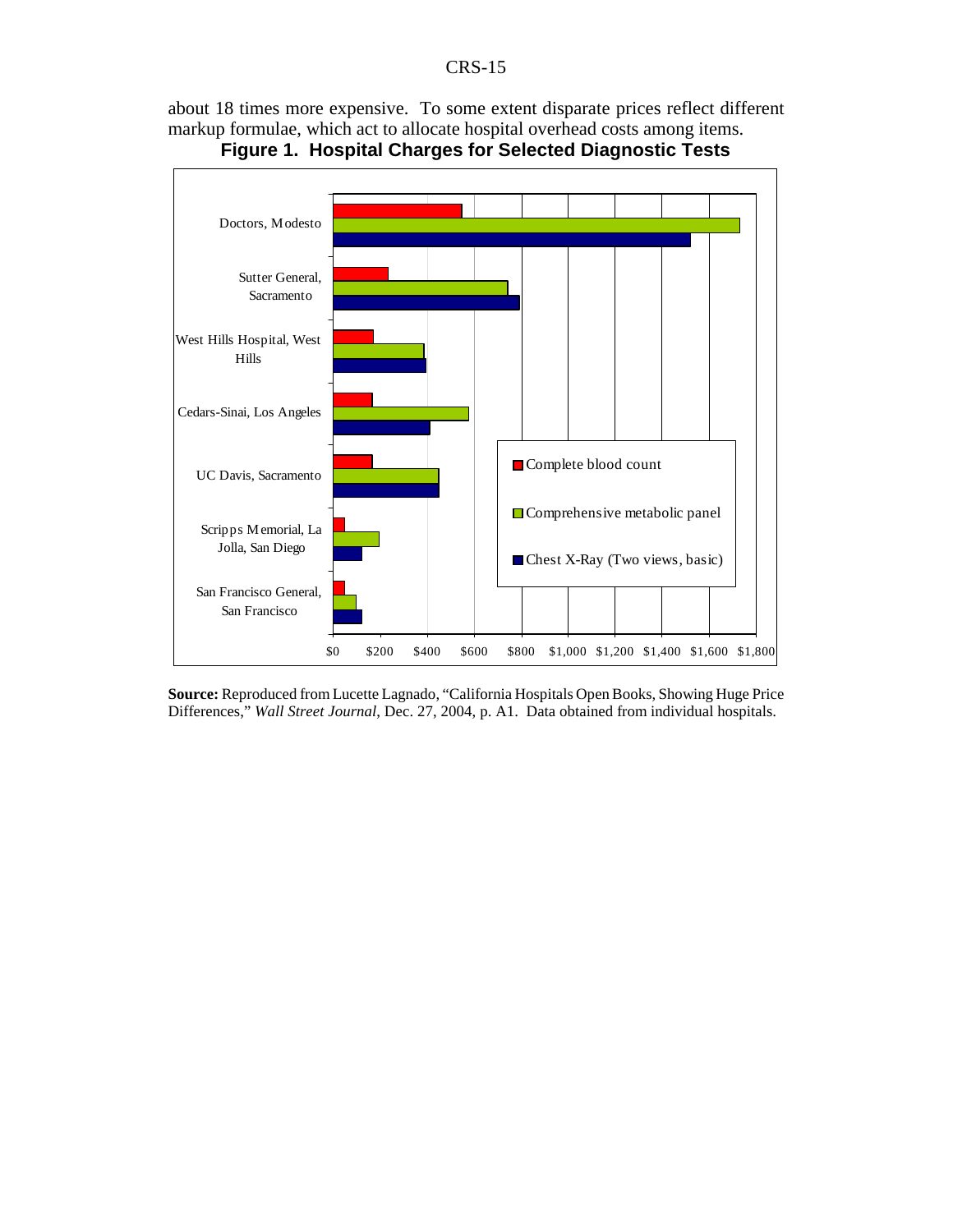

**Figure 2. Hospital Charges for Two Common Analgesics**

**Source**: See source for **Figure 1**.

**Table 1** presents data on average costs and charges by type of payer for three hospitals, all located in urban areas. In each case, the average charges for managed care patients were about 20%-30% above average operating costs as reported to the Centers for Medicare and Medicaid Services (CMS). By contrast, average charges for uninsured patients were substantially higher.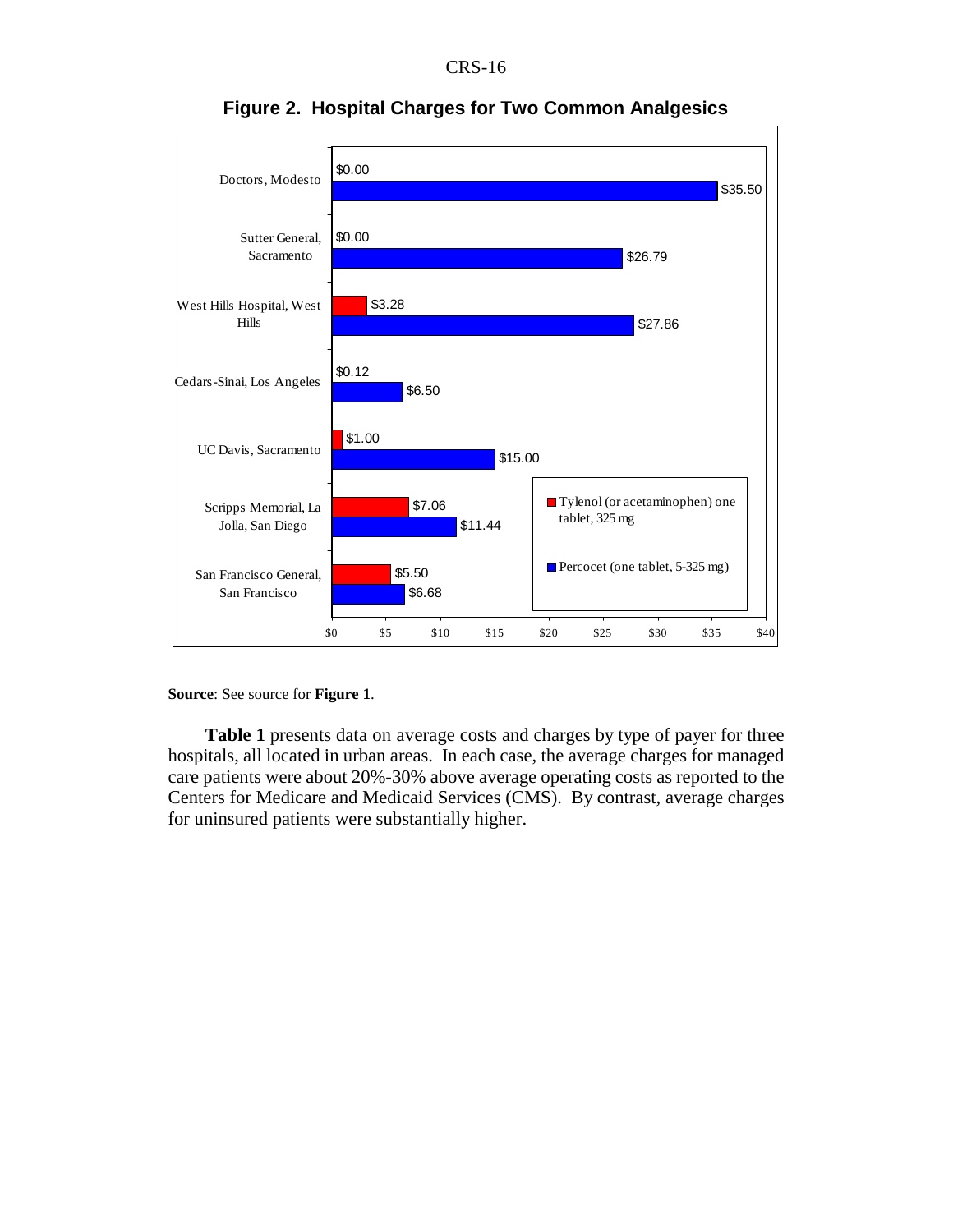|                                              | O'Connor<br><b>Hospital</b><br>San Jose,<br>CA | <b>St. Louise</b><br><b>Regional</b><br>(Catholic)<br><b>West Gilroy, CA</b> | <b>Palm Beach Gardens</b><br><b>Community Hospital</b><br>(Tenet Healthcare)<br><b>Palm Beach Gardens,</b><br>CA |  |
|----------------------------------------------|------------------------------------------------|------------------------------------------------------------------------------|------------------------------------------------------------------------------------------------------------------|--|
| Avg. Operating Cost<br>per Patient per Day   | \$1,631                                        | \$1,376                                                                      | \$1,501                                                                                                          |  |
| Collected from<br><b>Managed Care</b>        | \$1,940                                        | \$1,773                                                                      | \$1,774                                                                                                          |  |
| Billed the<br>Uninsured                      | \$5,951                                        | \$5,508                                                                      | \$7,414                                                                                                          |  |
| Cost-to-Charge<br>Ratio                      | .258                                           | .289                                                                         | .205                                                                                                             |  |
| <b>Collection Rate</b><br>from the Uninsured | 97%                                            | 96%                                                                          | 32%                                                                                                              |  |

## **Table 1. Average Costs and Charges for Selected Hospitals, By Type of Payer**

**Source**: Heartland Institute analysis of Centers for Medicare and Medicaid's Medicare Cost Reports data for 2002. Reproduced from Randy Suttles and Merrill Matthews, Jr., "Hospital Pricing: Separate and Unequal," *Health Care News*, September 1, 2003.

**Table 2** presents payment-to-cost ratios by type of payer for community hospitals from 1991 to 2000. The mix of services that each type of payer funds differs, which precludes direct comparisons of payment rates across payers. Nonetheless, these data underline the point that the relationship between costs and payments differs among payers. Average Medicare payments since the mid 1990s nearly match hospital costs, while Medicaid payments, on average, fall short of covering costs. The ratio of payments to costs is highest for private payers (i.e., private insurers and managed care firms), although that ratio fell significantly during the 1990s. The ratio of payments to costs is lowest for uncompensated care, although many hospitals receive subsidies from state and local governments, not reflected in **Table 2**, that serve to defray expenses associated with uncompensated care.

Data in **Table 2** lump all uninsured payers together, although these payers include indigent patients, from whom much smaller payments may be received, and non-indigent patients. We were unable to locate aggregate data that would separate these two groups. However, an illustration based on aggregate California data, provided in testimony by Glenn Melnick, shows the importance of this distinction. The average chargemaster price for an appendectomy in 2002 was \$18,229; the indigent uninsured paid \$1,783, the Medicare payment was \$4,805, the managed care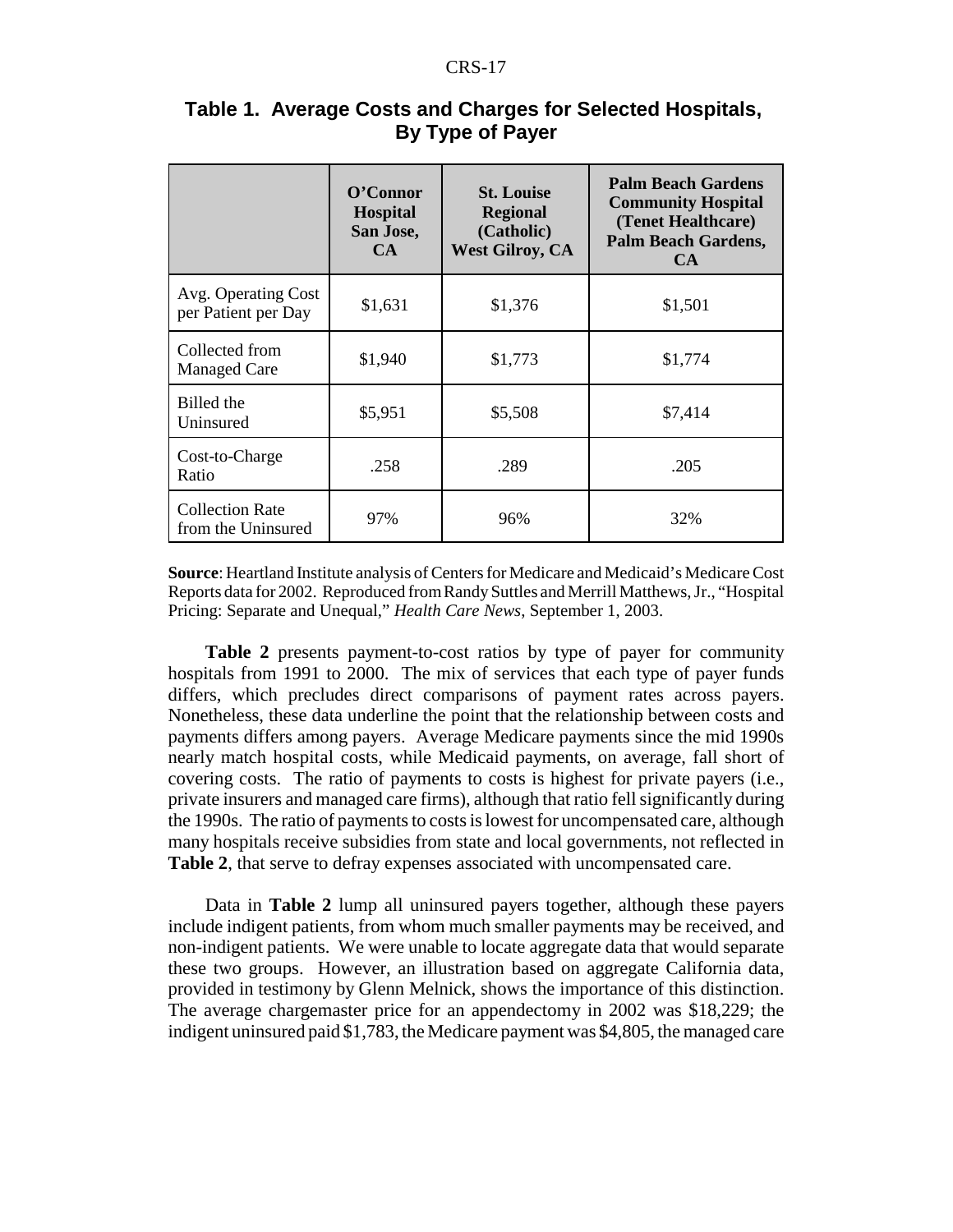payment \$6,174, and payments by the non-indigent uninsured was  $$8,143<sup>32</sup>$ . The payment from the non-indigent, indeed, did fall below the list price, and may reflect both ad hoc discounts and failure to collect the payment. Even so, the uninsured nonindigent paid a third more than the managed care patients and 70% more than Medicare patients for this procedure. Melnick also points out that the list price remains important not only because some uninsured patients are charged the list price, but also because of stop-loss provisions in contracts (where list is paid above a threshold), lack of contracts with all third party providers, and out-of-network use. He also points out that increasing revenues is an incentive to charge a high list price.

| Year | <b>Medicare</b> | <b>Medicaid</b> | <b>Uncompensated</b><br>Care | <b>Private</b><br><b>Payers</b> |
|------|-----------------|-----------------|------------------------------|---------------------------------|
| 1991 | 88.4%           | 81.6%           | 19.6%                        | 129.7%                          |
| 1992 | 88.8            | 90.9            | 18.9                         | 131.3                           |
| 1993 | 89.4            | 93.1            | 19.5                         | 129.3                           |
| 1994 | 96.9            | 93.7            | 19.3                         | 124.4                           |
| 1995 | 99.3            | 93.8            | 18.0                         | 123.9                           |
| 1996 | 102.4           | 94.8            | 17.3                         | 121.5                           |
| 1997 | 103.6           | 95.9            | 14.1                         | 117.6                           |
| 1998 | 102.6           | 97.9            | 13.2                         | 113.6                           |
| 1999 | 101.1           | 96.7            | 13.2                         | 112.3                           |
| 2000 | 100.2           | 96.1            | 12.1                         | 112.5                           |

## **Table 2. Hospital Payment-To-Cost Ratios By Type of Payer, 1991-2000**

**Source**: MEDPAC analysis of American Hospital Association data. Reproduced from Table B-11 in Medicare Payment Advisory Commission, Report to the Congress: Medicare Payment Policy, March 2002. Data for years 2001 and after are unavailable.

Some hospitals have been strongly criticized for charging uninsured patients, who typically have less ability to pay for care than insured patients, far higher prices. In some apparently isolated circumstances, news stories detailing some hospitals' attempts to use aggressive collection methods against uninsured patients purportedly caused those hospitals to cancel those debts.<sup>33</sup>

<sup>&</sup>lt;sup>32</sup> Testimony of Glenn Melnick, in U.S. Congress, House Committee on Ways and Means, Subcommittee on Health, March 9, 2004.

<sup>&</sup>lt;sup>33</sup> Randy Suttles and Merrill Matthews, Jr., "Hospital Pricing: Separate and Unequal," *Health Care News* , September 1, 2003, available at [http://www.heartland.org/Article.cfm?artId=12775].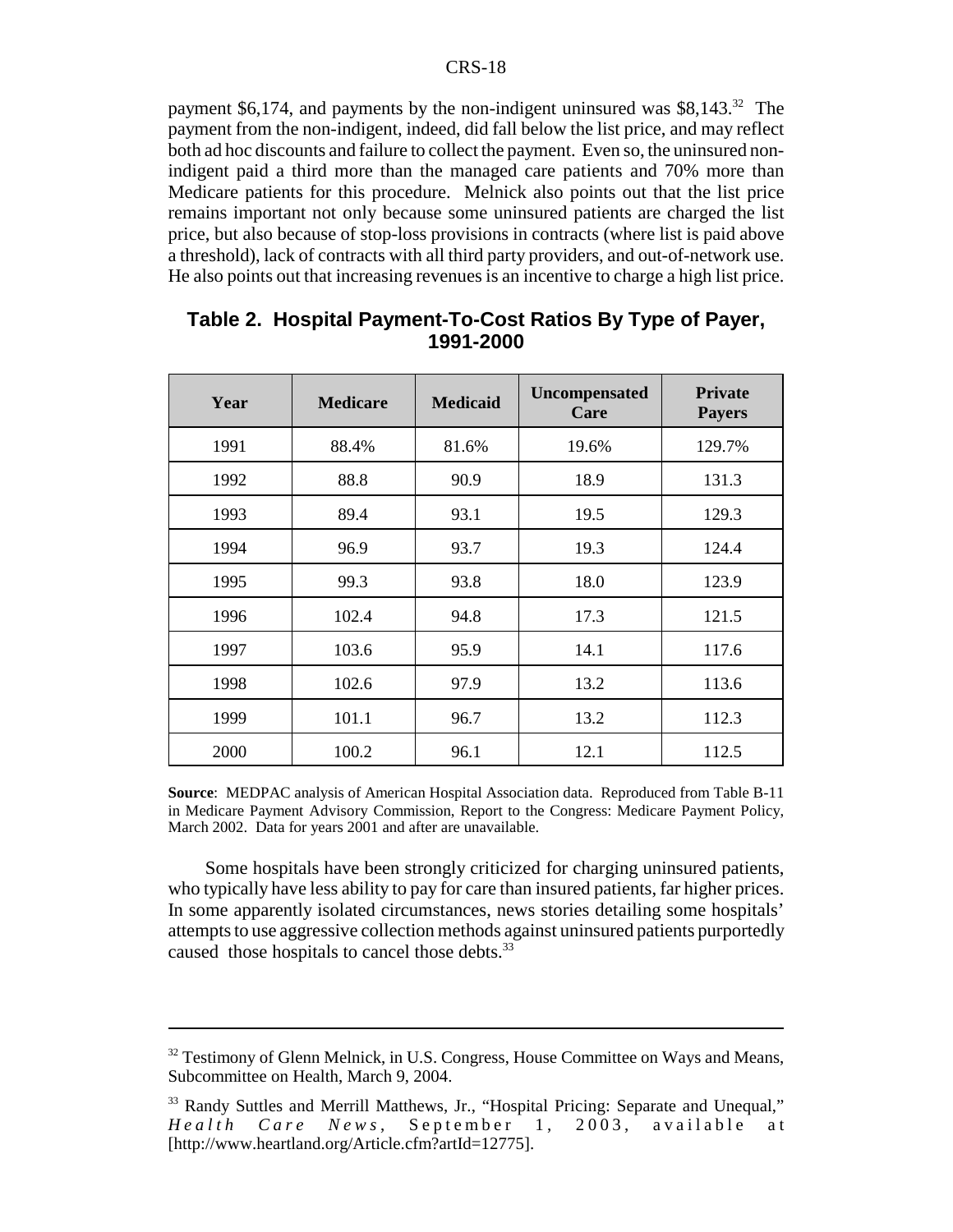Although some hospitals and hospital associations have argued that some federal regulations prohibit hospitals from offering discounts and fee waivers on a case-by-case basis,  $34$  the Centers for Medicare and Medicaid Services (CMS) contends that no federal law prevents hospitals from reducing or waiving charges for an indigent uninsured patient so long as such reductions or waivers conform to the hospital's indigency policy. Moreover, the CMS Inspector General has stated that it is "highly unlikely" that hospitals that waived charges to indigent uninsured patients would run afoul of the federal anti-kickback statute.<sup>35</sup>

More detailed analysis of hospital charge and cost data shows that uninsured and self-pay patients are charged, when confronted with the full list price, on average, about 2½ times more than what insurers pay hospitals, and about three times Medicare-allowable costs.<sup>36</sup> The gap between what uninsured and self-pay patients pay and what insurers pay hospitals appears to have widened since the mid 1980s.

# **How Does Hospital Price Dispersion Compare To Other Markets?**

Chargemaster prices charged by different hospitals for the same procedure can vary wildly, as noted in **Figure 1** and **Figure 2**. Actual charges for specific procedures, which are generally lower than chargemaster prices, also vary widely, although information on them is unavailable. Chargemaster prices are nevertheless important, because they are prices billed to uninsured patients who do not have discounts, and are the starting point for discounted prices.

**Figure 3** shows the distribution of average charges per stay for normal vaginal birth for California hospitals in 2004, which aside from newborn care is the most common DRG. $37$  (The discrete data are converted into a smoothed curve using a technique called kernel density estimation.) Average charges at the mode of the smoothed distribution lie between \$5,000 and \$10,000. The distribution has a fat right-hand tail, indicating more variation on the high side of charges than on the low side.

**Figure 4** shows average charges per stay by hospital for heart failure and shock in 2004. Unlike the conditions which occur at birth, heart attack victims have

<sup>&</sup>lt;sup>34</sup> Metropolitan Chicago Healthcare Council, Report of the Task Force on Charity Care and Collection Practices of the Illinois Hospitals Association and the Metropolitan Chicago Healthcare Council, September 11, 2003, available at [http://www.pfho.org/HousingInitiatives03/charity%20care-hospitals.pdf].

<sup>&</sup>lt;sup>35</sup> Centers for Medicare and Medicaid Services, "Questions On Charges For The Uninsured," available at [http://www.cms.hhs.gov/AcuteInpatientPPS/downloads/ FAQ\_Uninsured.pdf].

<sup>36</sup> Gerard F. Anderson, "From 'Soak The Rich' To 'Soak The Poor': Recent Trends In Hospital Pricing," *Health Affairs*, vol. 26, no. 3 (May/June 2007), pp. 780-789.

<sup>&</sup>lt;sup>37</sup> Details of the California price transparency initiative are discussed below. Because of the way Kaiser-Permanente health plans are structured, Kaiser hospitals did not report charges and are therefore excluded from the analysis.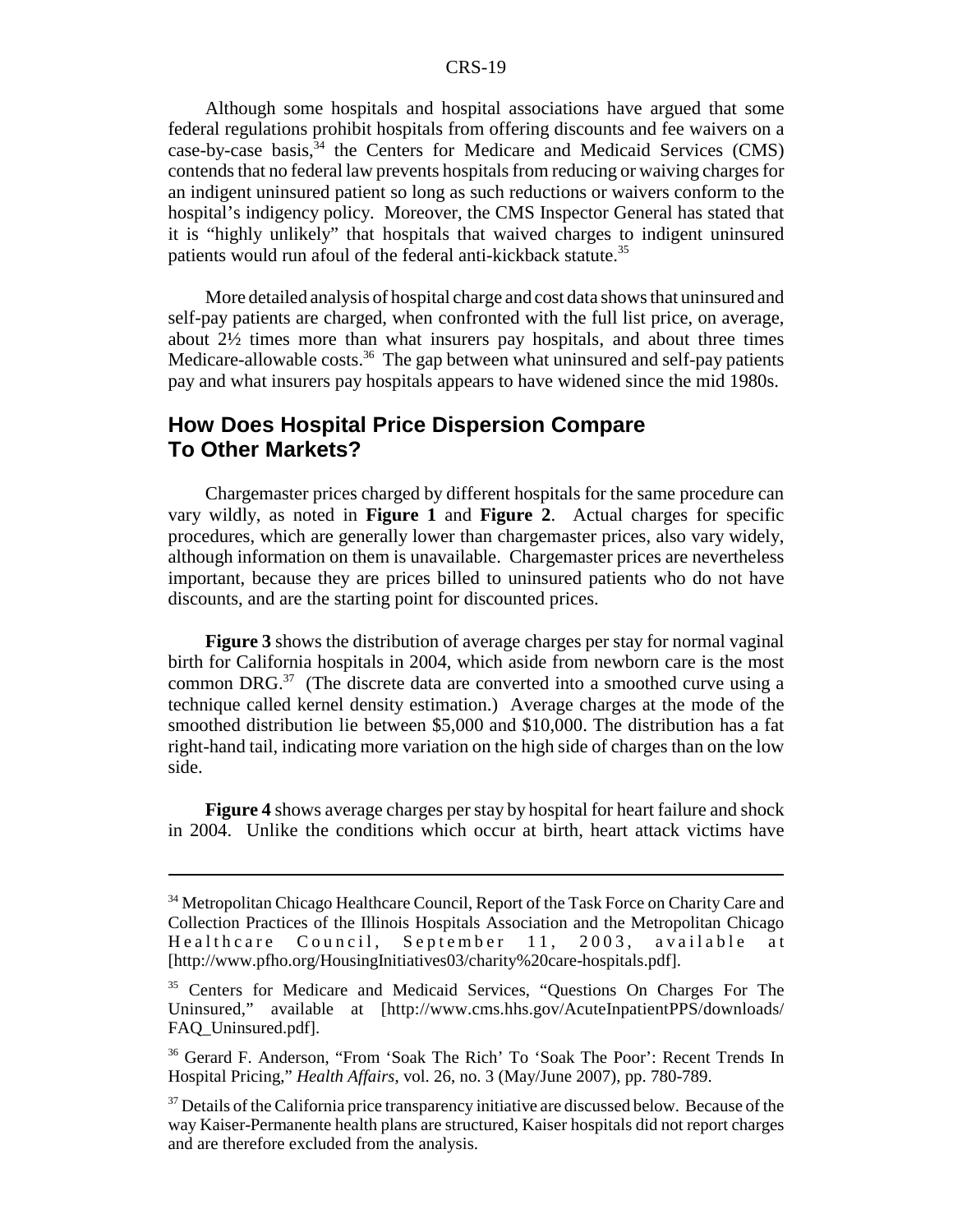substantially less time to plan their hospital stay. Indeed, the typical heart attack victim has no time to select a hospital or to consult with his physician about treatment options. Further, because of variation in the time spent in hospitals, the variation of total charges per episode is much greater in the case of heart attacks, with a handful of hospitals having average charges above \$500,000.



**Figure 3. Distribution of Average Charges Per Stay for Normal Vaginal Birth**

**Source:** State of California, Office of Statewide Health Planning and Development, Healthcare Information Division. Data are smoothed using two related methods, one yielding the jagged line and the other the smooth line. Both lines represent kernel density estimates. For the jagged line the kernal halfwidth is set at \$300. For the smooth line the kernal halfwidth is set to minimize mean square error for Gaussian distributions. Unit of observation is the hospital.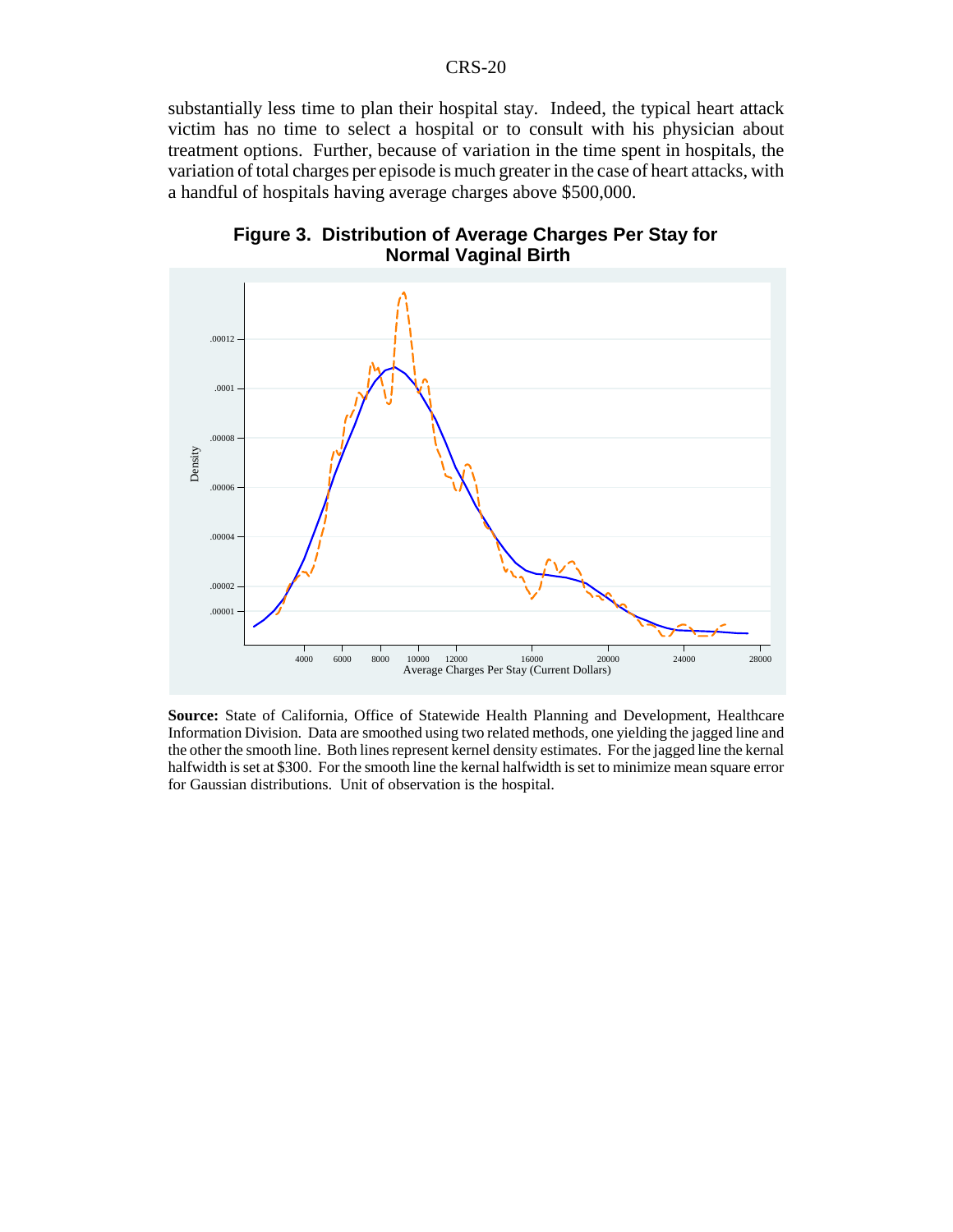

**Figure 4. Distribution of Average Charges Per Stay for Heart Failure**

**Source**: See source for **Figure 3**. Dotted line represents kernal density estimator with halfwidth of \$1,500.

## **Implications of Hospital Price Dispersion**

Does evidence on the effects of price transparency in other markets, which by and large supports the view that better information on pricing reduces prices, imply that greater price transparency would affect health markets in the same way, despite the specific structures and characteristics of the health care market? Of course, how the examples are applied depends on how pricing information is provided. For example, allowing the public to examine charge books and data on actual average charges at a hospital's finance office provides more limited access than posting that information on the Internet. Additional information could be conveyed by providing information on the pricing of complete, but typical, procedures as well. (Selective reporting could provide opportunities for hospitals to game the system by lowering costs on the reported procedures and raising costs on others.) Even more information could be conveyed by also reporting prices for the different categories of patients (Medicare, Medicaid, uninsured, or insured by specific health plans).

One caution is that prices of goods commonly sold on the Internet also show substantial price variation, although the degree of price dispersion may be less than for average daily hospital charges. For example, **Figure 5** shows prices for a Samsung HP-R6372 high definition television found using two common Internet price search engines, Froogle.com and Pricescan.com. The mode of the smoothed distribution is slightly less than \$6,000, which is slightly less than the mode for daily average charges for normal vaginal birth. However, the right-hand tail of the distribution of TV prices is not nearly as fat as the distribution of average daily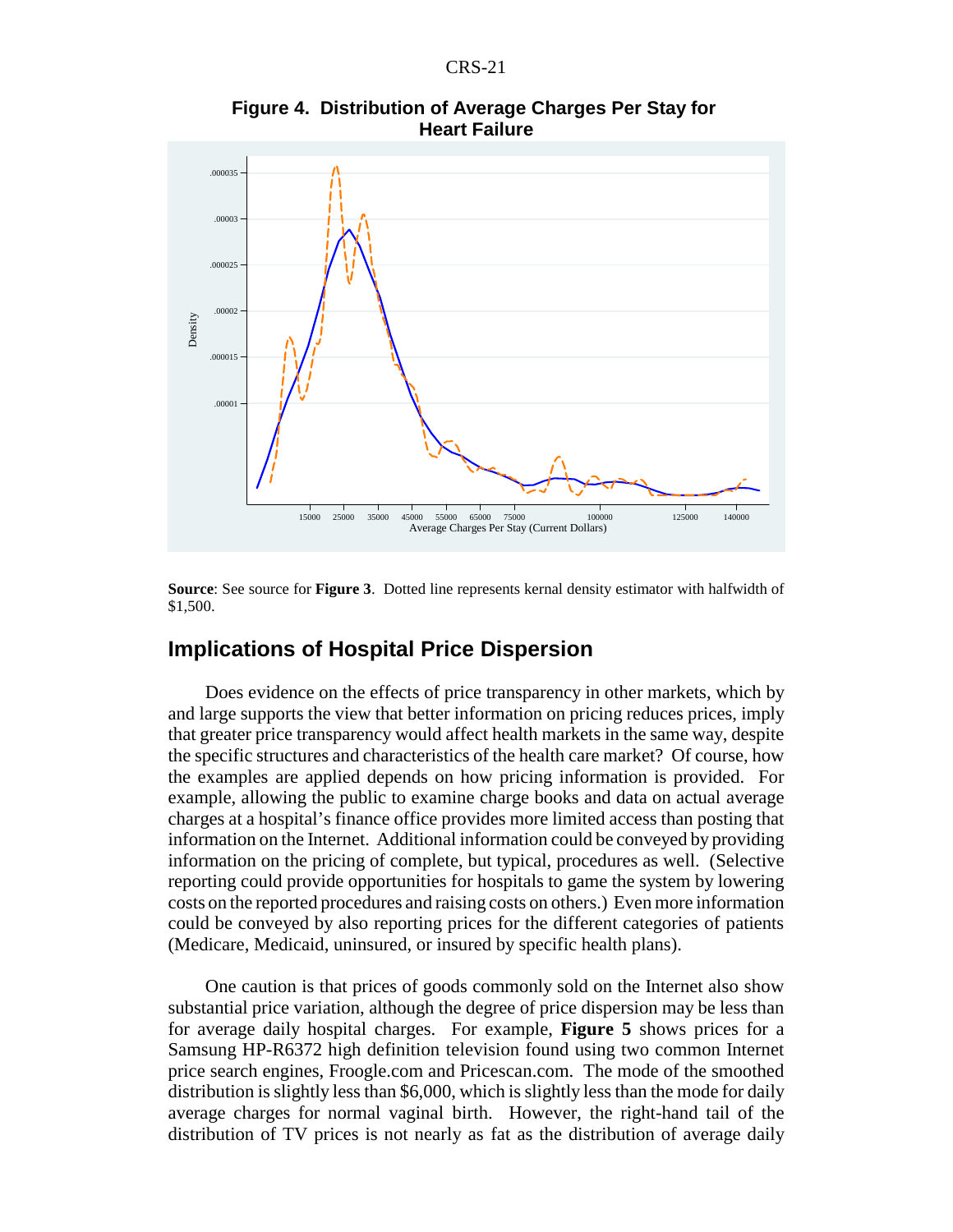charges for normal vaginal birth. (Note: horizontal scales differ for each figure.) Only one seller listed a price for the Samsung TV above \$8,000, and 37 of 47 sellers posted prices between \$5,500 and \$7,500. By contrast, 10 of 251 California hospitals charged more than \$9,000 per day and 33 charged less than \$3,000 per day.



**Figure 5. Price Distribution for a Samsung HP-R6372 HDTV**

**Source**: Searches conducted at [http://www.froogle.com] and [http://www.pricescan.com] on August 9, 2006. Price distributions smoothed using same methods as described in **Figure 3**.

A formal way of comparing variability of distributions with different averages is to compute coefficients of variation. **Table 3** presents statistical estimates of price variability for two of the most common types of hospital episode as well as for a similarly expensive consumer good, namely, a particular HDTV. The coefficient of variation is a dimension-free measure, and thus is an appropriate tool for comparing different distributions.<sup>38</sup> As expected, the coefficients of variation for average hospital charges for normal birth and for heart attacks are substantially greater than for the Samsung television.

The comparison of HDTV prices advertised by retailers and average charges per day for a given DRG is not an "apples-to-apples" comparison. Prices advertised by retailers do not necessarily represent actual sales prices. Posted prices on the Internet may vary considerably, even if prices at those websites that make most of the sales

<sup>&</sup>lt;sup>38</sup> The coefficient of variation is the standard deviation divided by the mean (average). Among hospitals that reported charges for both procedures the coefficient of variation for charges per stay for Heart Failure and Shock (DRG 127) was 0.678 and 0.420 for Vaginal Delivery w/o Complicating Diagnoses (DRG 373).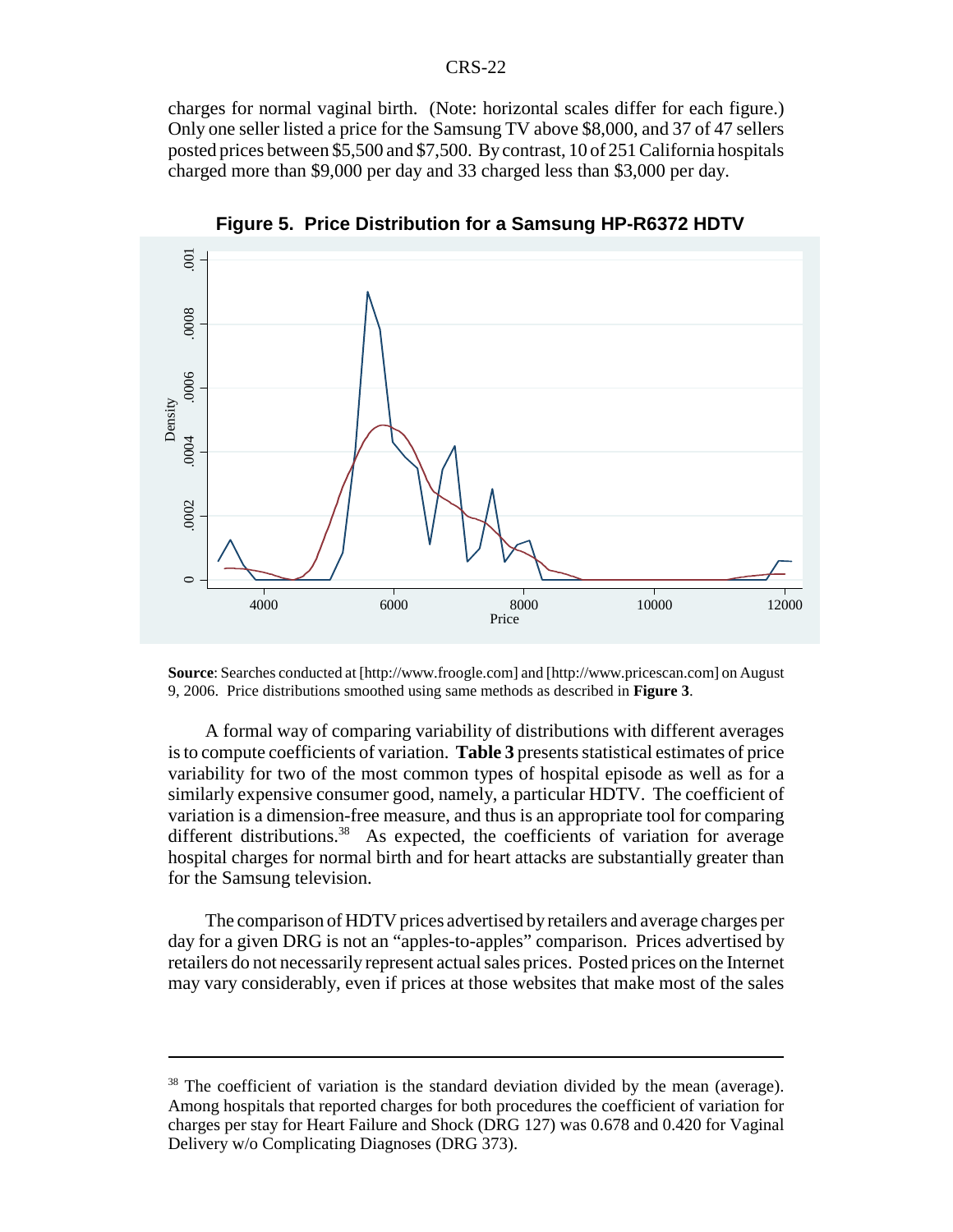vary less.<sup>39</sup> To the extent that most units are sold by sellers with prices near the minimum posted price, sales-weighted measures of price variability will be less than unweighted measures.

|                                                       |          | Average  | <b>Standard</b><br><b>Deviation</b> | <b>Coefficient</b><br>of Variation | N   |
|-------------------------------------------------------|----------|----------|-------------------------------------|------------------------------------|-----|
| Vaginal Delivery w/o<br><b>Complicating Diagnoses</b> | per day  | \$5,280  | \$1,933                             | 0.366                              |     |
|                                                       | per stay | \$10,350 | \$4,286                             | 0.414                              | 242 |
| <b>Heart Failure and Shock</b>                        | per day  | \$5,696  | \$3,451                             | 0.606                              |     |
|                                                       | per stay | \$36,840 | \$31,273                            | 0.849                              | 393 |
| Samsung HP-R6372 HDTV                                 |          | \$6,254  | \$1,253                             | 0.200                              | 47  |

#### **Table 3. Variability of Average Hospital Charges and Samsung HDTV Prices**

**Source**: See preceding figures. Data are for 2005.

We checked whether combined average daily charges for mother and baby varied less than average charges for normal vaginal birth alone, which could occur if different hospitals allocated charges to mother and baby differently. The coefficient of variation for the sum of average daily charges for normal newborn and normal vaginal birth, however, was about the same (.356) as for normal birth alone (.366). The coefficient of variation for average stay charges for the sum of normal birth and normal newborn care (.416) was nearly the same as for normal birth alone  $(.414).$ 

These illustrations are just examples of pricing variability and do not constitute a statistically valid universe. Nevertheless, they do indicate considerably more price variability for medical procedures than for an expensive consumer durable that might be expected to show much more variation than more frequently purchased commodities. They also show much more variation for an unanticipated procedure (heart failure) than for an anticipated one (birth). They are suggestive, therefore, of a considerable amount of price variability in hospital costs.

# **Price Transparency Initiatives of Governments, Insurers, and Interest Groups**

Several states have enacted regulations intended to enhance price transparency in the health sector in general, and hospital pricing in particular. Several private insurers also allow policyholders access to online tools that allow some price

<sup>&</sup>lt;sup>39</sup> Erik Brynjolfsson and Michael D. Smith, "Frictionless Commerce? A Comparison of Internet and Conventional Retailers," *Management Science*, vol. 46, April 2000, pp. 563- 585.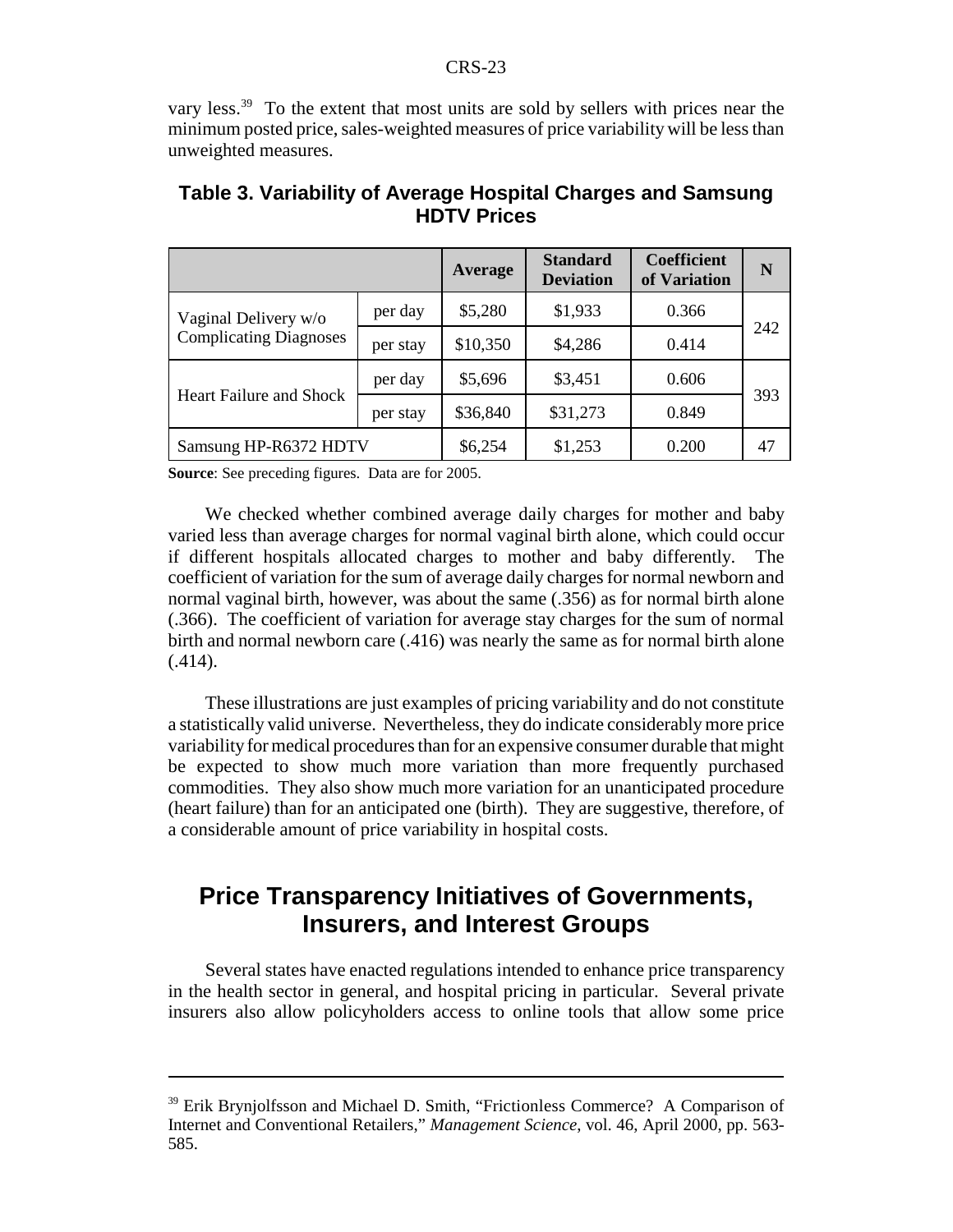comparisons for medical procedures.40 California has required hospitals to provide a variety of pricing data to the public, discussed in more detail below. Average hospital charges per day and per stay for selected DRGs are available on state government websites sponsored by Arizona, California, Florida, Maryland, and Massachusetts.<sup>41</sup> Other states, such as Iowa, New Hampshire, and Wisconsin, in cooperation with state hospital associations, provide some pricing information.

Aetna has published price information for physicians and hospitals in the Cincinnati area, and recently extended this program to other parts of the country. Other insurers, including Cigna, Humana, United HealthCare, and Wellpoint have created websites that provide price comparison data for certain procedures.<sup>42</sup>

Hospitals also submit data to the Centers for Medicare and Medicaid Services (CMS), which compiles annual Medicare Cost Reports (MCR). The MCRs contain extensive information about hospitals' cost structures and finances. These reports, which are quite large and complex, are available for download on the CMS website. The website HospitalVictims.com provides cost data for individual hospitals derived from Medicare Cost Reports, suggesting that hospitals with high charge-to-cost ratios be avoided, or that the patient negotiate for a discount.<sup>43</sup> It suggests that a high charge-to-cost ratio is evidence of a significant amount of price discrimination and a likelihood that the uninsured patient will be charged a high price.

Initiatives to impose price transparency requirements on hospitals, such as allowing the public to inspect chargemaster data or have access to average daily charges data, were motivated in part by a desire to allow consumers to make informed choices about selecting hospitals. Better information on prices, according to this view, would increase competitive pressure on hospitals, slowing the growth of hospital prices and reducing price variability. These initiatives are relatively new and do not yet appear to have had significant effects on the level and dispersion of medical costs.

In August 2006, Executive Order 13410 called for greater transparency of quality and price information and for more widespread use of information technology in federal health care programs using compatible data standards.<sup>44</sup> The executive order also directed federal agencies to develop health care quality measurement

<sup>40</sup> National Conference of State Legislatures, "State Legislation Relating to Disclosure of Hospital and Health Charges," April 2007, available at [http://www.ncsl.org/programs/ health/Transparency.htm#Table1].

<sup>&</sup>lt;sup>41</sup> The National Conference of State Legislatures has links to the state websites, along with many private insurers' websites: [http://www.ncsl.org/programs/health/Transparency.htm].

 $42$  Ibid.

<sup>43</sup> See [http://www.hospitalvictims.com/].

<sup>44</sup> Executive Order 13410, "*Promoting Quality and Efficient Health Care in Federal Government Administered or Sponsored Health Care Programs*, August 22, 2006. Additional information is available at the Department of Health and Human Services's "Value-Driven Health Care" website: [http://www.hhs.gov/transparency/fourcornerstones/ index.html].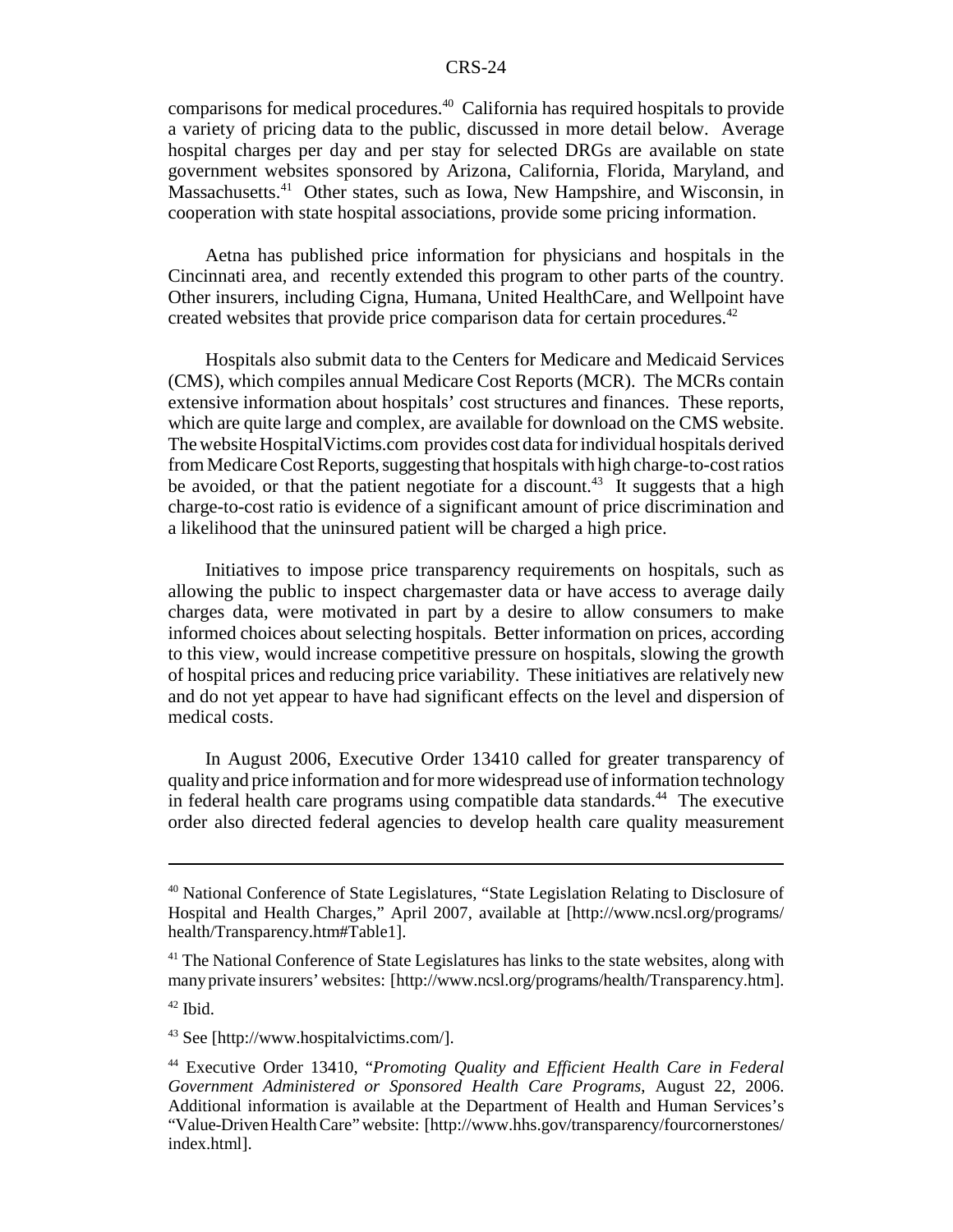programs. The National Coordinator for Health Information Technology within the U.S. Department of Health and Human Services oversees these initiatives, although other offices also have major responsibilities.

The executive order directed federal agencies to "make available ... to the beneficiaries or enrollees of a Federal health care program (and at the option of the agency, to the public) the prices that it, its health insurance issuers, or its health insurance plans pay for procedures to providers." It was reported that the Bush administration earlier in 2006 declined to release Medicare claims data to the Business Roundtable, which had requested them.<sup>45</sup> The Business Roundtable is an association of chief executives of very large corporations. Whether the order signifies a change in policy or there was another reason for not releasing these data remains unclear.

The effects of the executive order on pricing information are unknown, including how widely available the information is, since the implementation of the order is in its early stages. But it is an example of another government initiative to provide more information about pricing.

In some areas, the initiatives outlined by the Executive Order parallel ongoing efforts. Several federal agencies have already taken some measures to provide federal health care users with better price and quality information. For example, the Federal Employees Health Benefit Program (FEHBP) provides a website that compares premiums, plan details, and customer satisfaction measures for all plans.46 Changes made in response to the order appear minor.<sup>47</sup> CMS (Centers for Medicare and Medicaid Services) now publishes summarized inpatient price data for the 30 most common elective DRGs for individual hospitals. These data are taken from Medicare Provider Analysis and Review (MEDPAR) data, which has been collected since 1991. However, locating this information on the CMS website may be difficult for consumers since the website covers a range of material.<sup>48</sup>

Medicare's "Hospital Compare" website, accessed via the Medicare.gov site, allows beneficiaries to see data that compares how closely different health care providers follow accepted treatment protocols.49 Whether such initiatives give consumers enough relevant information in an easily accessible way, whether patients and their families would be able to locate such information, and whether such information would motivate patients to make major changes in their treatment plans is unclear. One consulting firm concluded that while a previous version of the Hospital Compare website "does an average job of presenting the quality information, it lacks the robust data found in commercially available products and

<sup>45</sup> Robert Pear, "Employers Push White House to Disclose Medicare Data," *New York Times*, April 11, 2006.

<sup>46 [</sup>http://www.opm.gov/insure/health/]

<sup>&</sup>lt;sup>47</sup> The Office of Personnel Management's efforts to implement these initiatives are described on its website, available at [http://www.opm.gov/insure/health/executiveorder.asp].

<sup>48 [</sup>http://www.cms.hhs.gov/HealthCareConInit/02\_Hospital.asp#TopOfPage]

<sup>49 [</sup>http://www.cms.hhs.gov/HospitalQualityInits/25\_HospitalCompare.asp]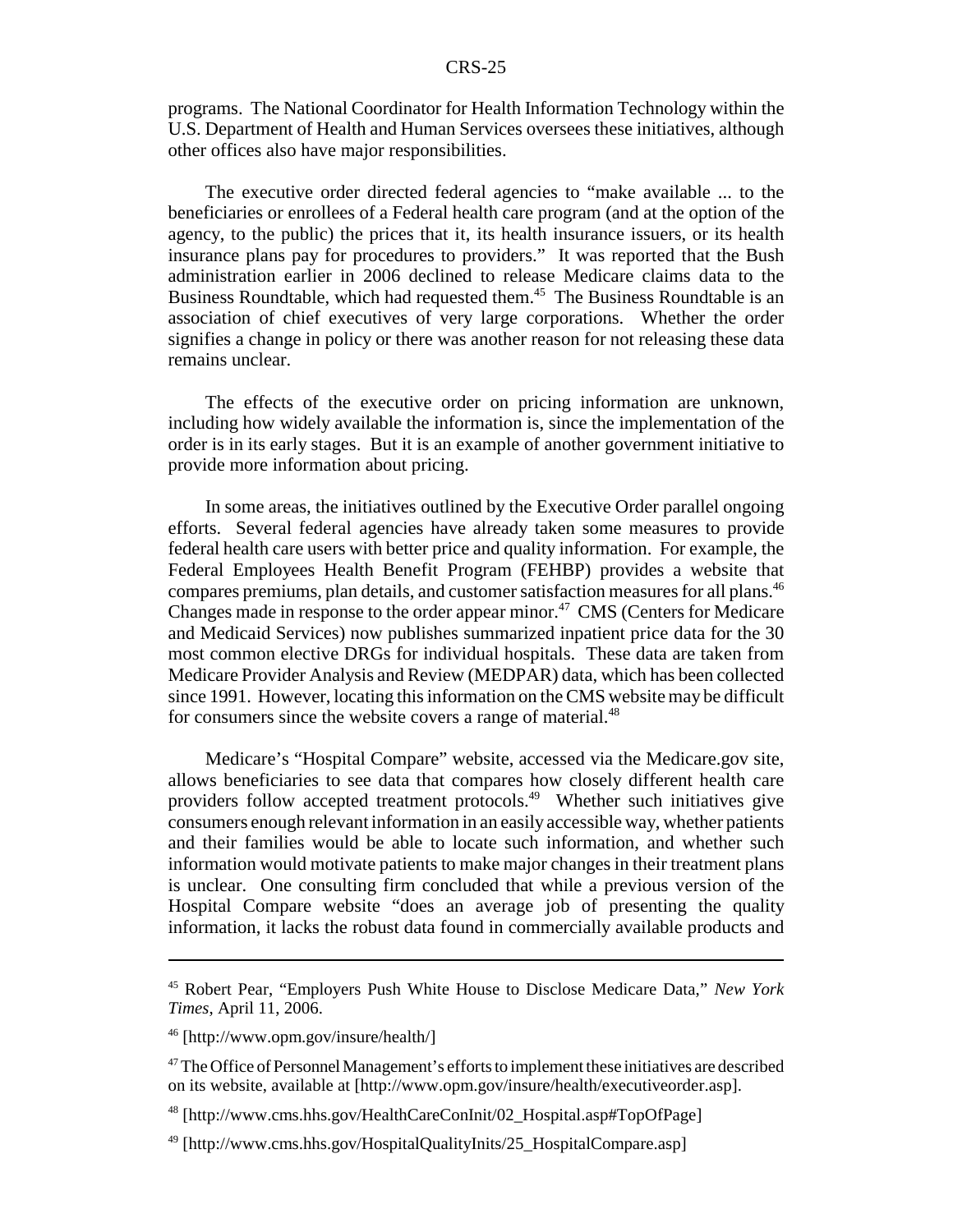leaves consumers fumbling with insufficient help."50 In June 2007 a redesigned HospitalCompare website was launched that allows limited comparisons of hospital mortality rates for heart failure and heart attacks with national mortality rates.<sup>51</sup> However, nearly all hospitals were judged to have mortality rates "no different than the U.S. national rate." Out of almost 4,500 hospitals, only 17 were recognized as "above average" in treating heart attacks and only seven were rated "below average."52

On the other hand, more information about health care provider quality and pricing is becoming available on the Internet, and these sources will continue to evolve. A major review of information available on websites that provide hospital price and quality information expressed concern that some consumers might be confused rather than enlightened by the reported data, but also noted that momentum continues to build for making health care data more easily available to consumers.<sup>53</sup>

The following section of this report presents an analysis of the California price transparency initiative's effect on the dispersion of hospital prices.

# **Does Price Transparency Reduce Price Variability? Some Preliminary Results**

The California hospital price transparency initiative, according to analysis of available data, has had negligible or no observable effect on hospital prices.

In September 2003, California legislators passed Assembly Bill 1627,<sup>54</sup> which required hospitals (except for certain small and rural hospitals) to make chargemaster data public by July 1, 2004, either in electronic form or by allowing onsite inspection.55 Sponsors of this bill contended that these reporting requirements would

<sup>52</sup> Michael S. Gerber, "Hospitals Are Beyond Compare: Data on Cardiac Care Show Almost No Differences Nationwide," *Washington Post*, July 3, 2007.

53 Delmarva Foundation, *The State-of-the-Art of Online Hospital Public Reporting: A Review of Fifty-One Websites,* Report Prepared for the CMS Hospital Three State Pilot Project, July 2005. Available at [http://www.delmarvafoundation.org/newsAndPublications/ pressReleases/2005/08\_18\_05.pdf].

54 Helen Sanderson, "Cost of Care: New Law Lets Patients Examine Hospital Price Lists," *North Coast Weekly*, August 11, 2005, available at [http://www.northcoastjournal.com/ 081105/cover0811.html].

<sup>50</sup> Katy Henrickson, Hospital Comparison Tools Scorecard Summary: Centers For Medicare And Medicaid Services: Key Findings From "The Forrester Wave: Hospital Comparison Tools, Q4 2005," October 13, 2005, available at [http://www.forrester.com/Research/ Document/Excerpt/0,7211,37929,00.html].

<sup>51</sup> Hospital Quality Alliance, "HQA Adds Enhanced Hospital Quality Information to 'Hospital Compare' Web Site," June 22, 2007, available at [http://www.fah.org/issues/ quality\_initiative/HQA%20Adds%20Enhanced%20Hospital%20Quality%20Information %20to%20Hospital%20Compare%20Web%20Site.pdf].

<sup>55</sup> The *Wall Street Journal* article, referenced in **Figure 1** above, was based on these (continued...)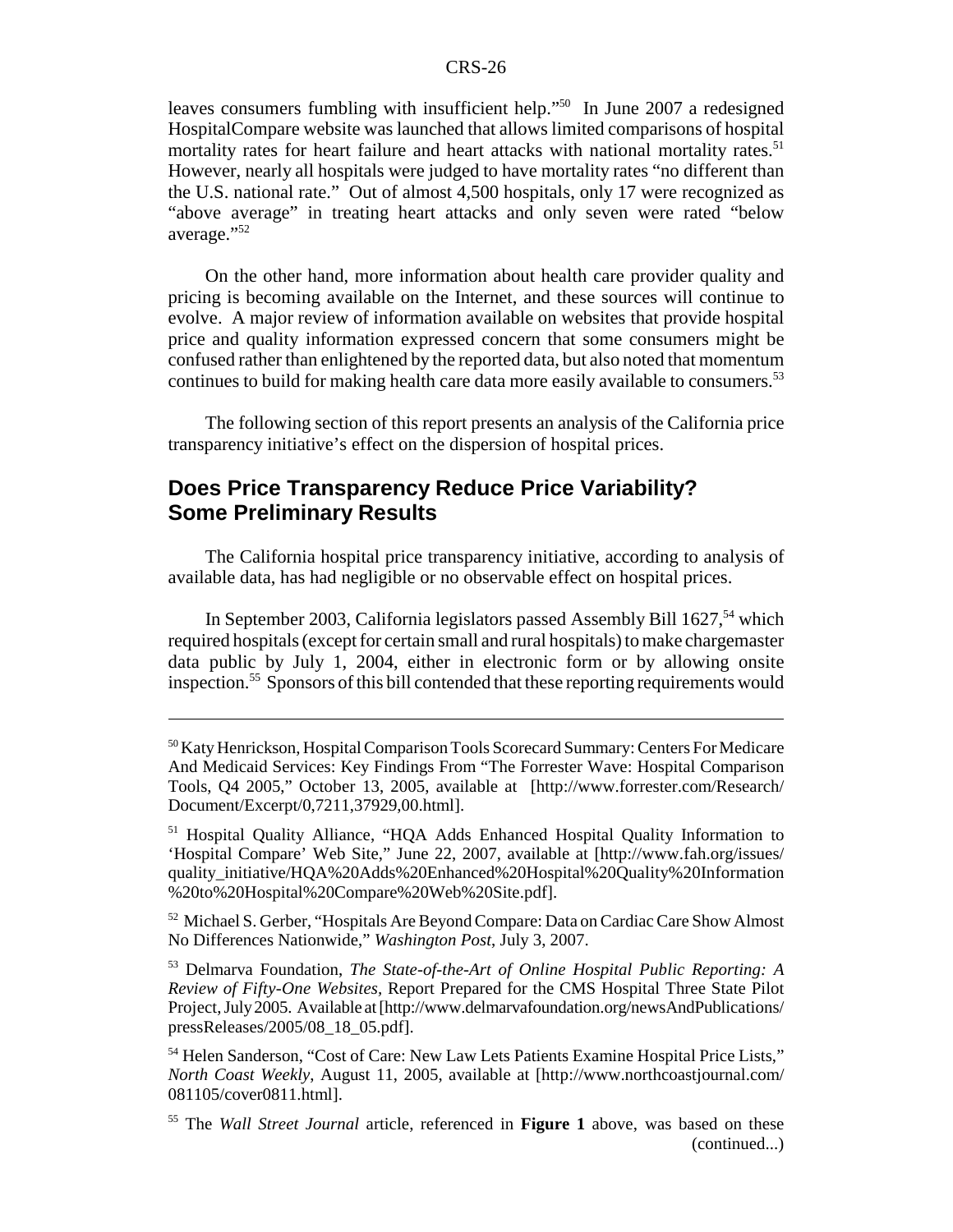prevent hospitals from "gouging" customers and would make patients into betterinformed consumers.56 In July 2005, hospitals had to begin submitting chargemaster data to the Office of Statewide Health Planning and Development Healthcare Quality & Analysis Division (OSHPD). In 2004 and 2005, hospitals also had to list charges for 25 common services or procedures. In 2006, hospitals were required to submit data on average charges for 25 common diagnosis-related groups (DRGs). The state of California makes these data available online.

If patients became better-informed customers, most economists would expect that hospitals that raised their prices more would lose patients, unless there were offsetting increases in the quality of medical care or level of amenity.<sup>57</sup> That is, if customers are sensitive to and aware of prices, increases in hospital prices would be negatively related to changes in hospital admissions, other things equal.

If consumers were becoming more sensitive to price as a result of greater price transparency, then one might expect to see stronger effects for procedures for which patients can plan ahead. Expectant mothers planning for a normal vaginal birth can compare what various hospitals have to offer and their prices, unlike victims of sudden medical emergencies. **Figure 6** shows the distribution of average daily charges (adjusted for general inflation) for normal vaginal birth at California hospitals in 2003, 2004, 2005, and 2006. Over this time period, the modal (i.e., most frequent) nominal price drifts upwards because average daily charges have been rising faster than the general price level. The distribution of prices shows no signs of convergence.58

 $55$  (...continued)

chargemaster data. For further details on these requirements, see the State of California's Office of Statewide Health Planning and Development Healthcare Information Division's website at [http://www.oshpd.ca.gov/HID/Products/Hospitals/Chrgmstr/FAQ.html#Q2].

<sup>56</sup> California State Assembly, "Bill Analysis for Assembly Bill 1627," available at [http://info.sen.ca.gov/pub/03-04/bill/asm/ab\_1601-1650/ab\_1627\_cfa\_20030527\_17362 5\_asm\_floor.html]

<sup>&</sup>lt;sup>57</sup> This also presumes that demand factors, such as demographics and income, were held constant. Changes in these factors over the period analyzed here are likely small relative to changes in hospital prices.

<sup>&</sup>lt;sup>58</sup> The same analysis was performed for average charges per stay, rather than average daily charges. The results were nearly identical.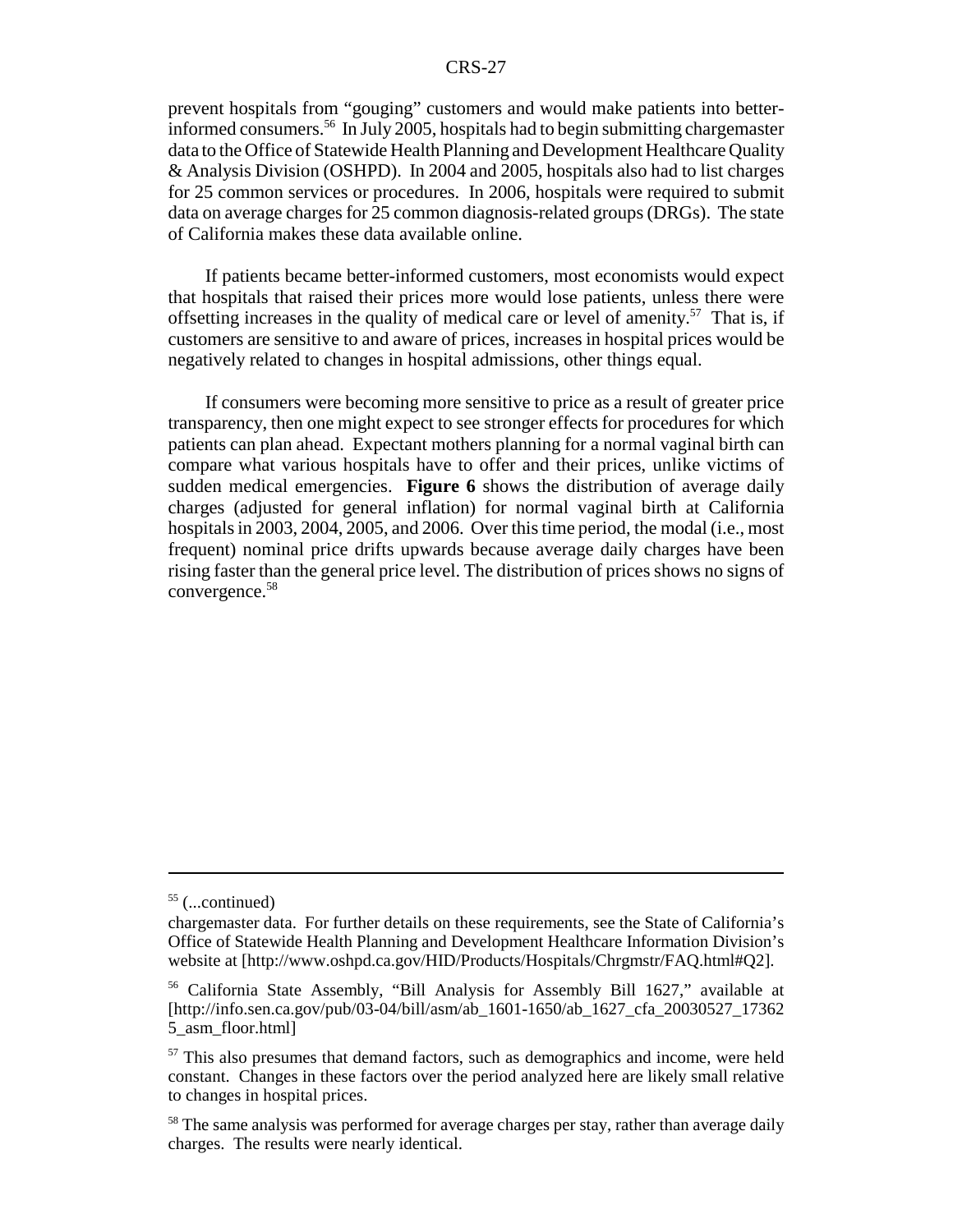

**Figure 6. Distribution of Average Charges Per Stay For Normal Birth, 2003-2006**

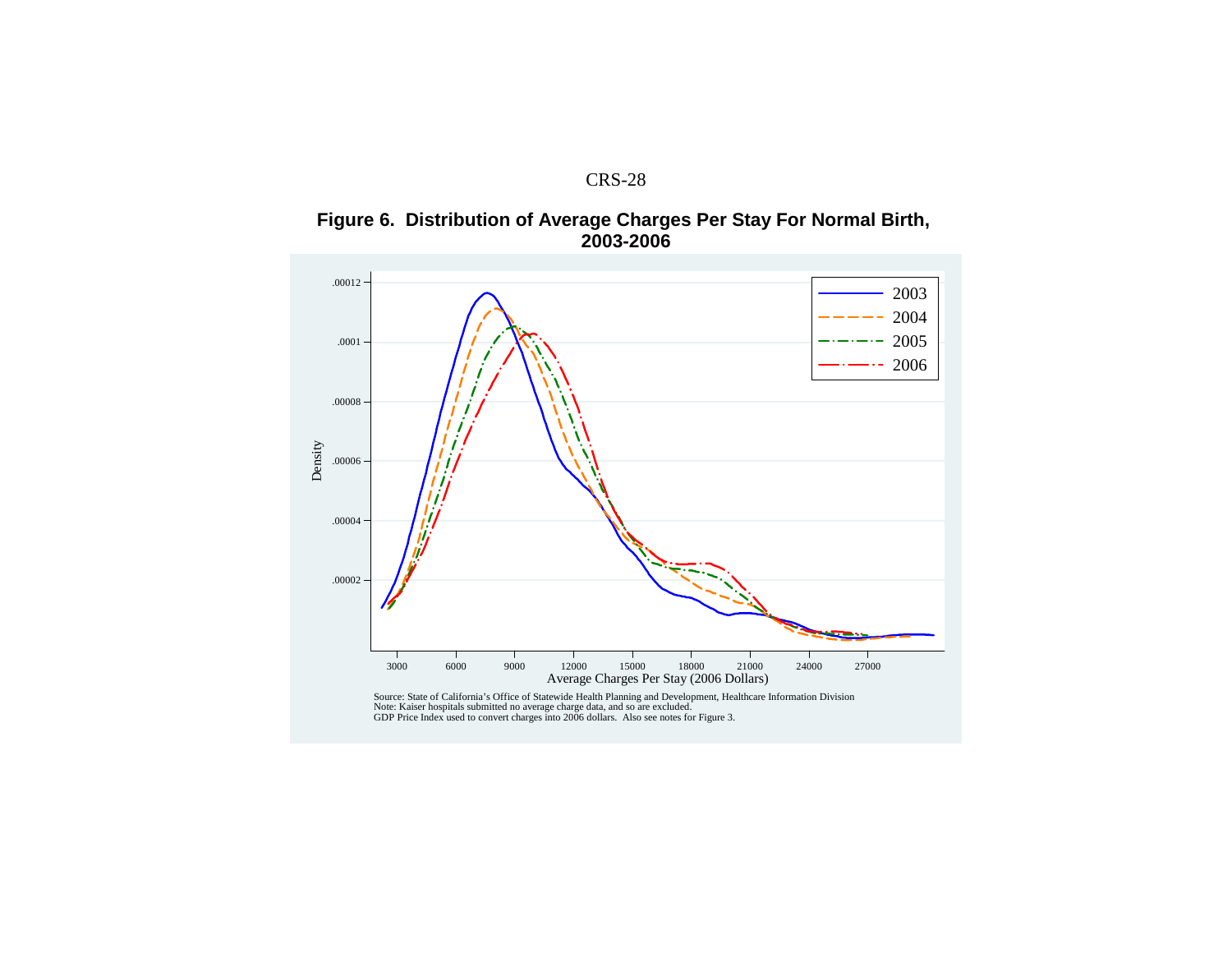





**Source:** State of California's Office of Statewide Health Planning and Development, Healthcare Information Division.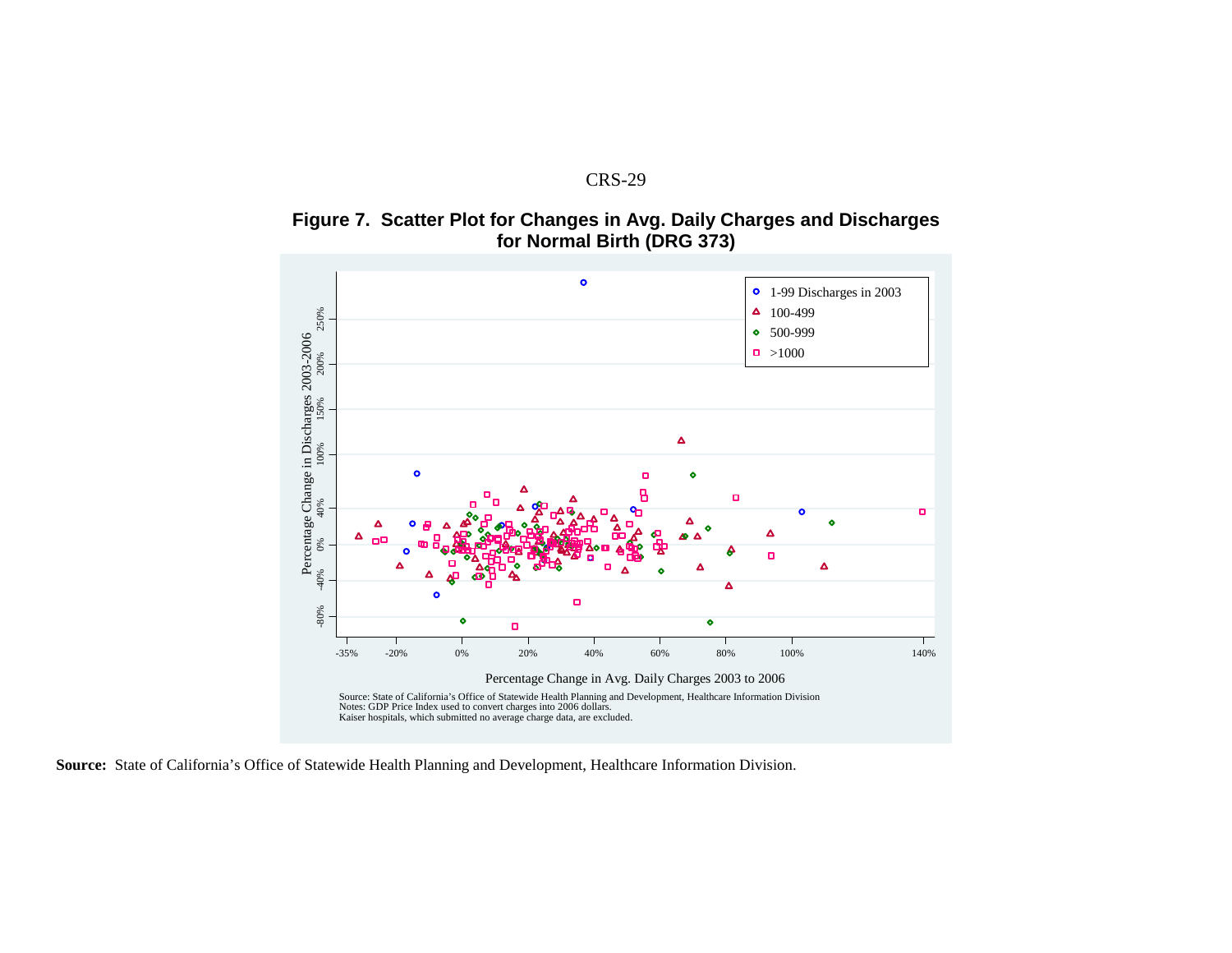Hospitals that had increased average daily charges for normal vaginal birth, on average, did not lose patients. **Figure 7** (above) presents a scatter plot with percentage change in hospital discharges on the vertical axis and percentage change in average daily charges on the horizontal axis. Different plotting symbols divide hospitals into four categories defined by the number of (normal) births in 2003. If expectant mothers avoided hospitals that raised their prices, then a downward-sloping relationship would be evident between the two variables. Regression analysis shows a statistically significant, albeit small, positive relationship between changes in average charges and changes in hospital volume for normal births over the 2003-  $2006$  period.<sup>59</sup>

Several explanations are possible for the lack of a discernable relationship between changes in average charges and changes in hospital volume. Differences in perceived quality or care or amenity levels may matter more than price for many patients, especially if insurance coverage insulates them from prices. Patients' relationships with their physicians and those physicians' relationships with hospitals might reduce patients' sensitivity to hospital prices. Alternatively, patients may care about prices, but might be unable, unwilling, or disinclined to examine online price data. Finally, changes in prices might correlate to offsetting changes in quality or amenity levels. Distinguishing among these explanations would require more sophisticated data. However, the available evidence, while preliminary, suggests that the California price transparency initiative so far has had little observable effect where it might have been expected to have the greatest effect.

# **How Would Greater Price Transparency Affect the Health Care Sector?**

The experience of the Danish Competition Authority, noted above (in the section titled Empirical Evidence on the Effects of Price Transparency), suggests that imposing price transparency in negotiations between sellers and buyers of intermediate goods does not necessarily lead to sharpened competition or lower prices. At the same time, some evidence suggests that information about the process of setting prices, including practices of price discrimination, may produce a change in pricing, as in the NASDAQ and Amazon cases. Much of the remaining evidence also suggests that transparency lowers prices and makes them more uniform.

The evidence cited on price transparency involves two types of effects: a response through publicity effects and a response through normal market mechanisms. The price discrimination that occurs in hospitals — brought about partly by government policies with respect to Medicare and Medicaid, partly due to bargaining power of insurance companies (and the desire to set high list prices to

<sup>&</sup>lt;sup>59</sup> One outlier was excluded. An indicator variable for Tenet Healthcare hospitals, which Bill 1627's sponsors claimed had aggressively sought to increase hospital prices, was statistically insignificant. Regression results available upon request.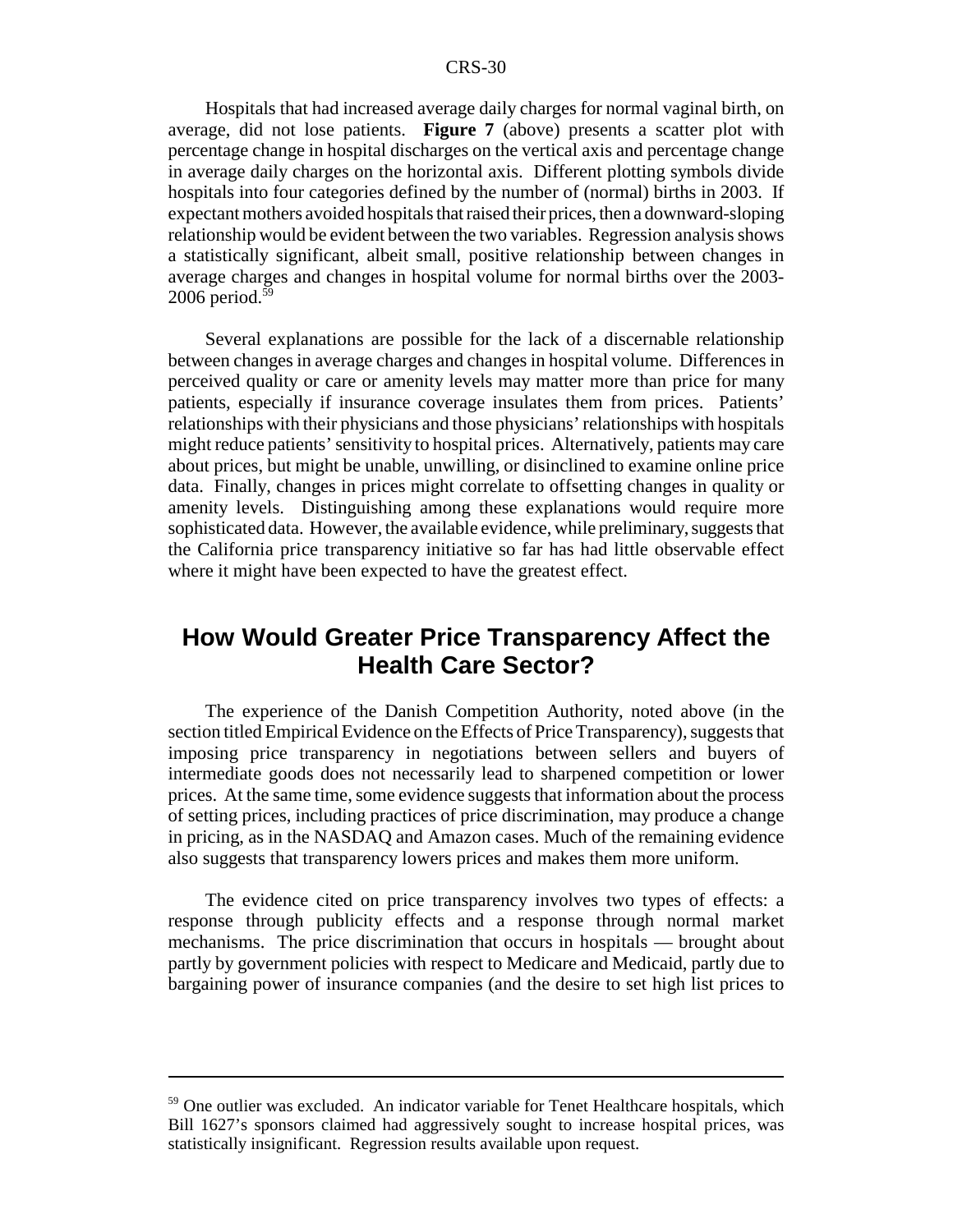leave room for discounting), $60$  and partly through providing free care for the indigent — leads to potentially high prices for a small segment of uninsured individuals. As more of these pricing differences are revealed and spotlighted, public opinion might force a reduction in cross subsidies (charging some patients higher prices to cover the costs not fully applied to other patients). $61$  Indeed, such a response has already occurred. An example is the case of the state of Minnesota, which entered into a voluntary agreement with most of its hospitals to limit the charges for uninsured patients. Under the agreement, uninsured patients with \$125,000 or less in annual income would pay no more than the amount paid for the procedure by the private insurance company that provided the greatest amount of the hospital's revenue.<sup>62</sup>

The Minnesota example suggests that publicity can affect pricing. What about the effects through normal market mechanisms? The survey of evidence included cases where price transparency did not affect prices, or in some instances, led to higher prices. In addition, many of the studies analyzed goods that lack the special characteristics of health care. These shortcomings do not, however, necessarily mean that price transparency in the health sector would not be beneficial.

First, the ready-mix concrete example, in which price information resulted in higher prices also involved for-profit businesses, which presumably were attempting to maximize profits. This example may not apply to many hospitals that are nonprofit and may have different behavioral responses.<sup>63</sup>

 Second, the evidence from the advertising studies includes not only simple uniform goods such as alcoholic beverages and gasoline, but complex differentiated products such as vision exams, where quality matters. And while insurance pays

 $62$  Minnesota Hospital Association and Office of Minnesota Attorney General Mike Hatch, "Hospitals Step Forward to Sign Voluntary Agreement with Attorney General's Office on Billing and Collection Practices," June 2, 2005.

<sup>63</sup> Objectives of not-for-profit hospitals are an important area of research in health economics, and although there has been a presumption that any surplus might be used for charitable care, evidence on that issue is mixed. While providing a complete review is beyond the scope of this report, see for example, Richard G. Frank and David S. Salkever, "The Supply of Charitable Services by Nonprofit Hospitals: Motives and Market Structure," *RAND Journal of Economics*, vol. 22, autumn 1991, pp. 430-440; and Edward C. Norton and Douglas O. Staiger, "How Hospital Ownership Affects Access to Care for the Uninsured," *RAND Journal of Economics*, vol. 25, spring 1994, pp. 171-185. Mark Pauly once described hospitals as "doctors' workshops," whose decisions were made with an eye to maximizing the welfare of physicians. Since that time hospital administrators reportedly have become more professional and more powerful. See Mark Pauly, *Doctors and Their Workshops: Economic Models of Physician Behavior*, (Chicago: Univ. of Chicago Press, 1980). In any case, non-profits' objectives may differ from those of for-profit firms. Some evidence suggests that non-profits maximize output or revenues; e.g., Richard Steinberg, "The Revealed Objective Functions of Non Profit Firms," *RAND Journal of Economics*, vol. 17, winter 1986, pp. 508-526.

<sup>60</sup> See the discussion in Lucette Lagnado, "California Hospitals Open Books, Showing Huge Price Differences," *Wall Street Journal*, December 27, 2004, p. A1.

<sup>&</sup>lt;sup>61</sup> Cross subsidies are intra-firm transfers that support some activities or lines of business using net revenues earned in other activities or lines of business.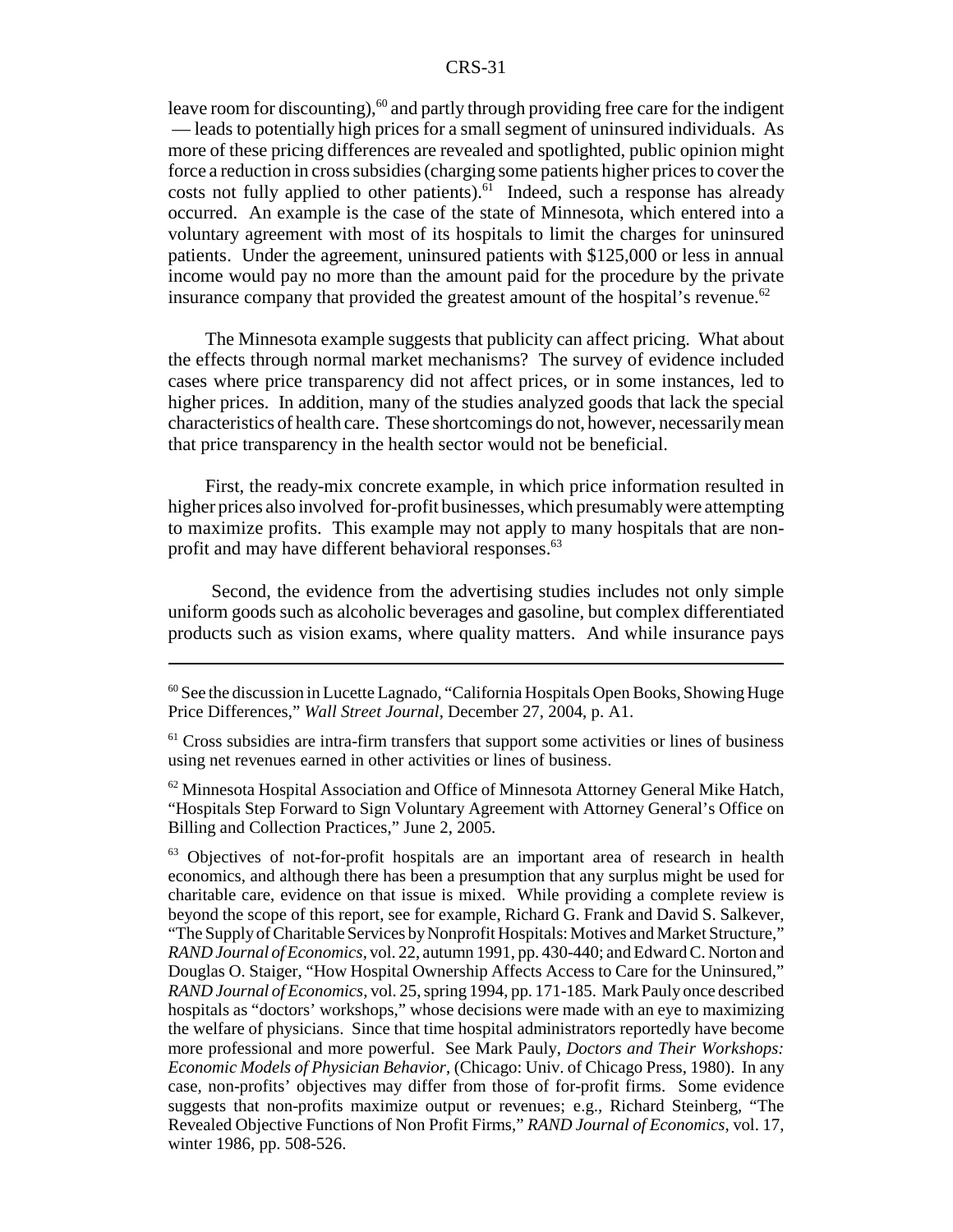much of the cost of medical care, the studies summarized above also included examples of price reductions for prescription drugs after direct advertising to consumers, whose prices are also subject to third party payment.<sup>64</sup> In these cases as well, the evidence suggests that prices fell after advertising was permitted, without deterioration in quality.

Third, evidence from the Internet suggested that price comparison sites may help reduce commodity prices, including differentiated commodities that are subject to bargaining (automobiles). Over time, price comparison websites have become more sophisticated and are playing an increasingly important role in consumer behavior in many markets.

#### **Internet Price Comparison Sites**

The Internet has begun to affect the availability of price information in the health care sector, although this does not appear to have influenced a large proportion of consumers. According to the *New York Times*, 32 states require hospitals to publish price information.<sup>65</sup> Some new websites provide consumers with data on health care costs. For example, Vimo [http://www.vimo.com] provides information on average list prices and average negotiated prices charged by hospitals for specific procedures. One company, My Medical Control, provides a negotiation service for consumers through its website [http://www.mymedicalcontrol.com]. A consumer forwards a bill, via the website, to a claims adjuster who negotiates a reduced rate with the provider. This company then deducts a 35% fee and returns the remainder to the consumer. At present, such websites have little observable effect on health care markets. In the future, however, such sites could have large effects.

The Carol.com website allows consumers to compare prices and offerings of health providers in the Twin Cities region of Minnesota, and in addition it allows them to book services. The intention of the website's creators is to follow the example of web-based booking services such as Expedia.com, which have transformed the travel industry in the past decade. Many state governments have opened their own sites that allow consumers to compare prices or provider characteristics.<sup>66</sup>

The effect of information on quality is much more difficult to obtain, and it is hard to make a judgment based on the available evidence. As noted above, the United Network for Organ Sharing publishes risk-adjusted outcome data on its website [http://www.unos.org]. Some other organizations, also noted above, also publish some data reflecting quality of health care.

<sup>&</sup>lt;sup>64</sup> John F. Cady, "An Estimate of the Price Effects of Restrictions on Drug Advertising," *Economic Inquiry*, vol. 44, December 1976, pp. 493-510; Steven W. Kopp, "Direct-To-Consumer Advertising and Consumer Prescription Prices," *Drug Information Journal*, vol. 30, 1996, pp. 59-65.

<sup>65</sup> Michael Mason, "Bargaining Down That CT Scan Is Suddenly Possible," *New York Times*, February 27, 2007.

<sup>66</sup> Many of the state government health comparison and information sites are listed at [http://www.healthtransformation.net/cs/leading\_examples].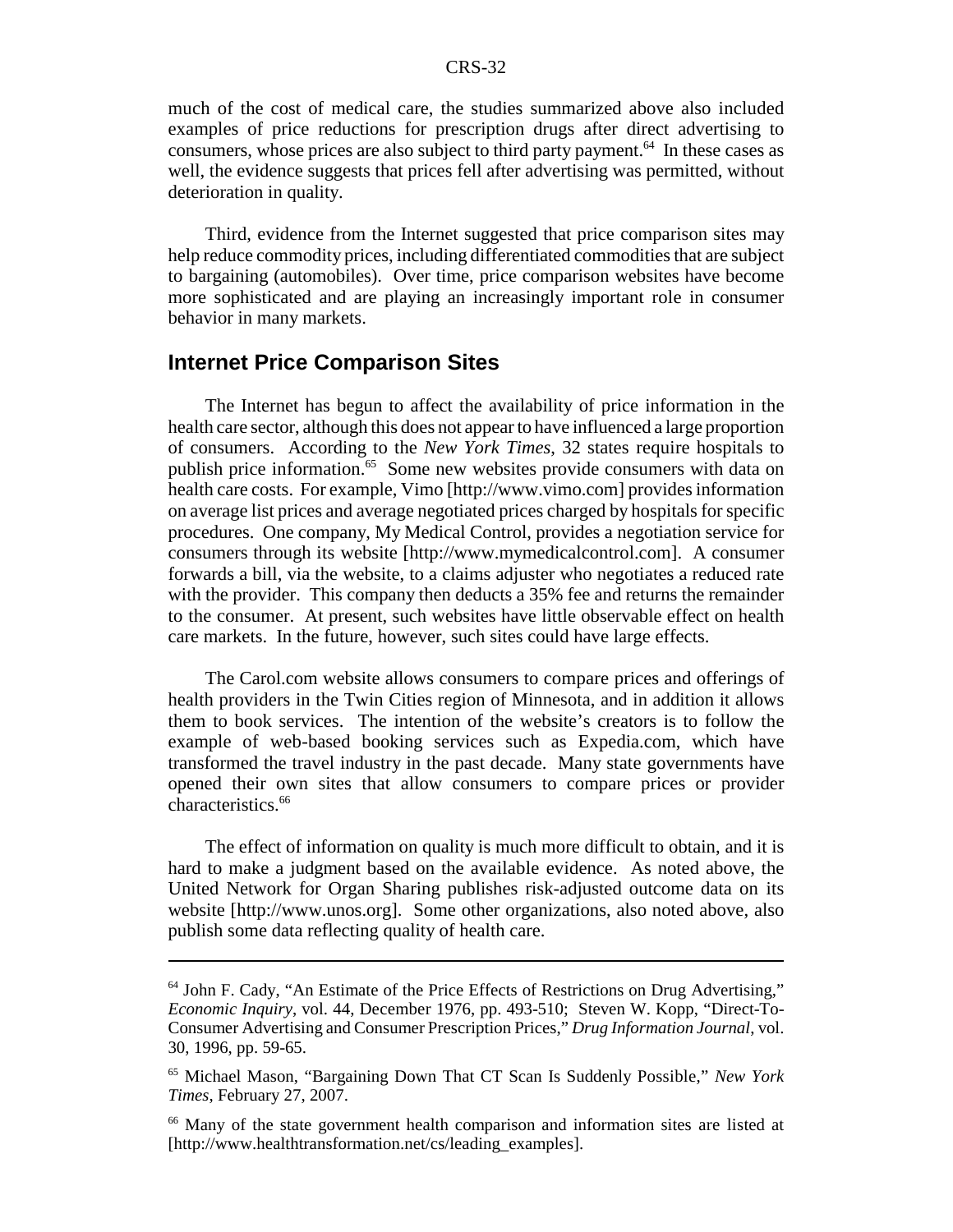# **Will the Health Sector Change Like Other Industries?**

One of the most important differences between hospital care and other commodities is that typically patients pick physicians and physicians pick hospitals. Although this characteristic means that direct consumer pressure to hold down prices (or at least have a sensible pricing system) is more difficult, it does not mean that physicians would not become more sensitive to differences in costs among various hospitals on behalf of their patients, particularly if their patients raise questions about these costs. Not everyone in a market is required to be attentive to price for pressure to be exerted at the margin. Moreover, publicity about price differentials may result in voluntary compliance by hospitals. Nevertheless, this aspect of the delivery of hospital services makes it more difficult to apply evidence from other markets to the expected outcome of introducing more price transparency in health care markets.

Changes in the airline industry might provide some insight into how increased price transparency and competition could affect the hospital industry. While the air travel and hospital industries have important structural differences, airlines, like hospitals, have high fixed costs and offer a non-storable product. Before the Airline Deregulation Act of 1978 (P.L. 95-504), airlines competed largely on the basis of amenity levels rather than on price. The Airline Deregulation Act restricted the Civil Aviation Board's price administration powers, and led to the abolition of the board in 1984. After deregulation, several new airlines entered the market, while several major airlines went bankrupt and exited the market. Increasing competitive pressure led airline companies to cut back amenities to passengers and led to contentious negotiations with labor unions that resulted in sharply reduced wages in many cases.<sup>67</sup> Employees with highly specialized skills, such as pilots and mechanics, appeared to fare better in resisting wage and salary reductions compared to other employees. Air service to some small cities, supported by implicit cross subsidies, ceased, while service to some other small cities expanded, in part because some airlines found ways to serve such markets at lower cost. Lower fares (in real terms) led to an enormous expansion in air travel and increases in air travel employment. Some relatively new airlines, such as Southwest Airlines, prospered and expanded, while other airlines struggled, including several major carriers that declared bankruptcy.

Were price transparency to improve, and if consumer choice in health care were to become more sensitive to price differentials, then economic analysis would suggest that these effects would increase pressure on hospitals to become more productively efficient, that is, to use fewer inputs to produce the same or greater output. Cost-cutting measures would put pressure on health sector salaries and wages, which some occupational groups would resist more successfully than others. Services, such as indigent care, now in part supported by implicit cross subsidies, could face cutbacks unless direct subsidies to support such services were increased. Innovative providers, however, may find ways to expand access to health care by the indigent using more efficient and cheaper methods. Some prices might fall, along with amenity levels. Lower prices, in turn, could expand access to health care, and

<sup>67</sup> U.S. Government Accountability Office, *Airline Deregulation: Reregulating the Airline Industry Would Likely Reverse Consumer Benefits and Not Save Airline Pensions*, GAO-06- 630, June 2006.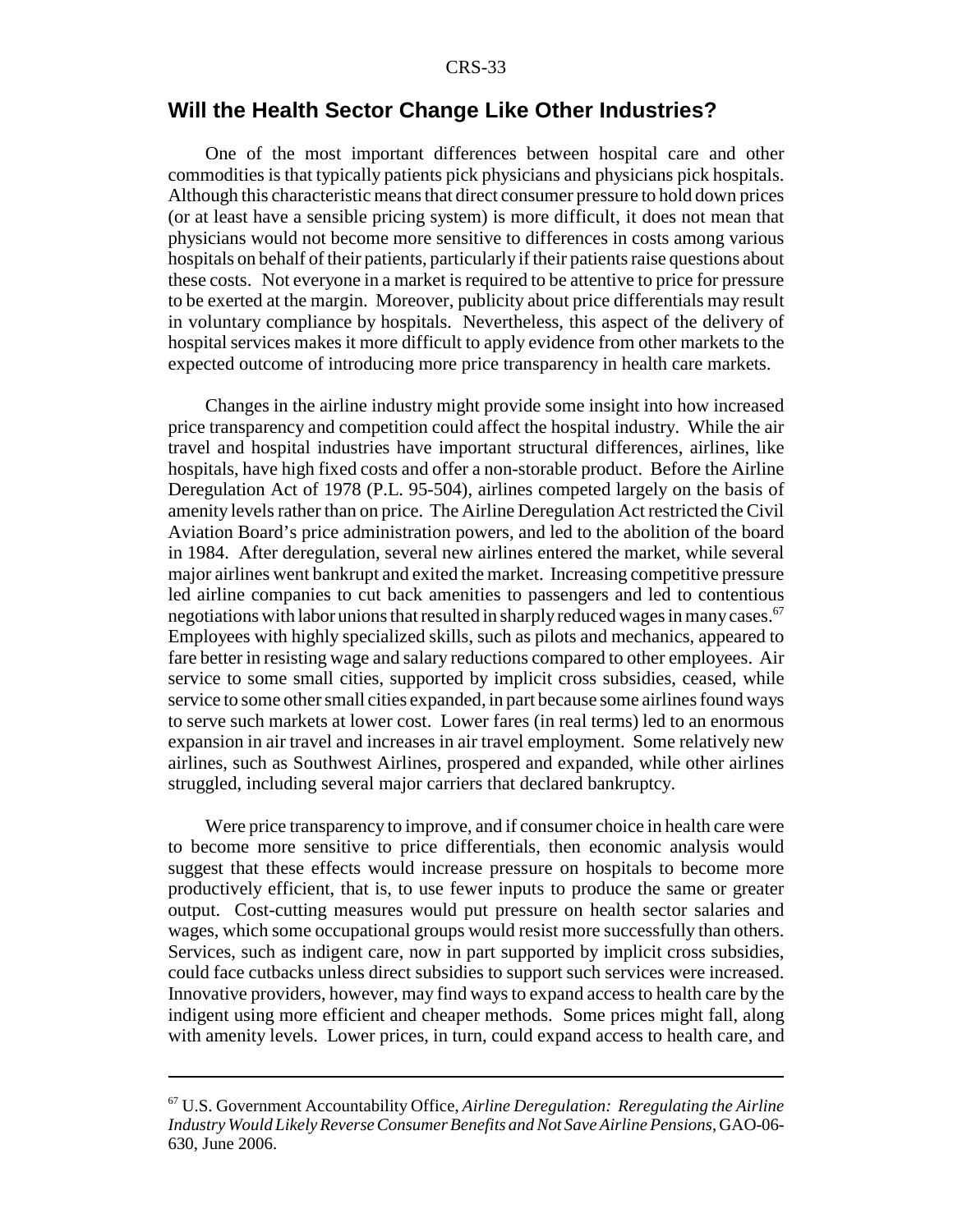to the extent that demand for medical procedures is sensitive to price, could expand the volume of medical services provided. Some existing health care providers, especially those unable to change their cost structures and operating procedures quickly, would be at a comparative disadvantage to more nimble providers. Such changes would produce both winners and losers, just as airline deregulation produced winners and losers. Increased price transparency, however, to the extent that it allowed health care markets to function more efficiently, would be expected to generate more gains than losses.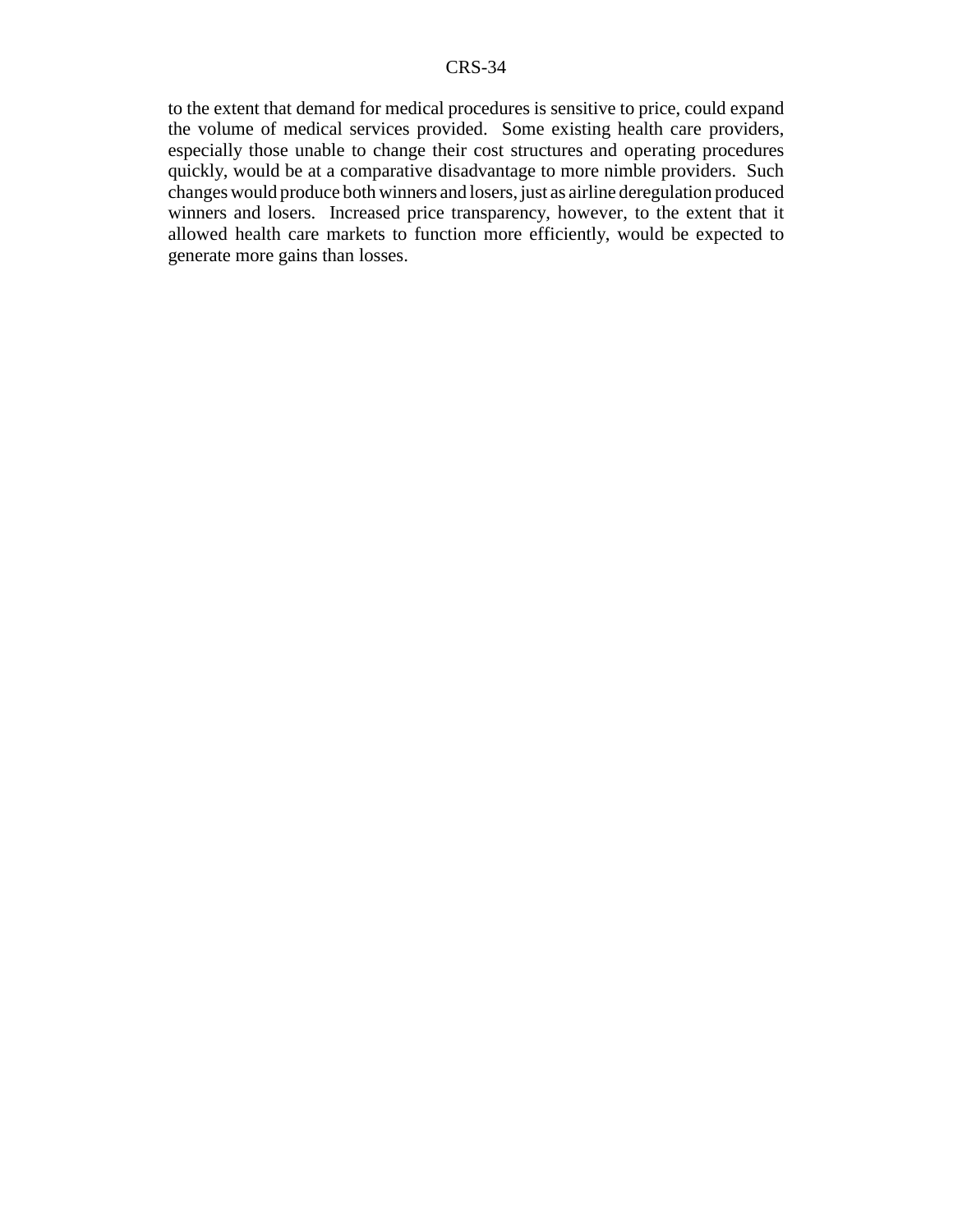# **Appendix: Review of Empirical Studies on Price Transparency**

# **Pricing Reforms in Financial Markets**

The effects of price transparency on how financial markets function depend on how those markets are set up. Financial exchanges are structured as auction markets or dealer markets.<sup>68</sup> In an auction market, such as the New York Stock Exchange (NYSE), investors send orders to a specialist, who coordinates trading for a particular stock. Investors can send market orders, which are to be executed immediately for the best possible price, or limit orders, which instruct a broker to buy a stock at a set price or to sell a stock at a set price. The specialist executes market orders by matching them with orders from the other side of the market, or by buying or selling on his own account. Limit orders that are not executed are entered into the specialist's order book. In a dealer market, such as NASDAQ, orders for a particular stock flow to market makers who then post bids (i.e., prices at which buyers are willing to trade) with asks (i.e., prices at which sellers are willing to trade) via an electronic market. In NASDAQ each stock must have at least two market makers, and for major stocks there may be 30 or more market makers.

Price transparency can mean several things in financial markets. The most basic form of price transparency is the timely reporting of executed trades. A second form of transparency is information about outstanding limit orders listed in a specialist's order book. Order book information can signal impending price movements, and a trader with special knowledge about outstanding orders can make profits. For example, an order book with many buy orders just above the market price and very few sell orders may signal that the market price is about to rise, and a specialist who buys before that rise occurs will reap profits. A third form of transparency concerns information about how dealers or specialists handle orders. A dealer often has some discretion in how and when orders are executed and may sometimes exploit that discretion to earn profits at the expense of the investor who placed the order.

Past NASDAQ pricing practices illustrate the importance of the third form of price transparency. In 1994, William Christie and Paul Schultz, two Vanderbilt University financial economists, noticed that NASDAQ dealers almost never quoted prices using odd eighths (i.e., 1/8, 3/8, 5/8, and 7/8) for many high-volume stocks of companies such as Microsoft, Intel, and Apple. This practice effectively created a quarter dollar minimum spread between sellers' asks and buyers' bids, which increased the trading profits of dealers. The day after these economists issued a press release about their findings the practice was abandoned, and spreads for several major stocks fell by about half.<sup>69</sup>

<sup>&</sup>lt;sup>68</sup> For a more detailed description of the structure of modern financial markets, see Hans R. Stoll, "Electronic Trading in Stock Markets," *Journal of Economic Perspectives*, vol. 20, no. 1 (winter 2006), pp. 153-174.

<sup>69</sup> William H. Christie and Paul H. Schultz, "Did NASDAQ Market Makers Implicitly Collude?," *Journal of Economic Perspectives*, vol. 9, summer 1995, pp. 199-208. The U.S. (continued...)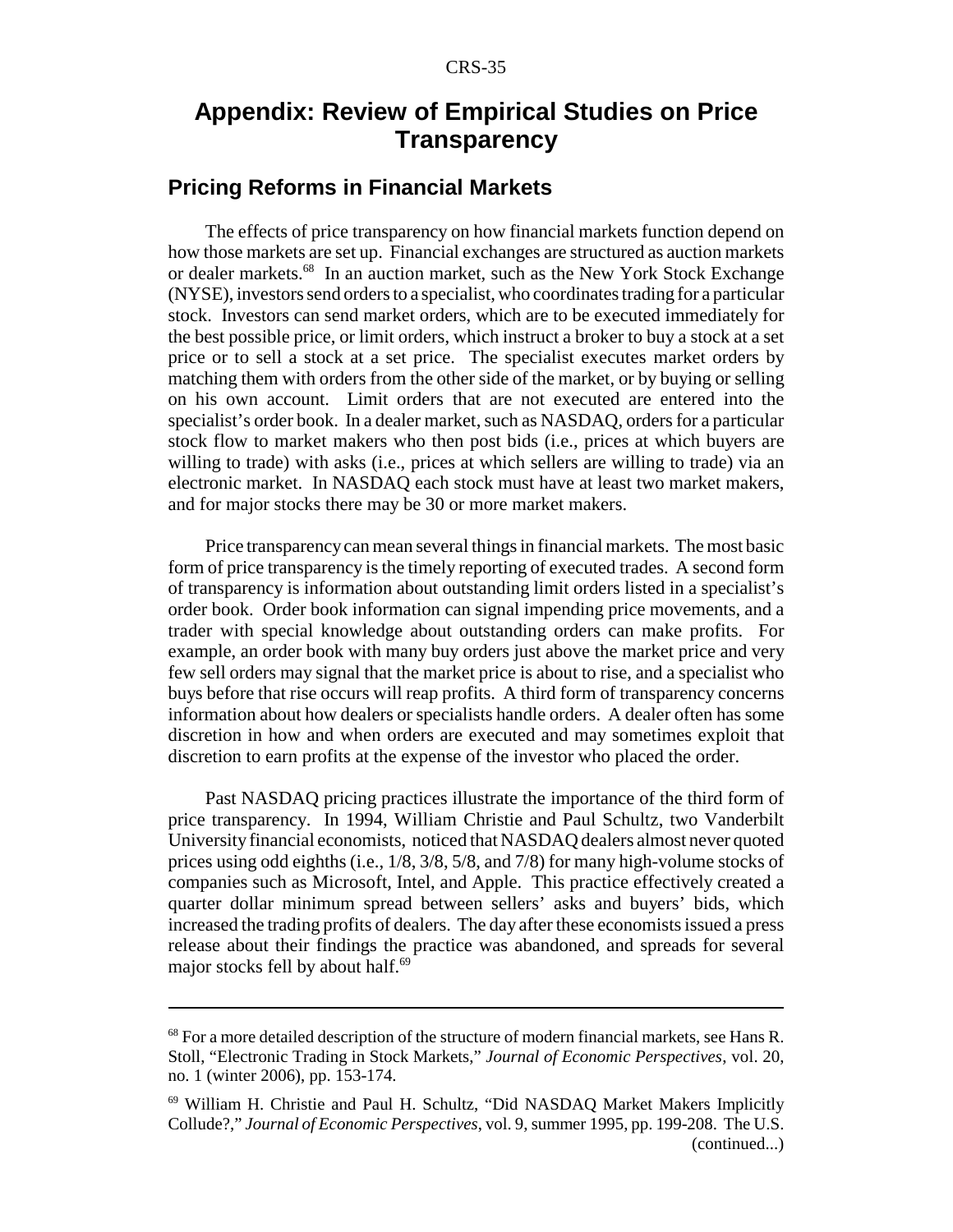Economists often argued that collusion is difficult or impossible with large numbers of traders. A more careful argument is that collusion depends on the ability to make explicit or implicit agreements, and maintaining agreements may be more difficult for larger groups. Should a large group of sellers collude, each seller has strong incentive to increase his or her market share by making small reductions in price. If a seller can reduce its price and increase sales without other sellers noticing, then it will reap extra profits. For example, many members of the Organization of Petroleum Exporting Countries (OPEC) have been suspected of making hidden side deals which allow them to sell more oil than their OPEC quotas specify, which may have led to softened oil prices.

In the case of NASDAQ, it appears that a very simple rule — no trading on odd eighths — created artificially high trading spreads, which allowed dealers to reap higher profits. Young traders reportedly were cautioned not to narrow inside spreads by using odd-eighths, and traders who violated the no-odd-eighths convention may have been subject to intimidation or isolation. In addition, securities dealers rely on trades with other dealers to rebalance their inventories of stocks in order to minimize financial risks associated with sudden price movements. If other dealers refused to trade with a dealer who violated the pricing convention, then that dealer would be exposed to higher levels of financial risk. Furthermore, the practice of "preferencing" among NASDAQ dealers, which involves guaranteeing flows of orders to preferred dealers or dealer subsidiaries, meant that order flows were less sensitive to spreads. A dealer who violated the pricing convention in order to attract order flow would therefore gain little additional market share because of existing "preferencing" arrangements, which in turn reduced incentives for dealers to compete by narrowing spreads.

While no evidence was found that this pricing convention was the result of an explicit collusive agreement, that convention enhanced traders' profits for many years.70 While investors and regulators were not aware this pricing convention existed, transparency of dealers' prices, which were visible on trading monitors, made enforcement of the pricing convention possible. All other dealers could immediately observe if any dealer violated the no-odd-eighths convention.

While prices of stocks and other equities are publicly published, bond prices are less transparent, which has put small investors at a distinct disadvantage relative to large trading institutions. Trading of stocks is highly centralized, but except for U.S.

 $69$  (...continued)

Department of Justice (DOJ) concluded that the even-eighths convention was "vigorously enforced through industry-wide peer pressure, and intimidating telephone calls to, and refusals to deal with, market makers who did not quote bid and ask prices in conformance with the convention." See the DOJ "Competitive Impact Statement," U.S. v. Alex Brown & Sons Inc., et al., U.S. District Court for the Southern District of New York, pp. 16-17. Also see U.S. General Accounting Office, *Security Market Operations: The Effects of SOES on the Nasdaq Market*, GAO/GGD-98-194, August 1998.

 $70$  Ibid.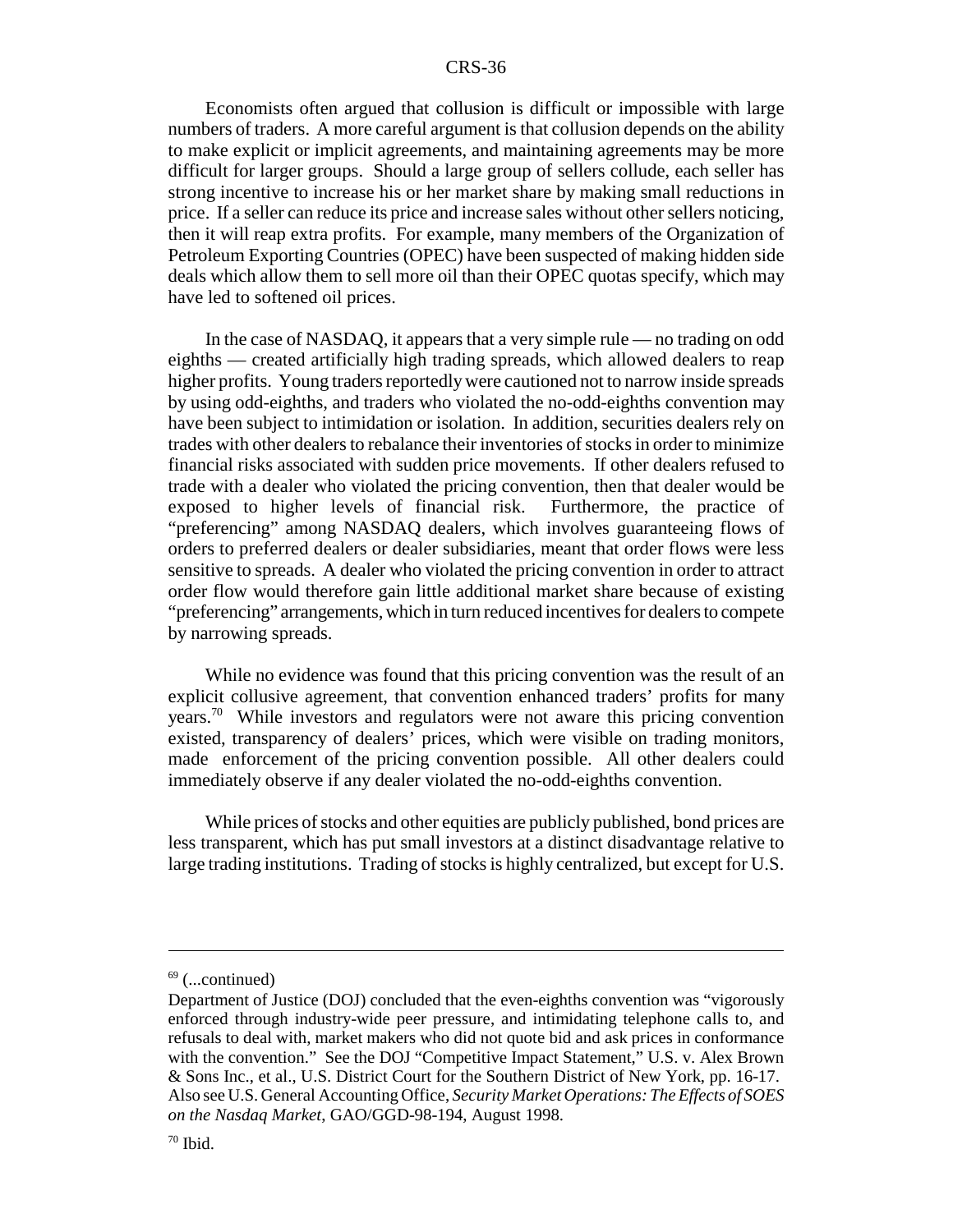Treasury securities, most bond trading occurs "over the counter."71 In the past decade transparency of bond prices has improved. In particular, the Trade Reporting and Compliance Engine (TRACE), which was launched by the National Association of Security Dealers (NASD) in July 2002, reports bond trades within 15 minutes, and covers a large portion of the fixed income and bond market.<sup>72</sup> Before the introduction of TRACE, some argued that improved transparency of prices would come at the cost of reduced market liquidity, meaning that some large bondholders or dealers would trade less frequently in order to protect proprietary pricing information. However, the expansion of trading volume has improved or maintained market liquidity.<sup>73</sup>

Because large traders may gain some proprietary advantage from keeping the traded prices of bonds hidden, the advance of bond price transparency has been slow. The European Union's "Markets in Financial Instruments Directive," which comes into force November 1, 2007, requires traders to provide real-time trading data for a wide range of financial instruments and markets.

Finance researchers contributing to the new "market microstructure" literature have taken several approaches to analyzing the effects of price transparency. The market microstructure approach looks at how individual traders act in financial markets.<sup>74</sup> In addition to the well-known Christie and Schultz work on NASDAQ, other research has found other ways to examine the effects of price transparency. An electronic communications network named Island discontinued displaying limit order data in three exchange-traded funds (ETFs) in which it played a dominant role from September 2002 to the end of October 2003 rather than comply with a regulatory mandate. During this time period ETF prices adjusted less quickly and trading costs rose. When Island resumed displaying limit order data, trading costs fell.<sup>75</sup> Another study compared trades before, during, and after the regular trading day to examine the effects of price transparency. Trades made during the regular trading day are immediately reported and available to all investors. Much less information is available about trades that occur before or after regular hours, and because trade

<sup>&</sup>lt;sup>71</sup> Testimony of Vanguard Group Principal Christopher M. Ryon, in U.S. Congress, Senate Committee on Banking, Housing, and Urban Affairs, "An Overview of the Regulation of the Bond Markets," hearings,  $108<sup>th</sup>$  Cong.,  $2<sup>nd</sup>$  sess., June 17, 2004.

<sup>72</sup> Annette L. Nazareth, SEC Commissioner, "Remarks Before the TBMA Legal and Compliance Conference," U.S. Securities and Exchange Commission, New York, New York, February 7, 2006.

<sup>73</sup> M. Goldstein, E. Hotchkiss, and E. Sirri, "Transparency and Liquidity: A Controlled Experiment on Corporate Bonds," Babson College working paper, 2005, available at [http://papers.ssrn.com/sol3/papers.cfm?abstract\_id=686324].

 $74$  For surveys of the market microstructure literature, see Bruno Biais, Larry Glosten, and Chester Spatt, "The Microstructure of Stock Markets," Institut d'Économie Industrielle (IDEI) working paper #253, Toulouse, France, May 28, 2004; and Ananth Madhavan, "Market Microstructure: A Survey," *Journal of Financial Markets*, vol. 3, no. 3, August 2000, pp. 205-258.

<sup>&</sup>lt;sup>75</sup> Terrence Hendershott and Charles M. Jones, "Island Goes Dark: Transparency, Fragmentation, and Regulation," *Review of Financial Studies*, vol. 18, no. 3, 2005, pp. 743- 793.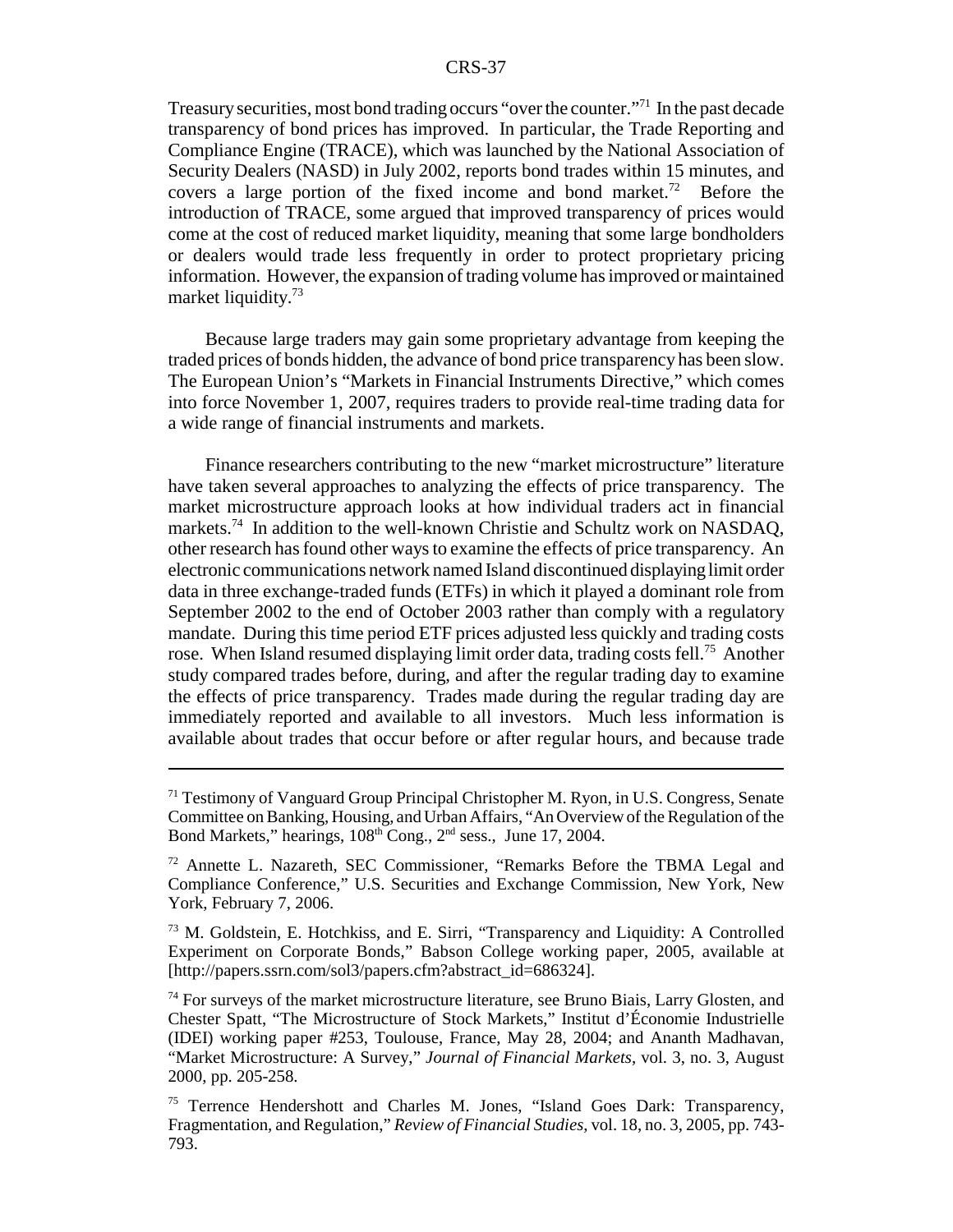volumes are much smaller, there are fewer prices to report. Barclay and Hendershott found that prices are more volatile after hours, suggesting that pre-open and afterclose markets are less efficient than markets during regular trading hours.<sup>76</sup>

In some cases existing firms have beat back efforts to improve transparency in order to keep a strategic advantage over would-be entrants. For instance, following Mexico's 1994 financial crisis the World Bank sought to create a credit registry, which would list all assets pledged as collateral by borrowers.<sup>77</sup> A credit registry allows any lender to see what a loan applicant has already pledged in collateral, thus giving potential lenders a better opportunity to price risk. Incumbent banks strongly opposed creation of the registry because they could already obtain information about lenders, while less established lenders could not. Although a credit registry would have expanded and strengthened Mexico's financial system, it was thwarted by banks who feared a more competitive environment.

# **"Dynamic Pricing" at Amazon.com**

The Internet seller Amazon.com's "dynamic pricing" experiment illustrates how marketing strategies can affect prices and create a consumer backlash. Dynamic pricing is a term that has come to be used to refer to a particular type of price discrimination. Price discrimination usually takes the form of sorting customers into groups with different price sensitivity based on their purchasing behavior.<sup>78</sup> For instance, for airline fares a Saturday night stay-over requirement separates priceinsensitive business travelers from price-sensitive tourists. Price discrimination typically raises prices for some groups and lowers them for others. In 2000, two episodes of differential pricing by Amazon were publicized; the second episode involved the sale of DVDs. Amazon, according to reports, used characteristics gathered about individual customers from the Internet itself (such as whether a customer was new to the site, what browser the customer was using and past purchases, etc.) to charge different prices to different individuals.

Amazon stated that it was simply conducting tests, but nevertheless apologized and promised not to do it again.<sup>79</sup> The same availability of information that permits individualized pricing also makes it much easier to expose such price differentials, as occurred with the Amazon case. Once this strategy was publicized, the protests

<sup>76</sup> Michael J. Barclay and Terrence Hendershott, "Price Discovery and Trading After Hours," *Review of Financial Studies*, vol. 16, winter 2003, pp. 1041-1073.

 $77$  Raghuram G. Rajan and Luigi Zingales, "The Road to Prosperity: Saving Capitalism from Capitalists," *World Bank Transition Newsletter* vol. 14, July/August/September 2003, pp. 1-3.

<sup>&</sup>lt;sup>78</sup> The Robinson-Patman Act (15 U.S.C. §13) prohibits some forms of price discrimination for the purpose of destroying competition. Many lawyers, however, consider it difficult to win cases based on this act. The U.S. Supreme Court (FTC v. Ruberoid Co., 343 U.S. 470, 72 S. Ct. 800, 96 L. Ed. 1081 [1952]) contended that the language of the act was "complicated and vague in itself and even more so in its context."

<sup>&</sup>lt;sup>79</sup> This event has been discussed in many articles; see, for example, David Streitfeld, "On the Web, Price Tags Blur," *Washington Post*, September 27, 2000, p. A01.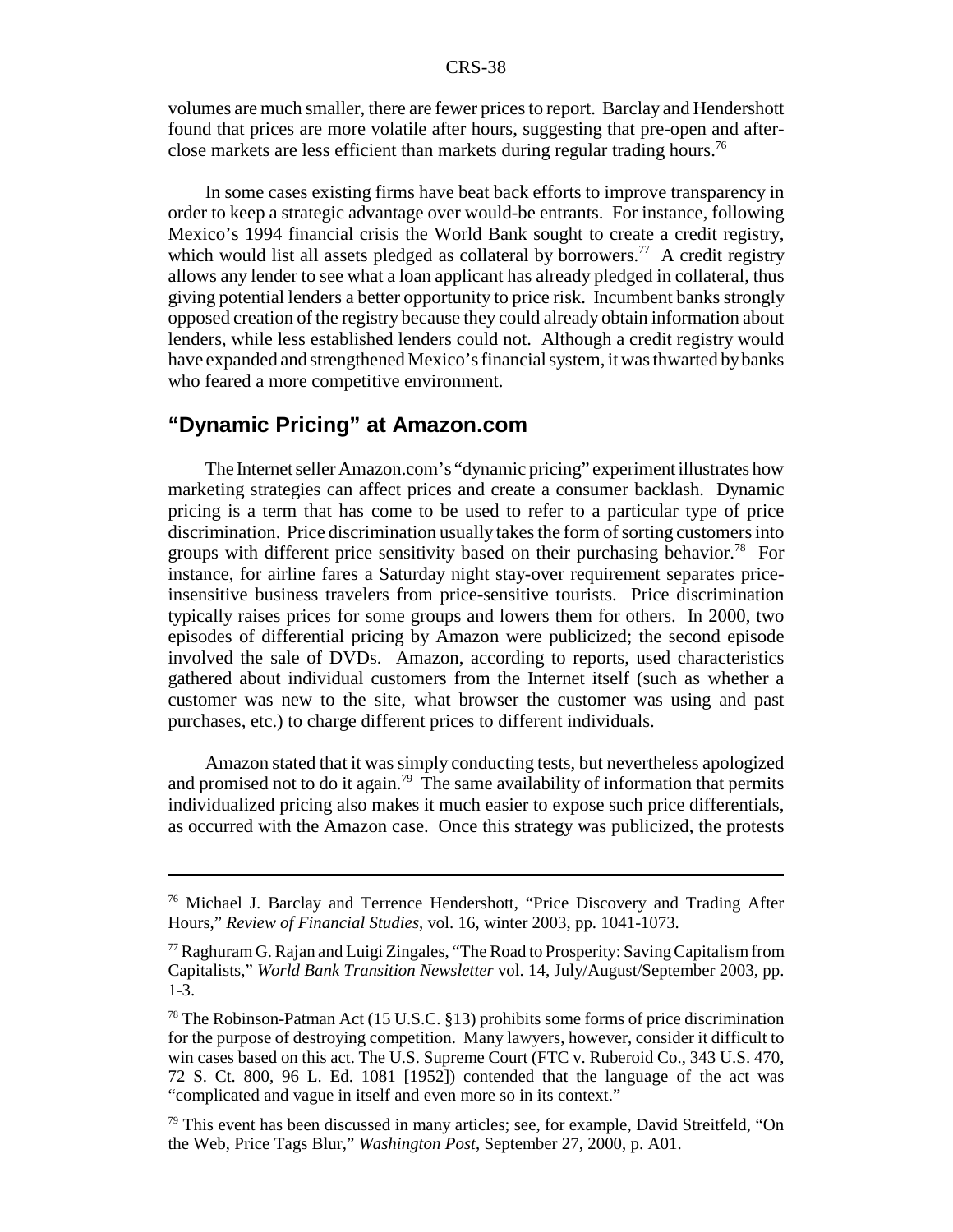led Amazon to cease the pricing variations and apologize. This example illustrates that a consumer backlash against differential pricing affected pricing behavior and provides evidence that people generally disapprove of price discrimination based on individual characteristics.<sup>80</sup>

#### **Ready-Mixed Concrete: Intermediate Markets May Run Differently**

Antitrust authorities and consumer groups have often advocated price transparency on the grounds that consumers could more easily make comparisons among sellers, which would sharpen competition among sellers. Competition generally leads to greater efficiency and lower prices. Price transparency, however, can change the workings of markets in unexpected ways, which can lead to higher prices. For example, in 1993, the Danish Competition Authority required that all ready-mixed concrete contracts be made public, which it hoped would stimulate greater competition. Instead, average prices rose by 15%-20% and other factors such as changing demand conditions played no discernable effect.<sup>81</sup>

 There are two possible explanations for this unexpected increase in prices. First, public prices make collusion among sellers easier. Rivals can observe sellers who undercut their competitors, who may be able to mete out punishments in various ways. Second, price transparency may alter the strategic incentives of sellers, inducing them to become tougher bargainers. Hviid and Møllgaard, motivated by the Danish concrete case, developed a model in which different buyers negotiate with a seller of an intermediate good.<sup>82</sup> Some buyers are better informed than others, which makes them tougher bargainers. If less-informed buyers can observe prices negotiated by more-informed buyers, then the seller will become less willing to offer lower prices to the informed buyers. This happens because the seller understands that by offering an informed buyer a better price creates an obligation to offer lessinformed buyers a better price. Thus, in this model greater price transparency, in the sense that less-informed buyers are allowed to see prices negotiated by informed buyers, can actually increase *average* prices. The underlying logic resembles that of price discrimination, where different prices are charged to different groups of consumers, with lower prices for those who are more sensitive to price. In this model buyers differ in their bargaining power, whereas in standard price discrimination models consumers differ in price sensitivity. Bargaining power and high price sensitivity are related because both depend on the availability of good alternatives.

More generally, some competition experts argue that some exchanges of information about production costs or prices among sellers often have anticompetitive effects. In particular, flows of information among firms can make

<sup>&</sup>lt;sup>80</sup> This may depend on how price differences are described. For instance, although seniorcitizen discounts are common and uncontroversial, a surcharge for children and working age adults, which would have the same effect, might be a controversial pricing policy.

<sup>81</sup> Svend Albaek, Peter Møllgaard, and Per. B. Overgaard, "Government Assisted Oligopoly Coordination? A Concrete Case," *Journal of Law and Economics*, vol. 45, December 1997, pp. 429-443.

<sup>82</sup> Morten Hviid and H. Peter Møllgaard, "Countervailing Power and Price Transparency," CIE discussion papers 2000-01, University of Copenhagen, Department of Economics, 2000.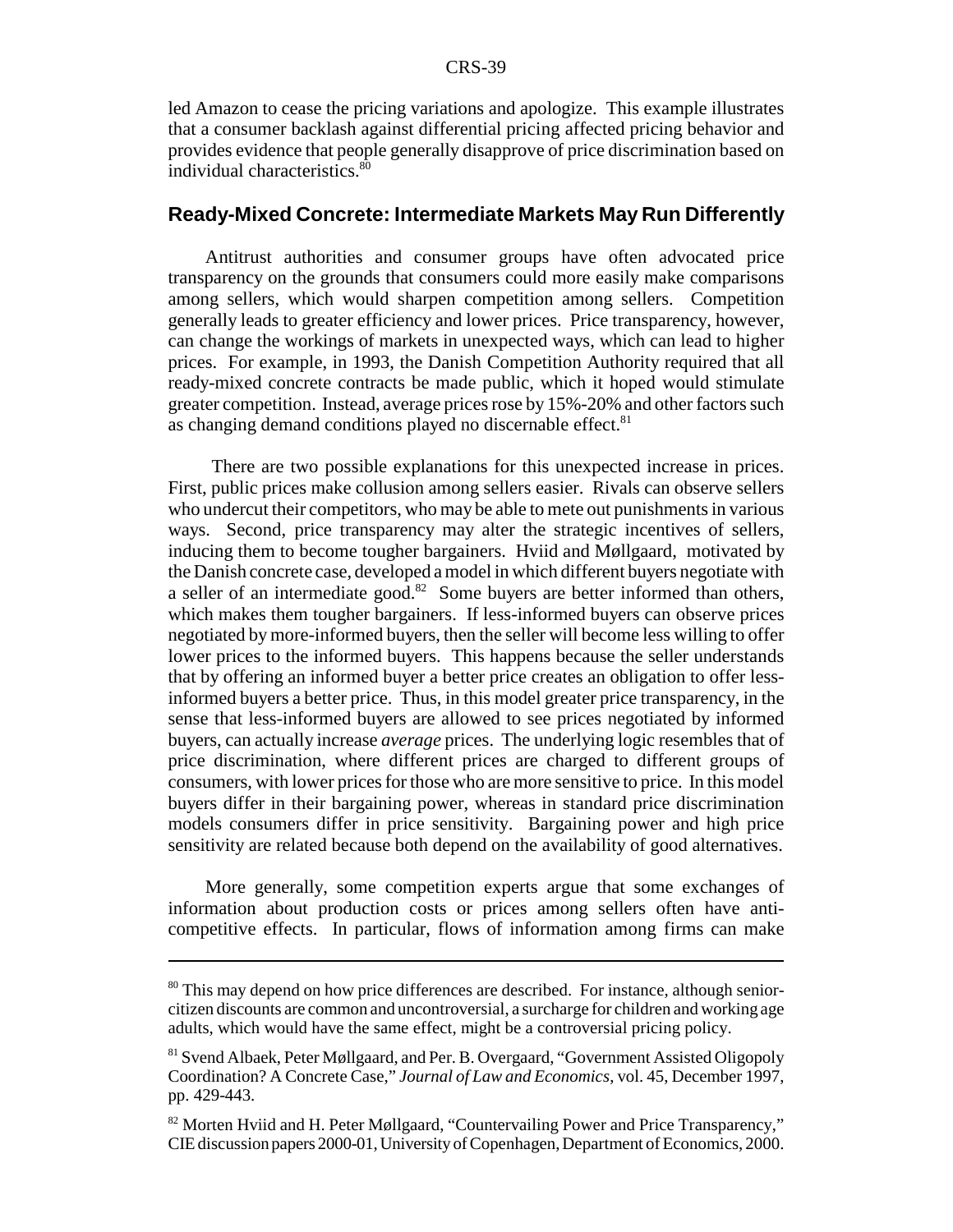coordination or collusion easier, as the cases of the Danish ready-mix concrete and the NASDAQ odd-eighths pricing convention suggest. On the other hand, flows of information to buyers make price comparisons among sellers easier and thus make consumers more sensitive to prices. Therefore, in general giving firms better price or cost information about other firms may harm competition, but giving consumers better price or cost information may enhance competition.<sup>83</sup>

The Hviid and Møllgaard model in some ways resembles the negotiations between hospitals and insurers. Hospitals engage in negotiations with private insurers, which make about one-third of hospital payments. Some insurers are in a stronger bargaining position than others due to better data analysis, larger size, or managerial talent. The Hviid and Møllgaard model and the Danish experience with price transparency in the concrete market suggest that it is not inevitable that greater price transparency in hospital markets would lead to lower average prices. Most of the evidence discussed below, however, suggests that for a variety of markets more information on prices leads to lower overall prices.

#### **Restrictions on Advertising**

In determining the effects of greater price transparency, restrictions on advertising which vary across jurisdictions or across time can provide evidence on the effects, as advertising can make price comparisons easier. Advertising has sometimes been banned for some goods and services. For example, many states prohibited lawyers and other professionals from advertising prices. In general, most studies that examined prices across jurisdictions that restricted or permitted advertising found lower prices in those jurisdictions that permitted advertising. Some studies also examined changes over time, involving a control group, which allows a simple method of controlling for other variables. The findings of this body of evidence may provide important insights about how improving price information for consumers in the health sector, where price-oriented advertising is uncommon and basic information about prices is often unavailable or difficult to obtain, might affect the level and dispersion of prices.

An important consideration is distinguishing between voluntary advertising and restrictions by a third party. Also, for some types of commodities, it is possible that low prices signal inferior quality. The clearest test of the effect of advertising occurs when a third party (usually the government) prevents advertising. Note that many of the studies discussed below are older because most advertising bans no longer exist, although their findings remain relevant.

**Vision Exams and Eyeglasses.** Several of the studies that compared effects across jurisdictions focused on optometry and the pricing of vision exams and

<sup>83</sup> Per Baltzer Overgaard, "*Market Transparency, Information Exchange and Competition*," presented at the workshop on Competition Strategies and Competition Law hosted by the Center for International Economic Law and Department of Economics, Swedish School of Economics and Business Administration, Helsinki, October 14, 2003, available at [http://www.econ.au.dk/vip\_htm/povergaard/pbohome/webpapers/transpcomphelsinki.pdf]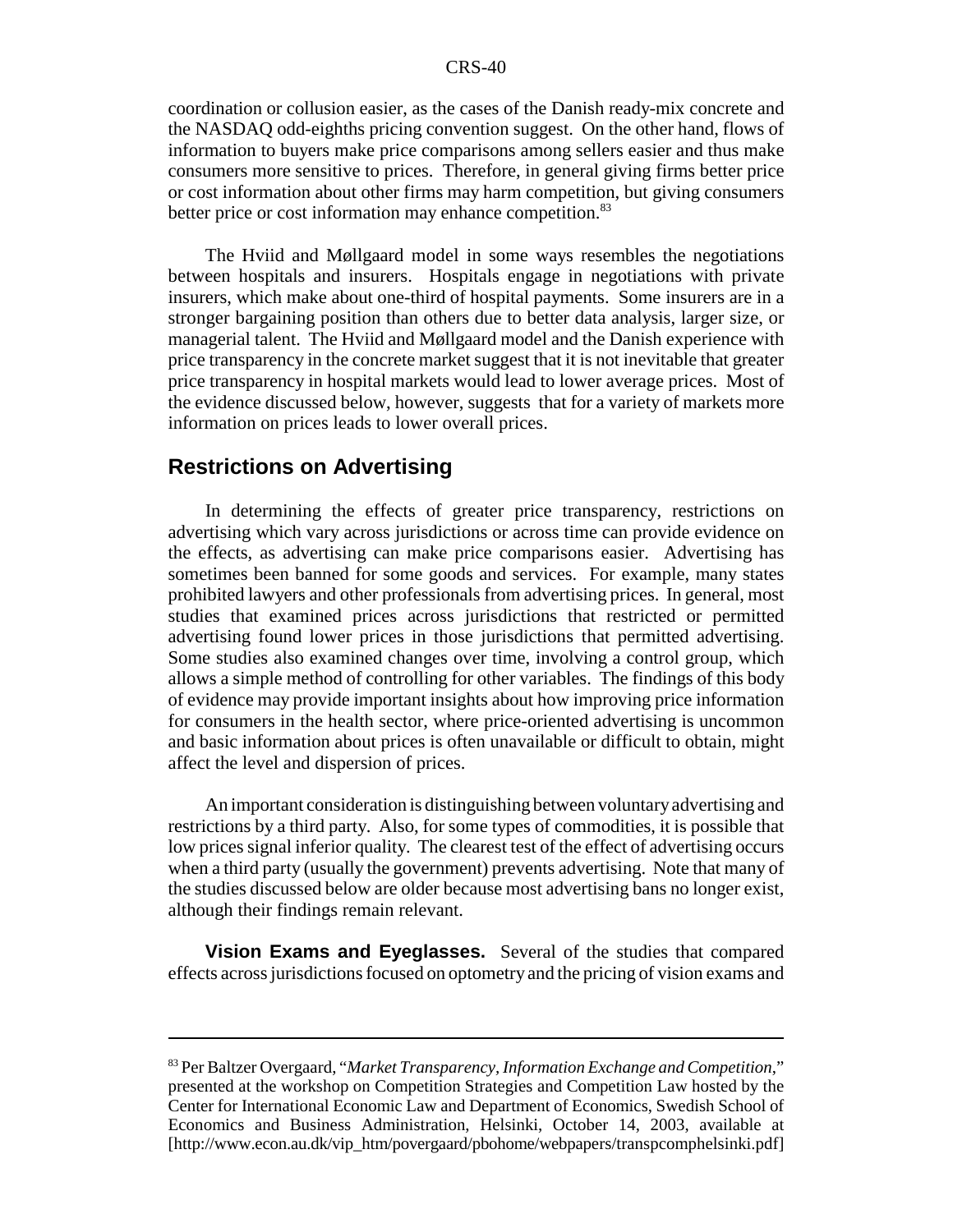eyeglasses, as past rules restricting advertising varied across states. Benham<sup>84</sup> examined the effects of advertising on eyeglasses by comparing prices paid in states with and without advertising restrictions in 1963. He first pointed out that the effect of advertising is theoretically ambiguous, as it may increase demand as well as competition. Subsequently, he separated the sample into states that permitted no advertising, that permitted advertising but not price advertising, or that permitted any type of advertising. He found the lowest prices in states with no restrictions, but also some benefit from advertising without price advertising. Overall, complete advertising restrictions caused prices to be higher by 25% or more. In two subsequent studies Feldman and Begun compared prices for vision examinations, controlling for quality (using length of exam and office equipment).<sup>85</sup> In the first study they found that state bans on price advertising by either opticians or optometrists had an insignificant effect on prices, but prices were higher by 16% when advertising was banned for *both*. In the second study they found that prices were higher by 11% when state governments and state optometry boards imposed bans. This study also indicated that the variance of prices increased with advertising restrictions. Maurizi and Moore found that eyeglasses and contact lenses are less expensive "if the optician or optometrist provides price information by telephone and advertises outside the telephone book."86

Bond, Kwoka, Phelan, and Whitten<sup>87</sup> report the results of an experiment where survey interviewers were sent to report on both the prices and characteristics of vision exams and eyeglasses and outcomes measured by an examination of the quality of the eyeglasses and evaluation of prescriptions. The study found that prices were lower in cities where advertising was restricted and chain firms did not operate; quality was about the same. Kwoka<sup>88</sup> studied exams by optometrists, dividing the observations into cities where advertising was not allowed, and cities where it was, which included non-advertisers who practice in professional-looking offices, those who do not advertise but have prominent signs in storefronts, small firms who are affiliated with firms that do advertise, and those who advertise heavily. This study found that advertisers offered lower prices than non-advertisers and also that non-

<sup>84</sup> Lee Benham, "The Effect of Advertising on the Price of Eyeglasses," *The Journal of Law and Economics*, vol. 25, October 1972, pp. 337-352.

<sup>85</sup> Roger D. Feldman and James W. Begun, "The Effects of Advertising Restrictions: Lessons from Optometry," *Journal of Human Resources*, vol. 13, 1978, pp. 247-262; "Does Advertising of Prices Reduce the Mean and Variance of Prices?" *Economic Inquiry*, vol. 18, July 1980, pp. 487-492.

<sup>86</sup> Alex R. Maurizi and Ruth L. Moore, "The Impact of Price Advertising: The California Eyewear Market After One Year," *Journal of Consumer Affairs*, vol. 15, no. 2, 1981, pp. 290-300.

<sup>87</sup> Ronald S. Bond, John E. Kwoka, Jr., John J. Phelan, and Ira Taylor Whitten, Effects of Restrictions on Advertising and Commercial Practice in the Professions: The Case of Optometry, Federal Trade Commission Staff Report, Washington, DC, U.S. Government Printing Office, September 1980.

<sup>88</sup> John E. Kwoka, "Advertising and the Price and Quality of Optometric Services," *American Economic Review*, vol. 74, March 1984, pp. 211-216.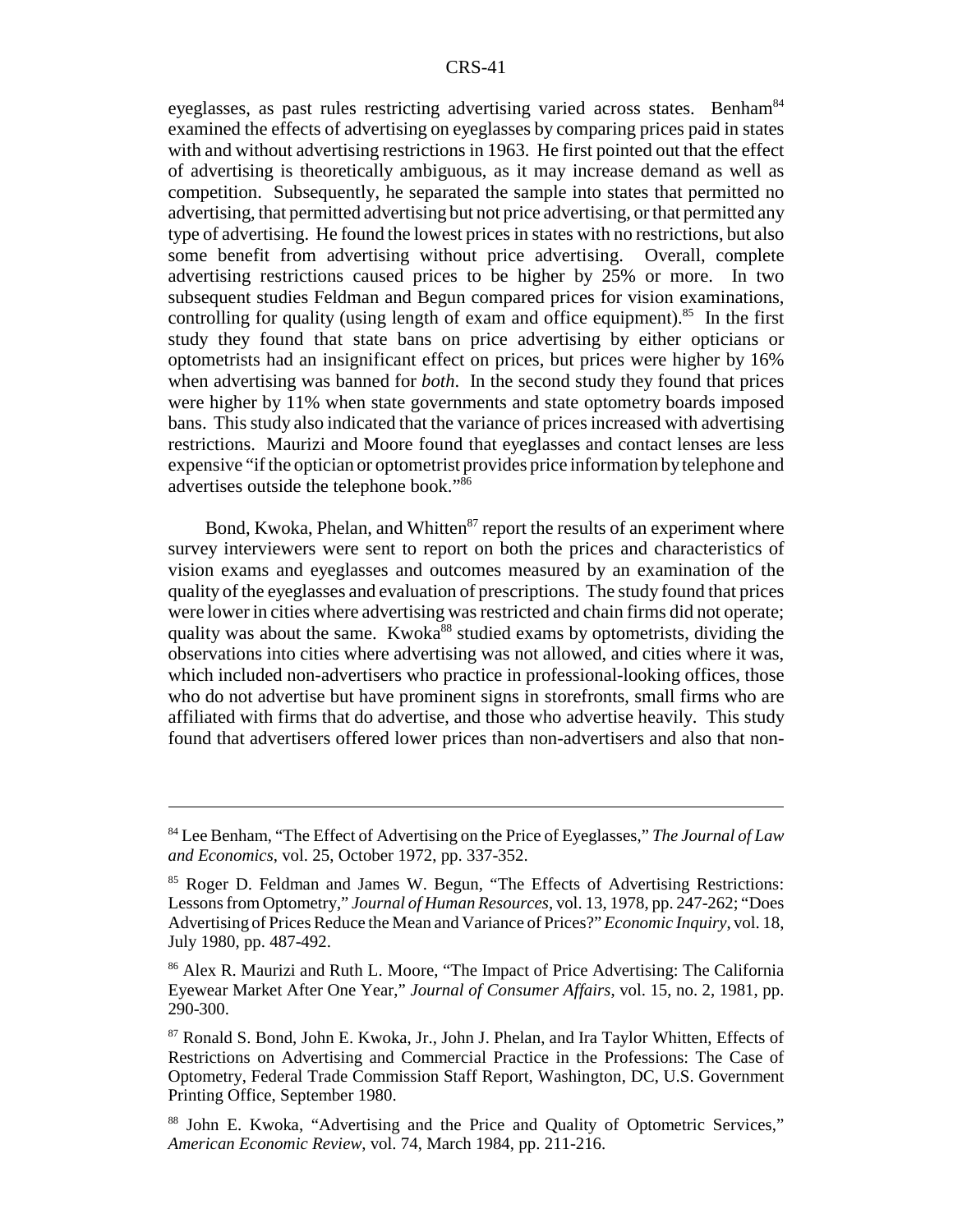advertisers in non-restricted markets offered lower prices than firms in restricted markets, but the differences were not nearly as large.

Time spent in the exam provides a proxy measure for quality. Optometrists that advertised spent less time in exams, but non-advertisers in markets in which advertising was allowed spent more time in exams than those in markets with advertising restrictions. These findings suggest that high quality service is not endangered by advertising. Overall, the analysis found quality was higher and price lower when advertising was permitted. Haas-Wilson<sup>89</sup> explored other restrictions on optometrists, but found media advertising reduced average prices and no effect on quality. Haas-Wilson and Savoca,  $90$  who analyzed survey data collected by the Federal Trade Commission, found that advertising restrictions on optometrists had no effect on the quality of contact lens outcomes.

**Prescription Drugs.** Restrictions on advertising prescription drugs, according to some research, also lead to higher prices. In 1976, Cady<sup>91</sup> found that prescription drug prices were 4.3% higher on average in states restricting advertising of prices than in states allowing such advertising. The restrictions examined included limitations on outdoor signs with information identifying the products and prices offered by the pharmacy, prohibitions on implying the pharmacy has discount drugs, prohibitions on price advertising, and prohibitions of promotional schemes such as senior citizens' discount. He also found that the quantity of prescription drugs bought was unaffected. Cady found no evidence that advertising or lower prices would increase the consumption of drugs, as supporters of advertising restrictions had contended. (This result would not necessarily apply to drug manufacturers' current advertising to consumers that promotes potential benefits of drugs, but does not advertise prices.) Kopp analyzed how the initiation of direct-to-consumer advertising affected retail drug prices from 1986 through 1992. He found that average retail margins of 13 drugs that were advertised fell on average by 40% after the introduction of direct-to-consumer advertising, while the change in average price for 120 drugs that were not advertised did not fall. $92$ 

Gasoline. The final set of cross section studies related to restrictions on posting gasoline prices. In 1972, Maurizi<sup>93</sup> compared prices in cities with ordinances against posting large signs advertising price at gasoline stations and found that ordinances against the signs increased the variation in prices, but reduced the average

<sup>89</sup> Deborah Haas-Wilson, "The Effect of Commercial Practice Restrictions: The Case of Optometry," *Journal of Law and Economics*, vol. 29, April 1986, pp. 165-186.

<sup>90</sup> Deborah Haas-Wilson and Elizabeth Savoca, "Quality and Provider Choice: A Multinomial Logit-Least-Squares Model with Selectivity," *Health Services Research*, vol. 25, February 1990, pp. 791-809.

<sup>&</sup>lt;sup>91</sup> John F. Cady, "An Estimate of the Price Effects of Restrictions on Drug Advertising," *Economic Inquiry*, vol. 44, December 1976, pp. 493-510.

<sup>&</sup>lt;sup>92</sup> Steven W. Kopp, "Direct-To-Consumer Advertising and Consumer Prescription Prices," *Drug Information Journal*, vol. 30, 1996, pp. 59-65.

<sup>&</sup>lt;sup>93</sup> Alex R. Maurizi, "The Effect of Laws Against Price Advertising: The Price of Retail Gasoline," *Western Economic Journal*, vol. 10, October 1972, pp. 321-329.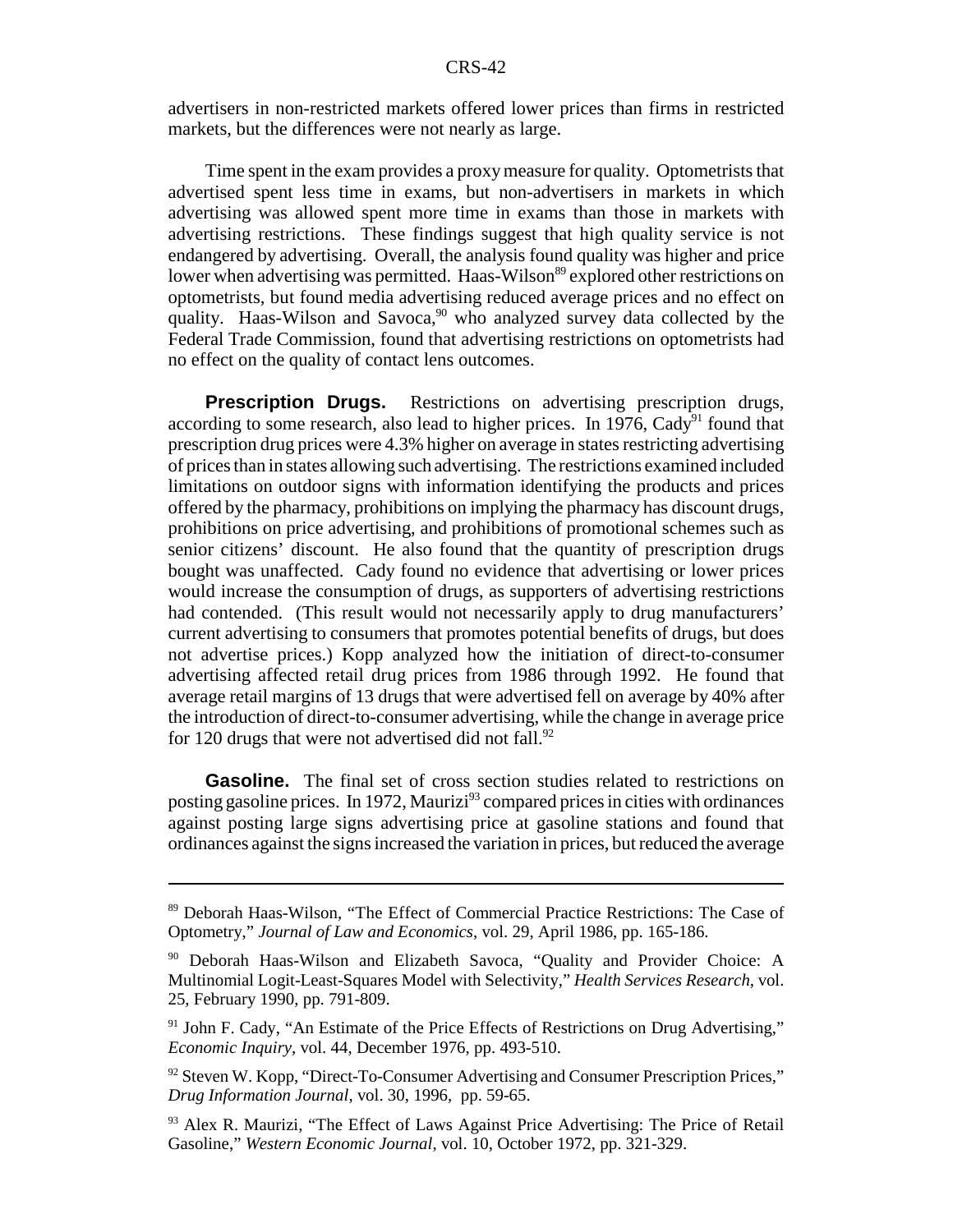price. He considered the price differences unimportant because he was unable to completely control for discounts in wholesale prices in areas subject to price wars, but did consider the variation evidence that restrictions on signs reduce competition. A subsequent critique by Marvel<sup>94</sup> argued that Maurizi's results were not valid because of a statistical issue, except for premium gasoline. A subsequent study by Maurizi and Kelly,  $95$  with access to a more extensive database, indicated that posting prices reduced prices.

**Alcoholic Beverages.** Two studies analyzed changes in restrictions on advertising and alcoholic beverages. Luksetich and Lofgreen<sup>96</sup> examined the effect of an accidental repeal of liquor advertising restrictions in Minnesota, which led to an ability to post prices and distribute price lists. The result was a decline in price and slightly more variability in price. This latter effect was not predicted by the simple theory; however, the authors suspect it arose from abandoning wide usage of the manufacturer's suggested retail price. Milyo and Waldfogel<sup>97</sup> found that when restrictions on advertising in Rhode Island were eliminated, advertising stores cut prices on products they advertised and on products advertised by rivals. Nonadvertising stores did not change prices, and advertising stores did not change prices of items not advertised. Also stores with the initial lower prices were more likely to advertise, and advertising stores drew more consumers.

**Availability of Consumer Price Information.** Some studies were also done on changes in information. Two studies related to food prices. Glazer<sup>98</sup> used the 1978 newspaper strike in New York City to examine the pattern of price movements compared to neighboring jurisdictions on several commodities whose prices could easily be altered, such as produce and meat. He found that prices went up in stores that normally advertised in the newspapers, relative to stores in other jurisdictions and to stores that did not advertise. He found the effects relatively small and that they declined over time, speculating that individuals may have found other sources of information on prices, such as radio. Grant and Devine<sup>99</sup> used an experiment in two Canadian cities where, in one city, price lists for a market basket of supermarket goods were provided via newspaper advertising and by direct mail to a sample of consumers, while this information was not provided in the other city.

<sup>94</sup> Howard P. Marvel, "Gasoline Price Signs and Price Behavior: Comment," *Economic Inquiry*, vol. 7, January 1979, pp. 146-149.

<sup>95</sup> Alex R. Maurizi and Thom Kelley, *Prices and Consumer Information*, American Enterprise Institute, Washington, DC, 1978.

<sup>96</sup> William Luksetich and Harold Lofgreen, "Price Advertising and Liquor Prices," *Industrial Organization Review*, vol. 4, 1976, pp. 13-25.

 $97$  Jeffrey Milyo and Joel Waldfogel, "The Effect of Price Advertising on Prices: Evidence in the Wake of 44 Liquormart," *American Economic Review*, vol. 89, December 1999, pp. 1081-1096.

<sup>98</sup> Amihai Glazer, "Advertising, Information and Prices — a Case Study," *Economic Inquiry*, vol. 19, October 1981, pp. 661-671.

<sup>99</sup> D. Grant Devine and Bruce W. Marion, "The Influence of Consumer Price Information on Retail Pricing and Consumer Behavior," *American Journal of Agricultural Economics*, vol. 62, May 1979, pp. 228-237.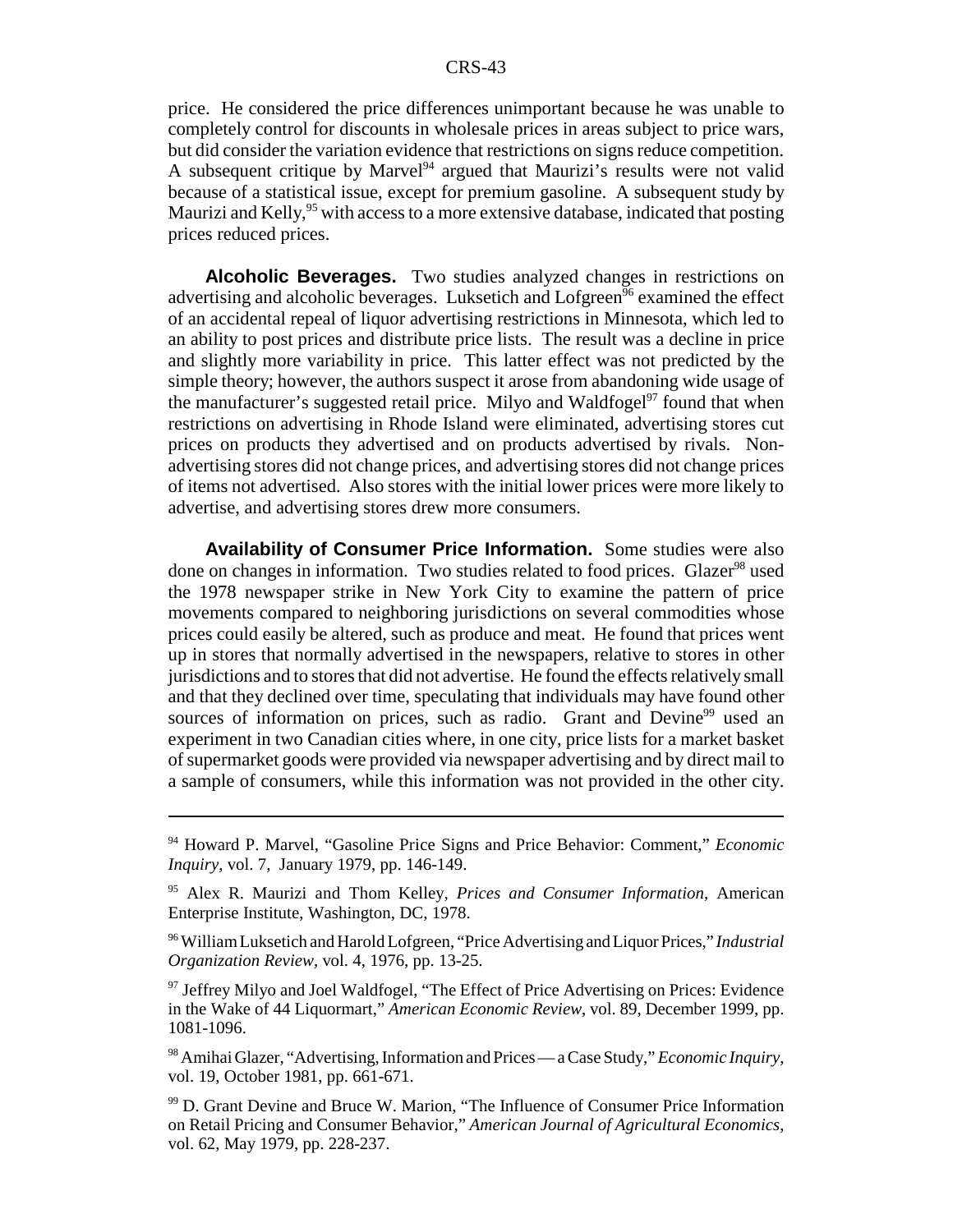The study found that supermarket prices fell in the city with the advertising and mail data compared to the city without it. Food prices eventually declined by 7%, and the variation also declined. Prices began to rise when the public information program was ended.

**Product Quality Information.** Examining the effect of information on product quality is difficult. We summarize two related studies. Mathios<sup>100</sup> examined the effect of mandatory nutrition labeling on salad dressings. Low fat products advertised fat content on a voluntary basis, but high fat products (which varied in fat content) did not. Following the mandatory labeling, sales in the highest fat products declined significantly, suggesting that consumers used the information to make more desirable choices. Jin and Leslie<sup>101</sup> studied hygiene report cards for restaurants. In 1997, a Los Angeles television program showed unsanitary conditions in some restaurants. Los Angeles County officials responded by requiring restaurants to post hygiene quality grade cards. Incorporated cities in the county, however, retained the power to pass their own regulations. In cities that delayed requiring restaurants to post report cards, restaurants could display voluntarily hygiene report cards once an inspection occurred. The authors, by analyzing variations in the timing of implementation of the report card requirement, found evidence that the displaying cards increased hygiene scores, but were concerned that this may have reflected "grade inflation." However, they also found an increase in revenues and a decrease in food-borne illnesses in the areas posting hygiene scores, compared to other areas.

#### **Search Costs and the Internet**

In some markets consumers obtain price information with difficulty or at high cost. For example, car buyers traditionally have had to negotiate with car dealers in person. Obtaining a price quote from a dealer can therefore require several hours of effort, from identifying local dealers, traveling to the dealer's lot, and negotiating with salesmen and finance specialists. When obtaining price information is costly, a consumer may settle for a given firm's price, even though further search might have identified a firm with lower prices. The economic theory of search describes a consumer's optimal strategy when obtaining price quotes is costly. A consumer gets a price quote, then either decides to search further or to settle for one of the price quotes he has in hand. An optimal search rule balances the cost of obtaining an additional price quote against the expected gains of further search.<sup>102</sup> If a consumer has previous experience in the market, and knows something about the distribution of prices, then computing an optimal stopping rule for a search is straightforward. If the distribution of prices is unknown, then no known optimal stopping rule exists.

<sup>&</sup>lt;sup>100</sup> Alan D. Mathios, "The Impact of Mandatory Disclosure Laws on Product Choices: An Analysis of the Salad Dressing Market," *Journal of Law and Economics*, vol. 48, October 2000, pp. 651-676.

<sup>101</sup> Ginger Zhe Jin and Philip Leslie, "The Effect of Information on Product Quality: Evidence From Restaurant Hygiene Cards," *Quarterly Journal of Economics*, vol. 118, no. 2, 2003, pp. 409-451.

<sup>&</sup>lt;sup>102</sup> Search theory was initiated by George Stigler's article, "The Economics of Information," *Journal of Political Economy,* vol. 69, June 1961, pp. 213-25.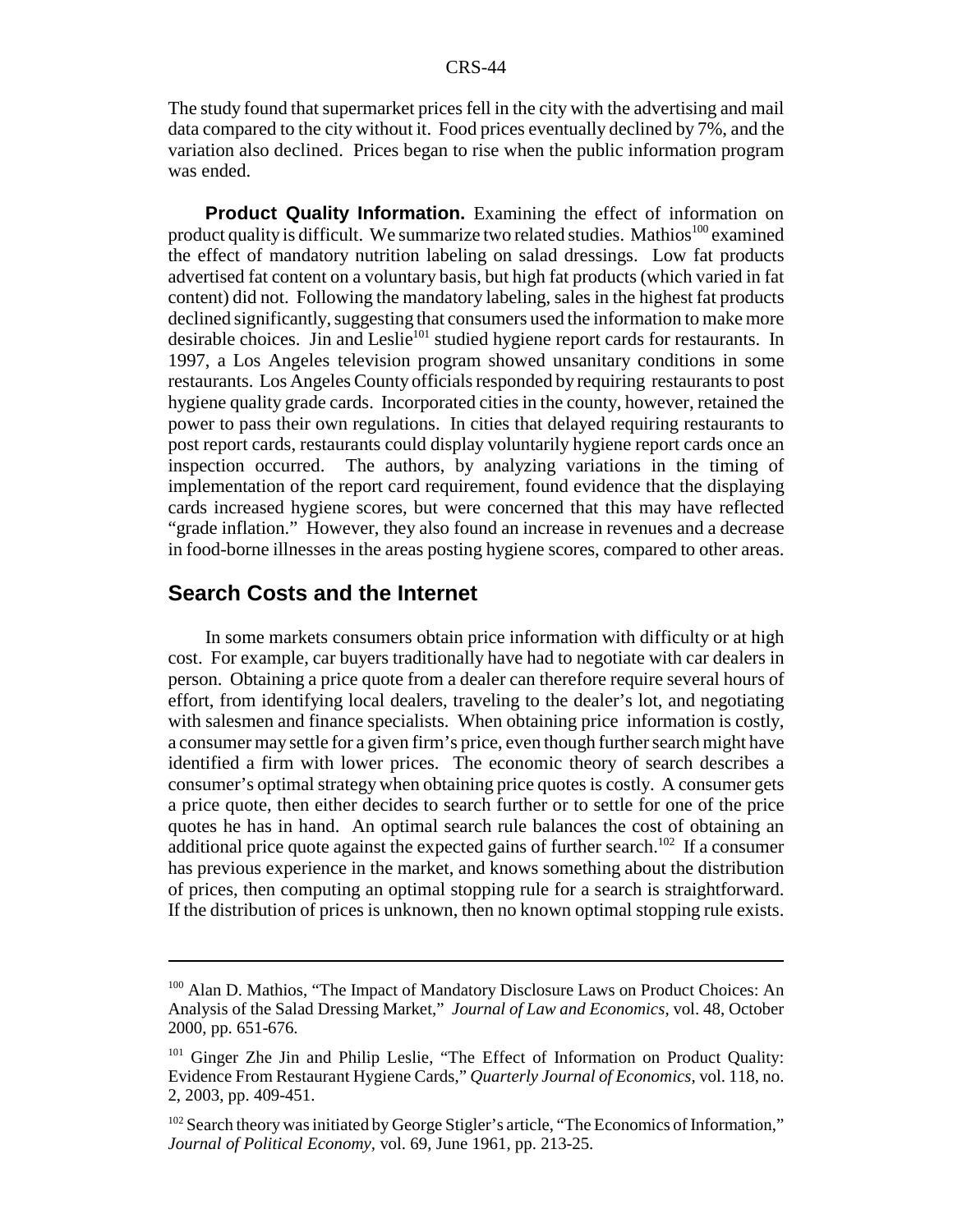In search theory models, firms cannot price discriminate, but consumers still pay different prices. On average, consumers who search more pay lower prices. Because consumers have different costs of search, different firms will offer different prices. Firms with higher prices earn higher markups on a smaller number of sales, while firms with lower prices have smaller markups but a higher number of sales. If search costs for consumers fall, then both average prices and price dispersion fall.

**Prices and the Internet.** Many economists expected that the Internet, which enabled the emergence of cheap and efficient price searching mechanisms, would lead to lower prices. Some studies, conducted when the Internet use had just started to spread to the general public, found higher prices online, although later studies tended to show some price reductions. Pricing and marketing techniques have changed as the Internet has evolved, often in different ways for different markets. In addition, studies of Internet pricing have become more sophisticated over time. In general, later studies, and studies of comparison sites, tend to find lower prices as a result of the Internet.

*Cars.* Lee<sup>103</sup> studied an electronic automobile auction network in Japan and found that prices can be higher than in more traditional markets, even after controlling for quality. This effect might be attributable to the reduction in transaction costs and the better matching of desired car type. In two papers, Settlemeyer, Morton, and Silva-Risso<sup>104</sup> examined the effect of the Internet on car prices and found that prices were lower for direct Internet buying. Buyers referred to offline dealerships also paid lower prices, apparently because additional information increases bargaining power and because of the referral service.

*Books and CDs.* Bailey,<sup>105</sup> in one early Internet pricing study, found that prices for books, CDs, and software in 1996 and 1997 were higher online than in conventional outlets. Brynjolfsson and Smith,<sup>106</sup> however, studying a later period and using a more sophisticated methodology, found prices for books and CDs on the Internet were 9% — 16% lower than prices in conventional outlets. Although posted Internet prices showed considerable dispersion, so that an unweighted measure of price variation for Internet sellers exceeded that for conventional sellers, prices weighted by market share varied less than conventional sellers' prices. This effect occurred because sales at a few Internet booksellers, whose prices were relatively

<sup>105</sup> Joseph Bailey, Electronic Commerce: Prices and Consumer Issues for Three Products: Books, Compact Discs, and Software (Paris: OECD, 1998).

<sup>103</sup> H.G. Lee, "Do Electronic Marketplaces Lower the Price of Goods?" *Communications of the ACM*, vol. 41, January 1998, pp. 73-80. (Based on a review on the ACM website by S. Srinivasan at [http://portal.acm.org/citation.cfm?id=268122&coll=portal&dl=ACM].)

<sup>104</sup> Florence Settlemeyer, Fiona Scott Morton, and Jorge Silva-Risso, "Cowboys or Cowards: Why are Internet Car Prices Lower?" mimeo, November 2005 (also appeared as National Bureau of Economic Research Working Paper 8667, December 2001); and "How the Internet Lowers Prices: Evidence from Matched Survey and Auto Transaction Data," National Bureau of Economic Research Working Paper 11515, August 2005.

<sup>106</sup> Erik Brynjolfsson and Michael D. Smith, "Frictionless Commerce? A Comparison of Internet and Conventional Retailers," *Management Science*, vol. 46, April 2000, pp. 563- 585.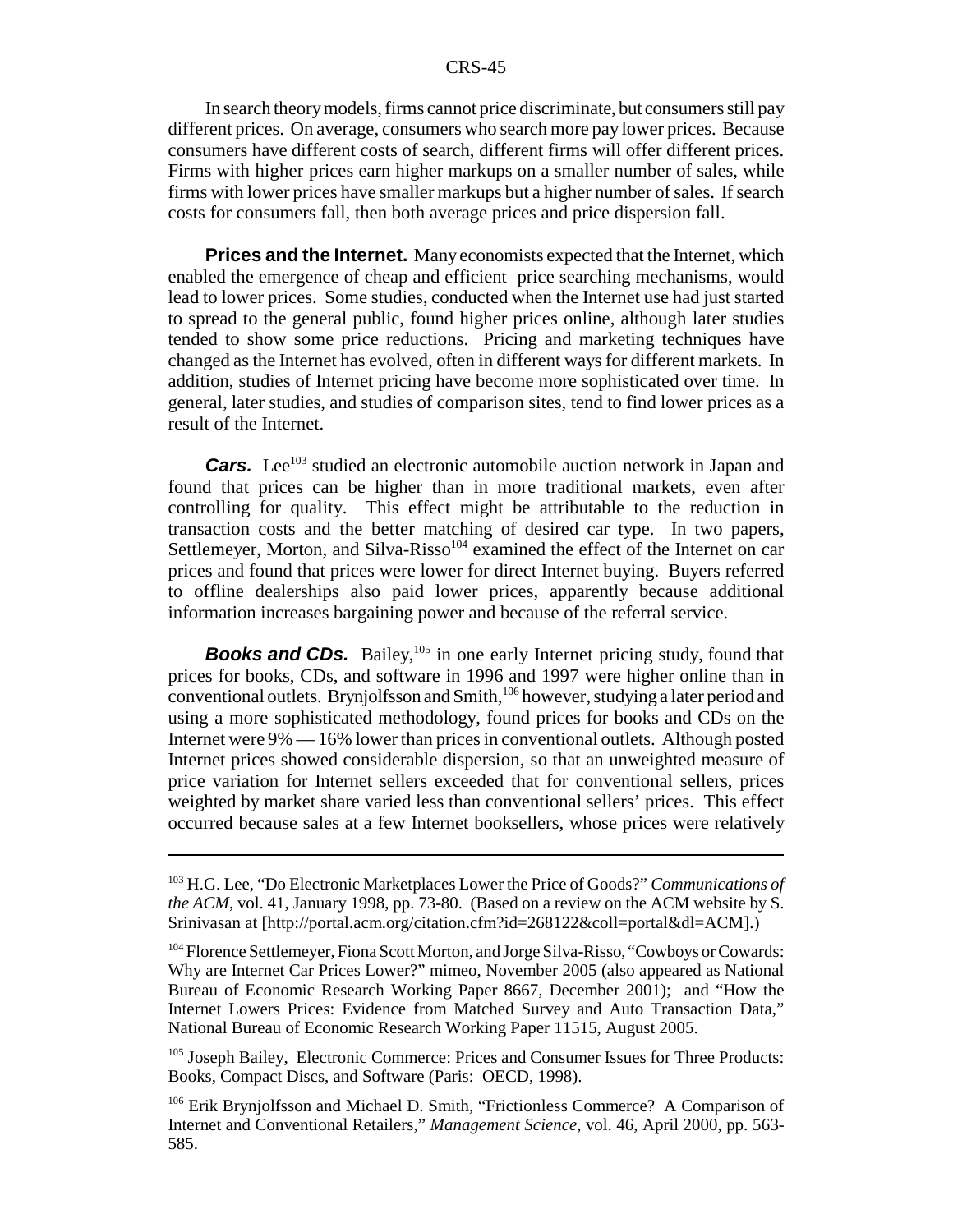close to one another, comprised a large proportion of book sales. Clay, Krishman, Wolff, and Fernandes,<sup>107</sup> in 2001, found that book prices were no lower on the Web than at physical booksellers. They also found evidence of product differentiation, given the higher prices charged by Amazon, compared to both Barnes & Noble online and Borders online. Goolsbee and Chevalier<sup>108</sup> found significant price variability for books on the Internet. Waldfogel and Chen<sup>109</sup> found that those who used price comparison sites reduce their shopping at branded retailers, such as Amazon, by a tenth if performing price comparison, and by a fifth if comparing both price and quality. Price comparison site users reduced purchases from Amazon and from offline chains.

**Airline Travel.** Verlinda and Lane<sup>110</sup> found an increase in unrestricted airline fares relative to restricted fares as Internet price searches increased, but this difference was statistically insignificant. Over the time period of this study the share of restricted tickets decreased substantially. This trend, on which the authors did not focus, could be interpreted as an increase in quality, as it allows more travelers flexibility in their travel plans. In addition, airline fares had long been subject to comparison through travel agents, which means the increase in information may not have been as great for this product as for other products. Clemons, Hann, and Hitt found similar tickets on different sites in 1997 varied on average by  $18\%$ .<sup>111</sup> By 2002, Chen found these differences had narrowed to 0.3%-2.2% for fares available at multiple travel websites.112 This convergence appears to stem from several major changes in the air travel market. First, the launch of several online ticket agencies and airlines' efforts to promote their own direct ticketing websites have substantially changed the online travel market. Between 1997 and 2002, use of online travel agencies increased elevenfold. Second, more consumers buy air tickets on the Internet. According to one recent estimate,  $60\%$  of travelers buy tickets on-line.<sup>113</sup>

<sup>&</sup>lt;sup>107</sup> Karen Clay, Ramayya Krishman, Eric Wolff, and Danny Fernandes, "Retail Strategies on the Web: Price and Non Price Competition in the Online Book Industry," *Journal of Industrial Economics*, vol. 49, December 2001, pp. 521-540.

<sup>108</sup> Austan Goolsbee and Judith Chevalier, "Measuring Prices and Price Competition Online: Amazon and Barnes & Noble," National Bureau of Economic Research working paper 9085, July 2002.

<sup>109</sup> Joel Waldfogel and Lu Chen, "Does Information Undermine Brand? Information Intermediary Use and Preference for Branded Web Retailers," National Bureau of Economic Research working paper 9942, September 2003.

<sup>110</sup> Jeremy A. Verlinda and Leonard Lane, "The Effect of the Internet on Pricing in the Airline Industry," working paper, November 2004, available at [http://www.ags.uci.edu/ ~verlinda/papers/verlinda-lane-final.pdf].

<sup>&</sup>lt;sup>111</sup> E.K. Clemons, I. Hann, and L.M. Hitt, "Price Dispersion and Differentiation in Online Travel: An Empirical Investigation," *Management Science*, vol. 48, no. 4, 2001, pp. 521-39.

<sup>&</sup>lt;sup>112</sup> Jihui Chen, "Difference in Average Prices on the Internet: Evidence from the Online Market for Air Travel," *Economic Inquiry*, vol. 44, no. 4, October 2006, pp. 656-670.

<sup>113</sup> Ibid., p.656.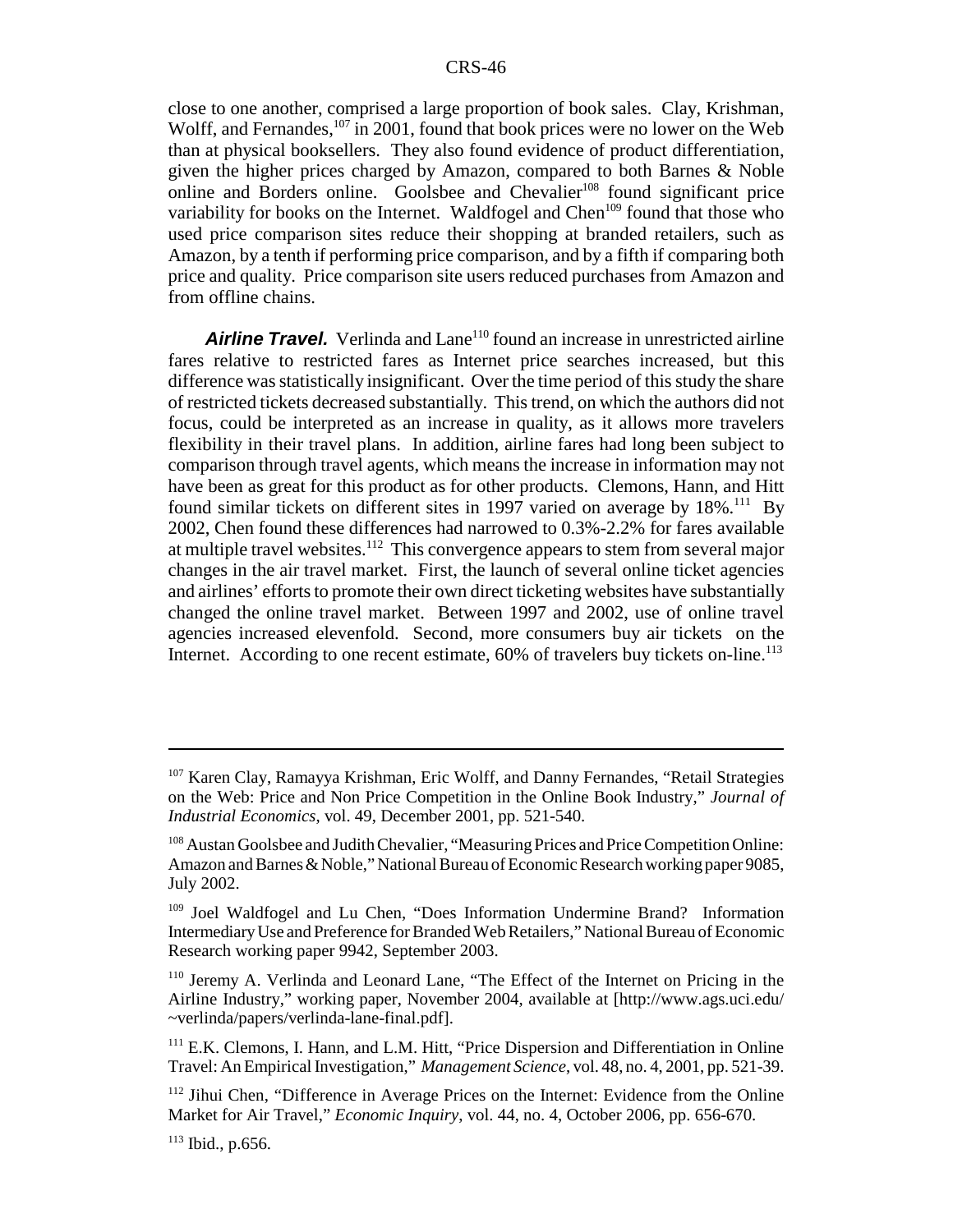**Life Insurance.** Brown and Goolsbee<sup>114</sup> found that the appearance of Internet sites which allowed for comparisons among term life insurance policies led to significant decreases in prices. This study found that an increase in the share of individuals using the Internet comparisons of 10% led to a 5% decrease in price.

*Summary of Internet Studies.* The evidence from Internet studies is mixed, and it is, of course, possible that Internet purchasers are willing to pay higher prices to purchase on the Internet because of the reduction in transactions cost or other advantages.

The characteristics of the Internet as it evolves have complex effects on marketing and pricing strategies. The Internet is well suited to increasingly sophisticated price comparison tools, which tend to reduce prices and price dispersion for those who use them. The evidence on the use of comparison sites (as opposed to direct sales on the Internet), which may be most relevant to the question at hand, seems to suggest that having access to direct price comparisons reduces prices when consumers use price comparison sites. Baye and Morgan contend that prices reached via price comparison sites are lower than prices obtained directly from a vendor's website. $115$ 

On the other hand, some Internet characteristics make entry of new firms difficult. Internet traffic patterns show strong winner-take-all features: a small number of websites account for a large proportion of total traffic. Designing, building, and maintaining a major retail website are expensive tasks. Some Internet sellers have been able to establish strong brand identification that permits higher prices. Because of these characteristics, in some product markets a few dominant firms may be able to maintain substantial market power in the Internet Age. Highly visible firms, however, can be vulnerable to public pressure, as the case of Amazon's dynamic pricing experiment illustrates.

# **Empirical Research on Price Transparency: Conclusions**

Most research suggests that when better price information is available prices for goods sold to consumers fall. The largest and most straightforward body of evidence relates to the effect of advertising, where nearly all research indicates advertising prices is associated with lower prices. This reduction in prices suggests that advertising's increased information on prices and increases in competition outweigh any tendency to increase prices through increasing demand and brand identification. Evidence on price comparison sites on the Internet also seems to support this view. (Again, this conclusion may not apply to current manufacturers' drug advertising that does not include price information.)

<sup>114</sup> Jeffrey R. Brown and Austan Goolsbee, "Does the Internet Make Markets More Competitive? Evidence from the Life Insurance Industry," *Journal of Political Economy*, vol. 110, June 2002, pp. 481-507.

<sup>115</sup> Michael R. Baye and John Morgan, "Information Gatekeepers and Price Discrimination on the Internet," *Economic Letters*, vol. 76, no. 1 (June), pp. 47-51.